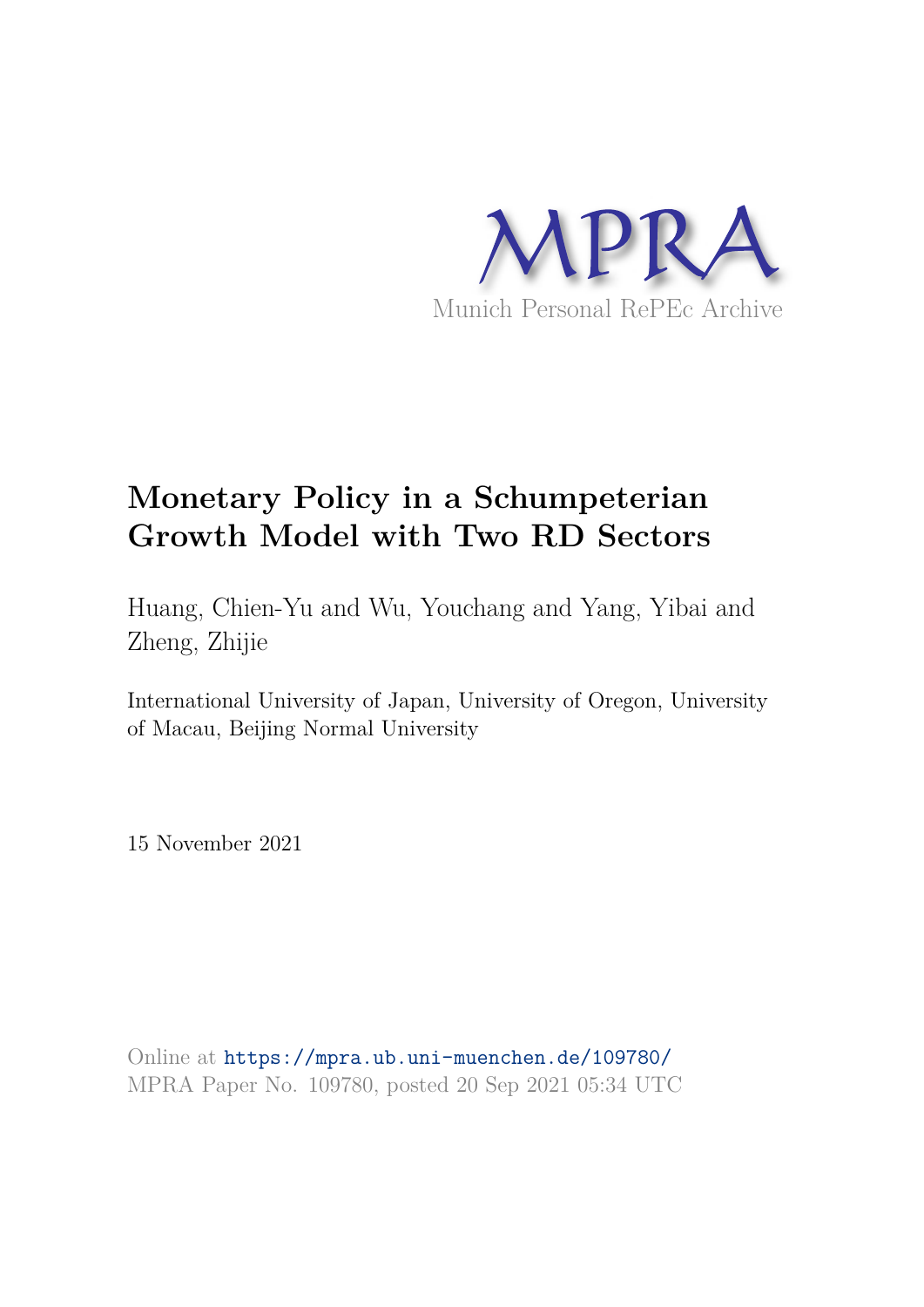## **Monetary Policy in a Schumpeterian Growth Model with Two R&D Sectors**\*

Chien-Yu Huang† International University of Japan

Youchang Wu‡ University of Oregon

Yibai Yang§ University of Macau

Zhijie Zheng<sup>¶</sup> Beijing Normal University at Zhuhai

September 15, 2021

#### **Abstract**

We explore the growth and welfare effects of monetary policy in a two-sector Schumpeterian economy with cash-in-advance (CIA) constrained R&D investment in both sectors. We show that a nominal interest rate increase generates two effects on equilibrium labor allocation: a *manufacturing-R&D-reallocation effect* and a *cross-R&D-sector effect*. The former reduces economic growth by shifting labor from R&D to production, whereas the latter can enhance it by shifting labor from the less productive R&D sector to the more productive one. Unless the high productivity R&D sector is severely more CIA-constrained than the low productivity one, aggregate R&D overinvestment is sufficient but not necessary for the Friedman rule of monetary policy to be suboptimal. Our benchmark parameterization suggests that a positive nominal interest rate is optimal despite that it exacerbates the aggregate R&D underinvestment problem.

#### *JEL classification*: O<sub>30</sub>; O<sub>40</sub>; E<sub>41</sub>.

*Keywords*: CIA constraint, Endogenous growth; Monetary policy; R&D; Creative destruction.

<sup>\*</sup>We thank Sanjay K. Chugh (the Editor), two anonymous Referees, and Angus Chu for helpful comments and suggestions. Yang gratefully acknowledges financial support from the Start-Up Research Grant and the Asia Pacific Academy of Economics and Management at the University of Macau. Zheng gratefully acknowledges financial support from the China Postdoctoral Science Foundation (Grant No. 2021M690434). The usual disclaimer applies.

<sup>†</sup>Graduate School of International Relation and Research Institute, International University of Japan, Niigata, Japan. Email address: chuang4@ncsu.edu.

<sup>‡</sup>Lundquist College of Business, University of Oregon, Eugene, OR 97403, United States. Email address: ywu2@uoregon.edu.

<sup>§</sup>Department of Economics, University of Macau, Taipa, Macao, China. Email address: yibai.yang@hotmail.com.

<sup>¶</sup>Center for Innovation and Development Studies, Beijing Normal University at Zhuhai, 519087, China. Email address: zhengzhijie1919@gmail.com.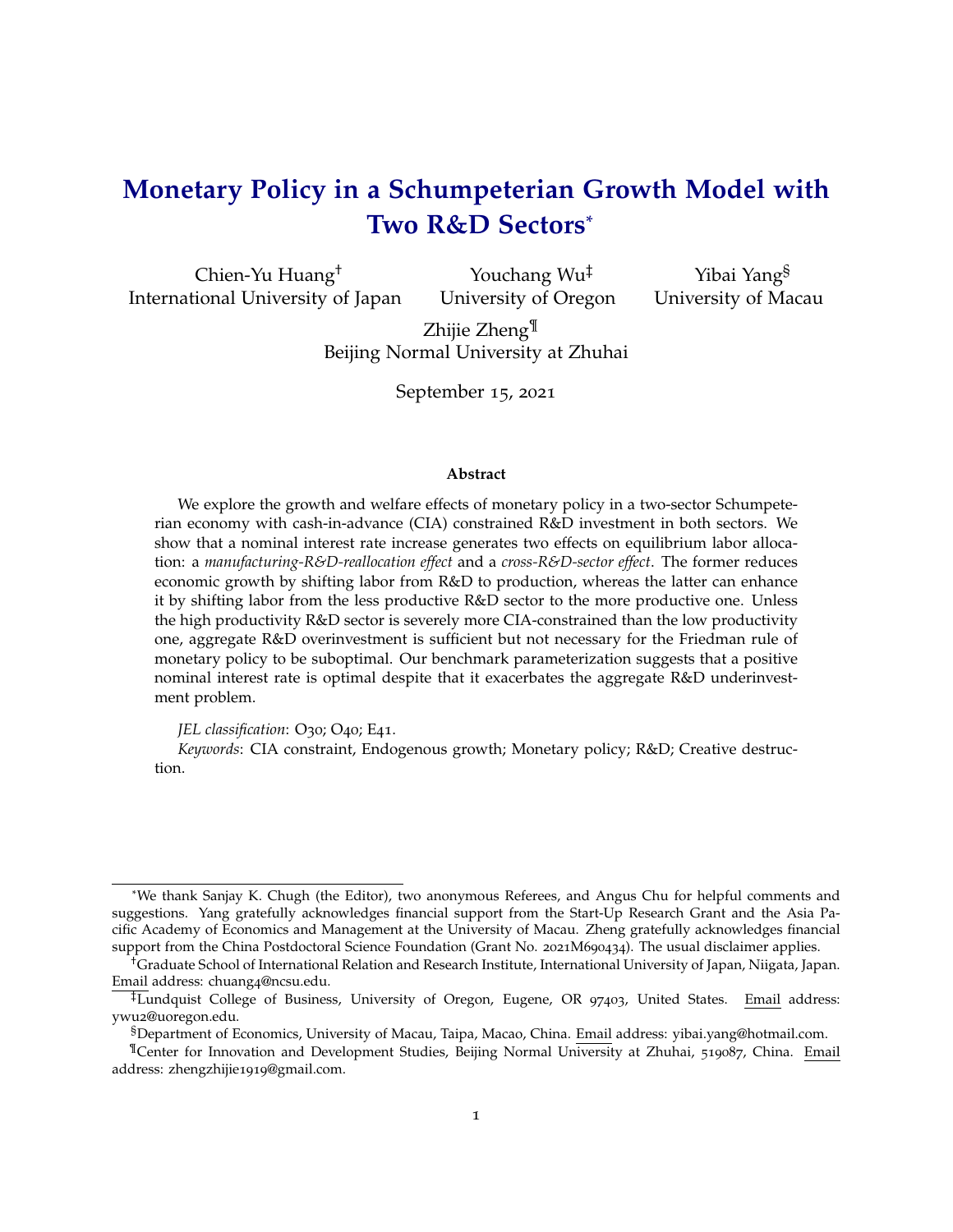## **1 Introduction**

In this study, we explore the growth and welfare implications of monetary policy in a Schumpeterian economy with two vertically related sectors engaging in R&D investment subject to a cash-in-advance (CIA) constraint. Friedman (1969) proposed a famous monetary policy rule, known as the Friedman rule, according to which the optimal nominal interest rate is zero. Subsequently, there has been a large body of literature analyzing the optimality of Friedman rule in different economic environments.<sup>1</sup> While zero-nominal-interest-rate targeting was merely a theoretical possibility before the 2008 global financial crisis, it has become almost a new normal since then. The short-term nominal interest rates in major developed economies, including the US, Euro zone, UK, and Japan, have persistently stayed at the near-zero level for over a decade now (see Huang *et al.* (2017) and Wu (2021)). This important phenomenon has generated even more interest in Friedman rule. Several recent studies have examined the (sub)optimality of Friedman rule by incorporating money demand into R&D-based growth models (e.g., Chu and Cozzi (2014) and Hori (2020)). The main purpose of this study is to explore the growth and welfare effects of Friedman rule in a multi-sector economy with CIA-constrained R&D activities.

Our two-sector endogenous growth model is motivated by two stylized facts. First, existing evidence shows strongly that both downstream and upstream firms actively engage in R&D activities. For example, Nelson (1986) finds that both upstream and downstream industries have significant contributions to the US R&D investment. McLaren (1999) and Banerjee and Lin (2003) document that innovations in the automobile sector in Japan and the US are conducted by both auto makers and auto parts suppliers. Pillai (2013) shows that new capital equipment invented by upstream semiconductor equipment firms like Nikon, Canon, and ASML allows microprocessor firms like Intel and AMD to develop higher performance microprocessors. More recently, Yang (2020) shows that in the US smartphone market, downstream handset makers (such as Samsung) build on innovations by upstream chipset firms (such as Qualcomm) to develop new hardware. Furthermore, our analysis in Section 5.1 using data from the US manufacturing industries shows that the R&D-to-assets ratios of upstream and downstream firms are similar. The traditional R&D-based endogenous growth models (for example, Romer (1990), Grossman and Helpman (1991), and Aghion and Howitt (1992)) consider research activities only in one sector. This setting is not suitable for examining how policy affects resource allocation between R&D activities.

Second, recent studies in corporate finance show strongly that R&D investment is subject to significant financial constraints. For example, Brown *et al.* (2012) find that the increase in corporate cash flow in the 1990s was the result of firms' objective to smooth R&D expenditures by maintaining a buffer stock of liquidity in the form of cash reserves. Falato and Sim (2014) demonstrate that firms hold cash to finance their R&D investment due to the presence of financing frictions. Brown and Petersen (2015) find that firms allocate cash reserves to buffer R&D but do not use cash to protect fixed investment during the recent financial crisis. Furthermore, Lyandres and Palazzo (2016) show that the sharp increase in the average cash-to-assets ratio for the US firms since the mid-1980s is driven almost only by firms investing heavily in R&D, and Ma *et al.* (2020) report a positive correlation coefficient of 0.41 between the industry-level cashand R&D-to-assets ratios in the US. Importantly, our analysis in Section 5.1 shows that the degree of R&D financial constraints differs significantly between the upstream and downstream sectors,

<sup>&</sup>lt;sup>1</sup>See, for example, Ho *et al.* (2007) and Gahvari (2012).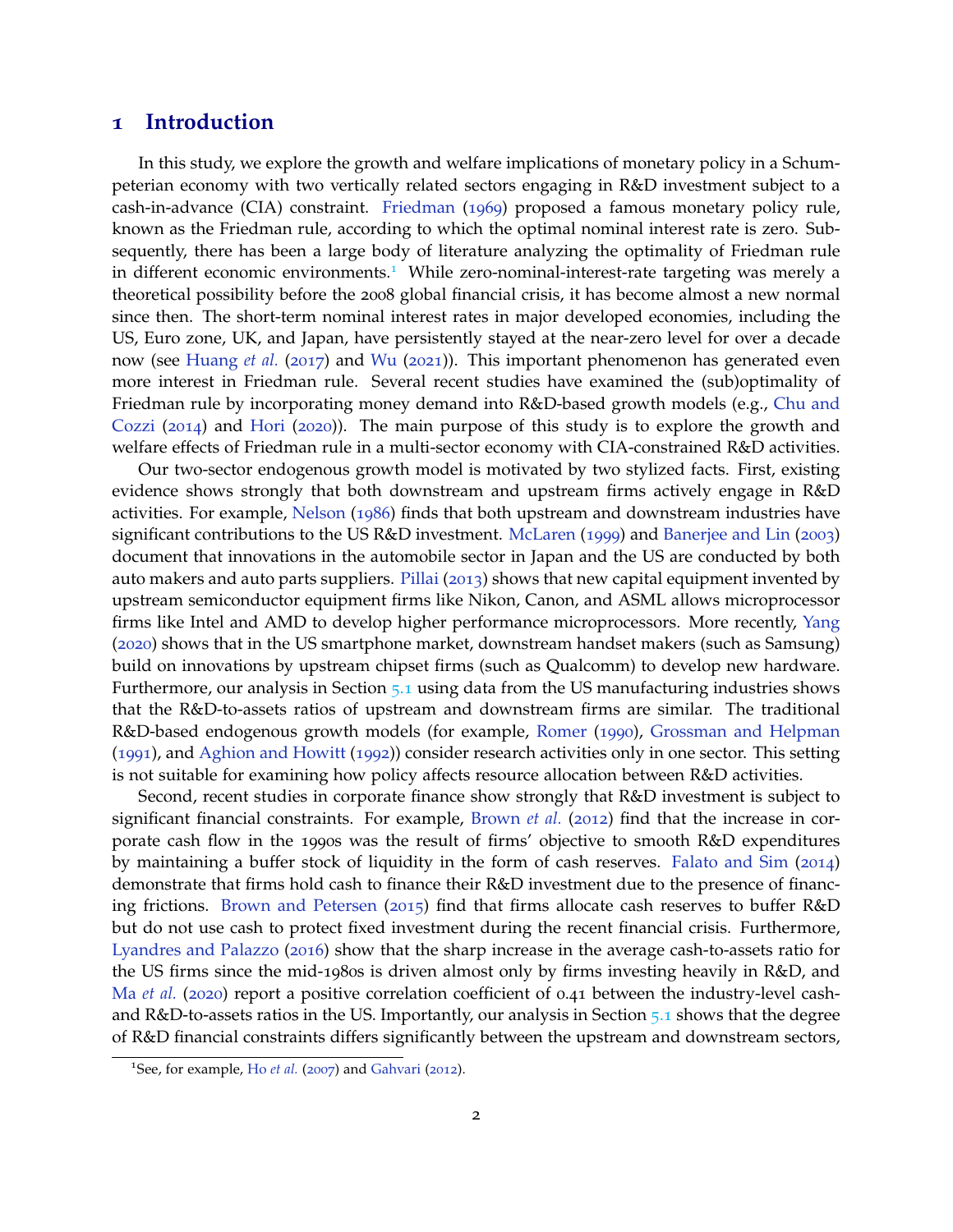suggesting a need to incorporate heterogeneity in CIA constraints in R&D-based growth models.

We develop a scale-invariant version of the quality-ladder growth model with the above features. In the model, both the upstream and downstream sectors engage in R&D activities, and money demand is incorporated through a CIA constraint on R&D investment. We show that when both upstream and downstream R&D are CIA constrained, a higher nominal interest rate has two effects on resource reallocation. First, it generates a *manufacturing-R&D-reallocation effect* by shifting resources (i.e., labor in this study) from the R&D sectors to the manufacturing sector due to the increased cost of R&D financing, which reduces economic growth. Second, it generates a *cross-R&D-sector effect* by reallocating resources from the more cash-constrained R&D sector to the less constrained one, which enhances economic growth if the less constrained sector is more productive, a condition supported by our empirical analysis. We show analytically that when the cross-sectoral gaps in productivity and CIA constraints are sufficiently large, the growth-enhancing effect dominates the growth-decreasing effect at low nominal interest rates, generating an inverted-U relation between economic growth and inflation documented in recent empirical studies (e.g., López-Villavicencio and Mignon (2011) and Eggoh and Khan (2014)).

To explore the welfare effects of the Friedman rule of monetary policy (i.e., zero-nominalinterest-rate targeting), we examine the necessary and sufficient conditions for the suboptimality of this rule. It is well-known that the equilibrium R&D investment in endogenous growth models may be above or below the optimal level due to the interplay between positive externalities (e.g., the intertemporal knowledge spillover effect) and negative externalities (e.g., the businessstealing effect) of innovations (or in Schumpeter's term, the "gale of creative destruction"). Chu and Cozzi (2014) consider a model with R&D only in the upstream sector and show that under inelastic labor supply, Friedman rule is suboptimal if and only if the equilibrium is characterized by R&D overinvestment.<sup>2</sup> We find that the relation between R&D overinvestment, defined as the total R&D labor share across the two sectors above the socially optimal R&D labor share, and the suboptimality of Friedman rule is substantially more complicated in our two-R&D-sector model. It depends crucially on the relative degree of CIA constraints and the relative R&D productivity between the two sectors. In light of our empirical evidence, we focus on the environment in which the productivity of upstream R&D is higher than that of downstream R&D. In this setting, we show that the equivalence between R&D overinvestment and the suboptimality of Friedman rule holds only if the upstream-to-downstream CIA constraint ratio is equal to the gross-to-net markup ratio of the upstream sector. When this condition holds, the two effects mentioned above completely offset each other for the downstream labor share at the zero interest rate, making it locally unaffected by an interest rate increase. As a result, our two-R&D-sector model behaves effectively like the model of Chu and Cozzi  $(2014)^3$ . As long as the relative CIA constraint of upstream R&D is below its gross-to-net markup ratio, a weak condition the generally holds, aggregate R&D overinvestment at the zero nominal interest rate is sufficient but not necessary for Friedman rule to be suboptimal. By contrast, when the relative CIA constraint of upstream R&D

<sup>2</sup>When labor supply is elastic, Chu and Cozzi (2014) show that overinvestment is necessary but not sufficient for the suboptimality of Friedman rule if both consumption and R&D investment are CIA-constrained. Hori (2020) extends their model by considering heterogeneity in R&D firms' productivity. He finds that if R&D firms are heterogeneous (homogeneous), Friedman rule can be suboptimal (is always optimal) under a severe financial constraint.

<sup>3</sup>Appendix  $C$  shows that when R&D productivity is the same in both sectors, or when the downstream markup is too low to support any positive R&D in that sector, the relation between R&D overinvestment and the suboptimality of Friedman rule also collapses into that in Chu and Cozzi (2014).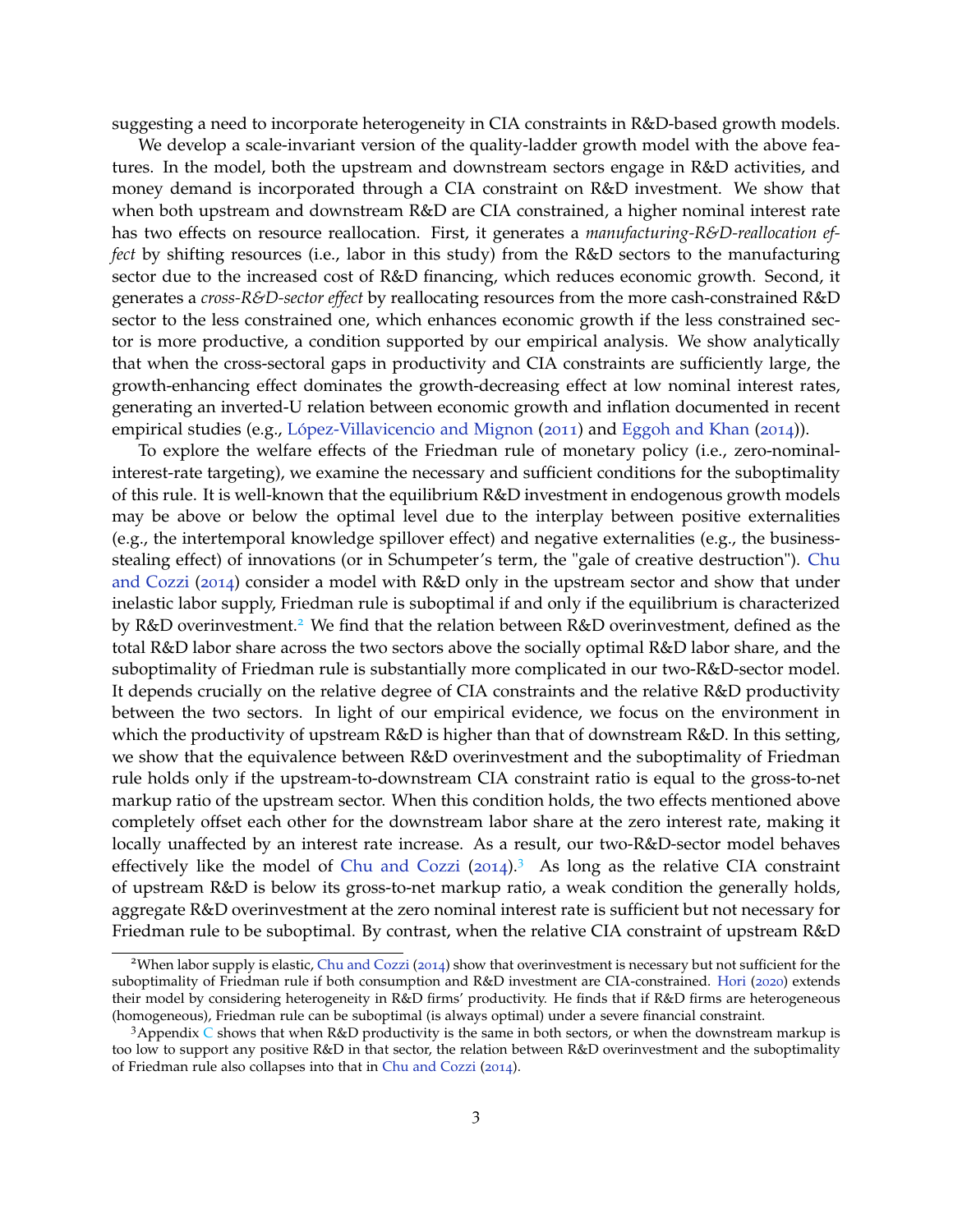is above this threshold, R&D overinvestment becomes necessary but not sufficient for Friedman rule to be suboptimal. Importantly, because the gross-to-net markup ratio is generally far above one, even if the more productive upstream R&D sector is significantly more CIA-constrained, in which case the cross-R&D-sector effect is welfare-decreasing, a positive nominal interest rate can still be welfare-improving in the absence of aggregate R&D overinvestment. This result arises because a positive interest rate reduces the socially wasteful R&D in the low productivity sector, the benefits of which can outweigh the costs of reducing socially desirable R&D in the high productivity sector.

In addition, we perform a quantitative analysis to evaluate the growth and welfare effects of monetary policy in our model. To facilitate the model calibration, we conduct an empirical estimation of R&D characteristics, profit margins, and financial constraints in the upstream and downstream sectors using data from US manufacturing firms. Our calibration features higher productivity and weaker CIA constraint of R&D in the upstream than in the downstream. The benchmark case shows that the welfare-maximizing nominal interest rate is positive despite that R&D is underinvested at the zero nominal rate. Although a positive interest rate further exacerbates the overall underinvestment problem, it improves welfare by reducing the inefficient R&D investment in the low productivity sector. Overinvestment emerges when R&D investment in both sectors becomes less productive, in which case the welfare costs of zero-nominal-interestrate targeting are significantly higher. We further show that when the parameter differences in productivity and CIA constraints between the sectors are sufficiently large, a positive interest rate can boost economic growth through the positive cross-R&D-sector labor reallocation effect.

Previous studies have examined extensively the growth and welfare effects of inflation and Friedman rule, but the impact of the two-R&D-sector structure is largely unexplored in this literature. To the best of our knowledge, we are the first to analyze optimal monetary policy in a growth-theoretic framework featuring CIA-constrained R&D activities in vertically related industries. Our analysis yields novel insights, including (i) a new channel for the growth and welfare effects of monetary policy through the impact of nominal interest rates on resource reallocation across R&D sectors; (ii) a more general characterization of the relation between suboptimal R&D investment and the (sub)optimality of Friedman rule that nests the existing results as special cases; (iii) a novel theoretical result that in an environment with heterogeneous R&D productivity, a positive nominal interest rate can be welfare-improving even if it exacerbates the overall R&D underinvestment problem. In addition, our analysis of data from US manufacturing firms reveals new stylized facts about R&D activities, productivity, and financial constraints in the upstream and downstream sectors. The benchmark case of our empirically-calibrated model shows that a zero-nominal-interest-rate policy maximizes economic growth but a positive nominal interest rate maximizes social welfare. These findings have strong implications for understanding the long-run effects of the low-interest-rate policy prevalent in recent years.

This study contributes to the growth-theoretic literature on optimal monetary policy that features CIA requirements. The pioneering work by Marquis and Reffett (1994) introduces a CIA constraint on consumption to the Romer (1990) type variety-expansion model to investigate the effects of monetary policy, and proves that Friedman rule is optimal. The subsequent study by Chu and Ji (2016) explores the welfare effects of monetary policy in a Schumpeterian qualityladder model with endogenous market structure. Unlike their models, the current study analyzes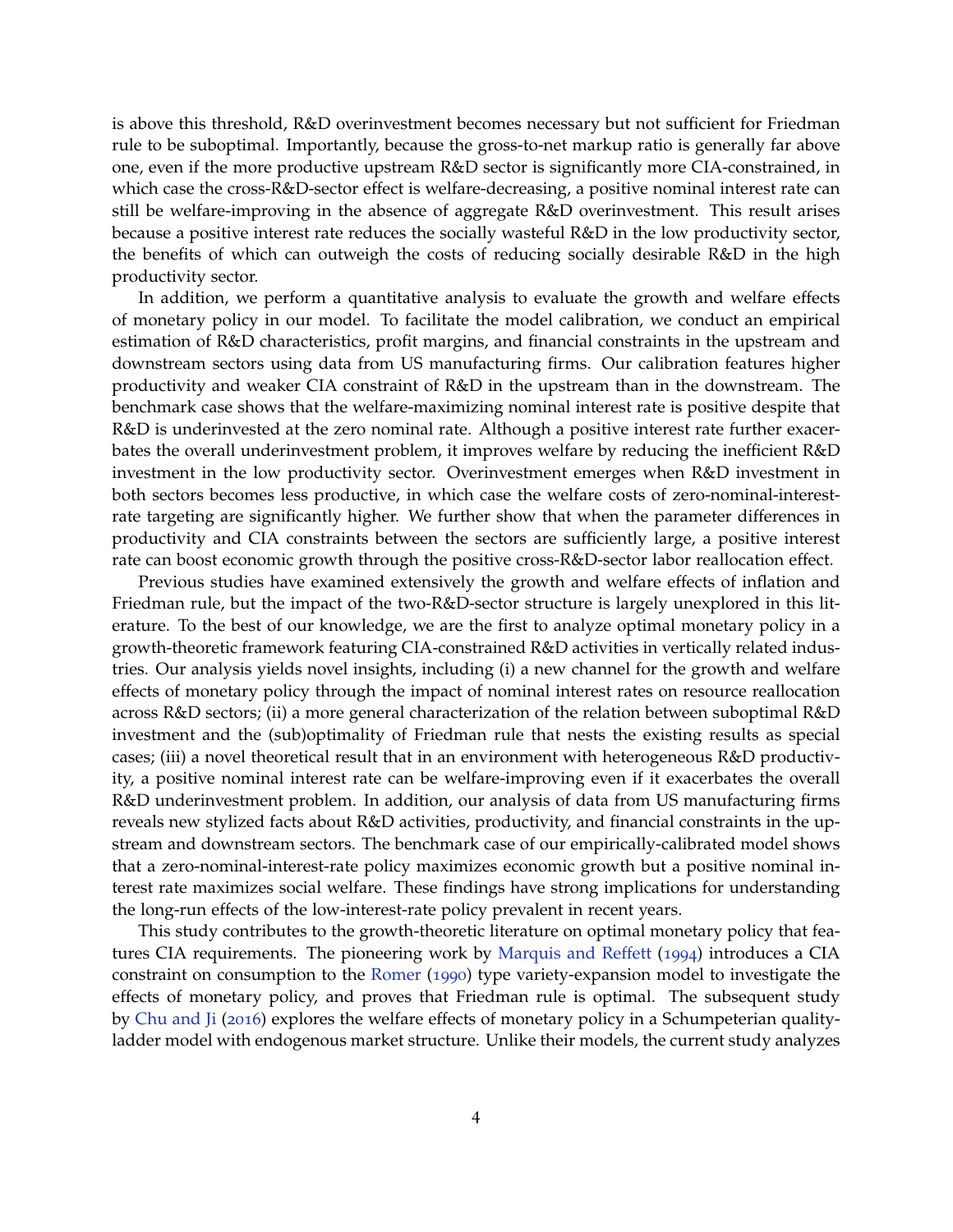optimal monetary policy via a CIA constraint on R&D.<sup>4</sup> As mentioned above, our study is closely related to Chu and Cozzi (2014), who show an equivalence between R&D overinvestment and the suboptimality of Friedman rule. Their model features R&D activities only in the upstream sector, so raising the nominal interest rate yields only a reallocating effect on resources from R&D to production. Thus, this lowers economic growth and increases welfare only if R&D is overinvested. We extend their interesting study by considering R&D activities in both the intermediate-good and final-good sectors. In this setting, in addition to the manufacturing-R&D-reallocation effect, raising the nominal interest rate can generate a positive growth effect by reallocating labor from the less productive R&D sector to the more productive one. Furthermore, it can improve welfare by reducing the socially wasteful R&D investment in the low productivity sector even if the overall R&D investment is below the optimal level. Therefore, R&D overinvestment is not necessary for a positive nominal interest rate to be optimal.

Additionally, this study relates to the recent literature in R&D-based models that explores the non-monotonic effect of inflation on growth. For example, Chu *et al.* (2017) find an inverted-U relation between inflation and growth in a quality-ladder model featuring a random quality improvement, whereas Arawatari et al. (2018) find a cutoff inflation level around which inflation and growth exhibit a negative, nonlinear relation in a variety-expansion model featuring heterogeneous R&D abilities. The current study differs from these studies by highlighting the role of the relative CIA constraint strength and productivity heterogeneity between vertically related sectors in generating the non-monotonic inflation-growth relation. Recently, Zheng et al. (2021) also find an inverted-U relation between inflation and growth in a two-R&D-sector Schumpeterian growth model. Unlike in the current study, R&D in their model is conducted to develop vertical and horizontal innovations instead of in upstream and downstream industries.<sup>5</sup>

Finally, we contribute to a growing strand of literature on the effects of government policy in endogenous growth models with two R&D sectors. Li (2000) analyzes the effectiveness of R&D subsidies in stimulating economic growth in a two-R&D-sector model with both fully endogenous growth and semi-endogenous growth. Segerstrom (2000) characterizes the long-run growth effects of R&D subsidies in an endogenous growth model with both vertical R&D and horizontal R&D. Goh and Olivier (2002) explore optimal patent protection in a variety-expansion growth model with R&D investment in two vertically related sectors, whereas Chu (2011) addresses a similar issue in a quality-ladder growth model with R&D investment in two horizontal final-good sectors. We complement this literature by focusing on the role of monetary policy.

The rest of this paper is organized as follows. Section 2 presents the model setup. Section 3 characterizes the decentralized equilibrium and analyzes the growth effect of monetary policy. Section  $\frac{4}{3}$  explores the welfare effects of monetary policy. Section  $\frac{1}{2}$  presents a quantitative analysis. Section 6 concludes.

<sup>4</sup>See other recent studies, such as Chu *et al.* (2015), Gil and Iglésias (2020), and Huang *et al.* (2021), for optimal monetary policy in endogenous growth models with a CIA constraint on R&D.

<sup>5</sup>Huang *et al.* (2021) also examine the growth implications of inflation in a Schumpeterian growth model with endogenous market structure and distinct CIA constraints on quality-improving R&D and variety-expanding R&D. They find that the short-run effect of inflation on growth differs from the long-run effect, but both effects are monotonic.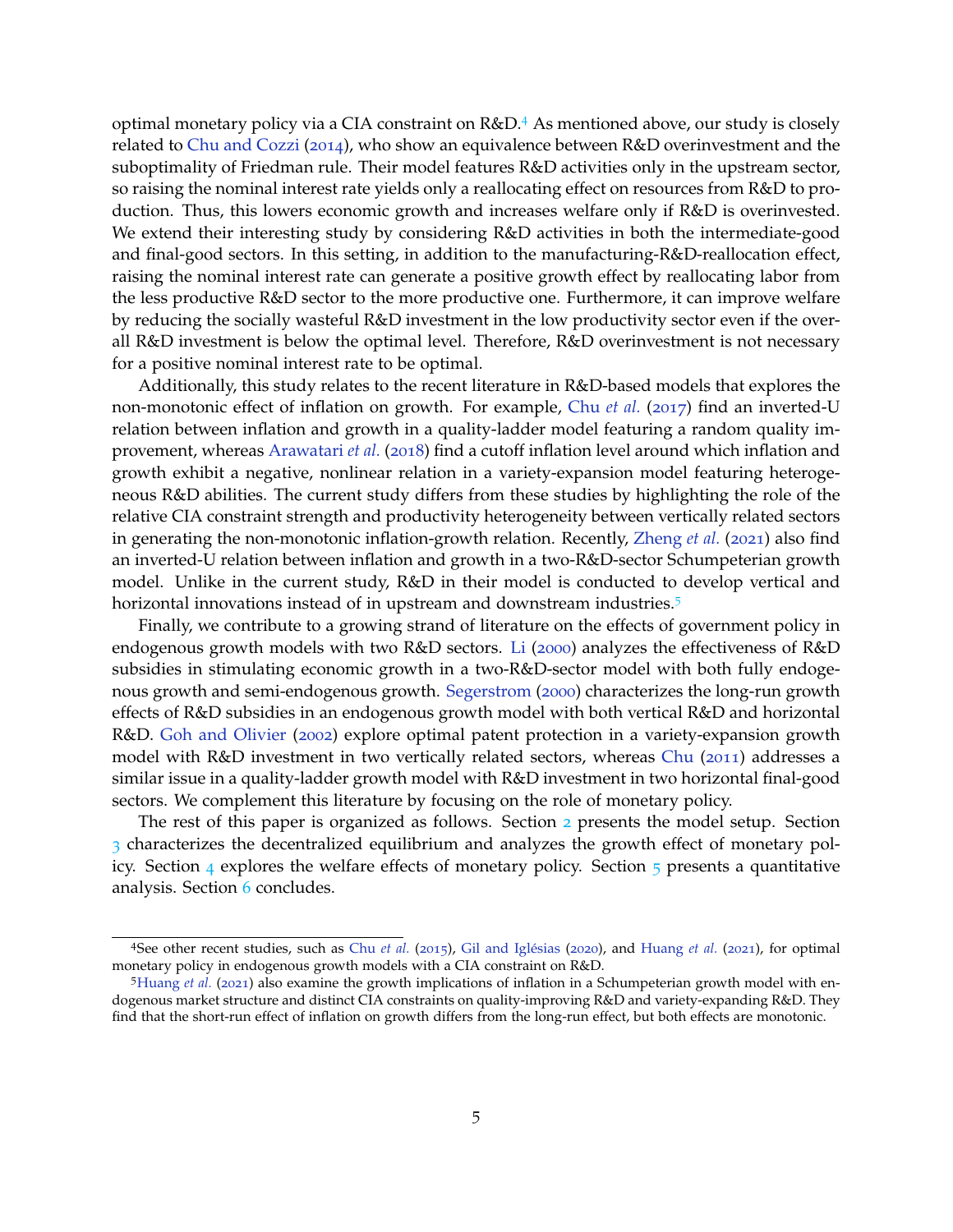## **2 Model**

We extend a version of the quality-ladder model in Grossman and Helpman (1991) by allowing firms to invest in R&D to develop innovations in both the upstream (i.e., intermediate-good) and downstream (i.e., final-good) sectors as in Goh and Olivier (2002) and by introducing money demand via a CIA constraint on R&D investment as in Chu and Cozzi (2014) and Huang *et al.* (2017). The nominal interest rate serves as the monetary policy instrument and the effects of monetary policy are examined by considering the implications of altering the rate of nominal interest on economic growth and social welfare.

## **2.1 Households**

At time *t*, each household has a population size of  $N_t$ , which grows at the rate of  $n \geq 0$ such that  $\dot{N}_t = nN_t$ . There is a unit continuum of identical households, and the lifetime utility function of each member is given by

$$
U = \int_0^\infty e^{-\rho t} \ln c_t dt,
$$
\n(1)

where  $\rho > 0$  represents the discount rate, and  $c_t$  is the consumption good for each member. The law of motion for assets of each household member (expressed in real terms) is

$$
\dot{a}_t + \dot{m}_t = (r_t - n)a_t + w_t + i_t b_t + \tau_t - c_t - (\pi_t + n)m_t, \tag{2}
$$

where  $a_t$  is the real asset value,  $r_t$  is the real interest rate, and each individual inelastically supplies one unit of labor at the real wage rate *w<sup>t</sup>* . *τ<sup>t</sup>* denotes the real lump-sum transfer from the government,  $\pi_t$  is the inflation rate that reflects the cost of holding money, and  $m_t$  is the real money balance that the household member holds in order to facilitate entrepreneurs' loans *b<sup>t</sup>* , which finances R&D investment and pays a nominal interest rate *i<sup>t</sup>* . We impose a cash-in-advance (CIA) constraint on the amount of loans available to entrepreneurs:  $b_t \leq m_t$ .

The household's optimal problem is to maximize the discounted utility in  $(1)$  subject to the budget constraint in (2) and the CIA constraint. Solving the standard dynamic optimization yields the familiar Euler equation:

$$
\frac{\dot{c}_t}{c_t} = r_t - \rho - n. \tag{3}
$$

Moreover, using the optimality condition for real money balances *m<sup>t</sup>* , we can derive the Fisher equation:  $i_t = \pi_t + r_t$ .

#### **2.2 Final Goods**

The final-good sector is referred to as *the downstream sector*. The aggregate consumption good in this economy, i.e.,  $C_t = N_t c_t$ , is produced by using a unit continuum of differentiated final goods  $Y_t(j)$  such that

$$
C_t = \exp\left(\int_0^1 \ln Y_t(j)dj\right).
$$
 (4)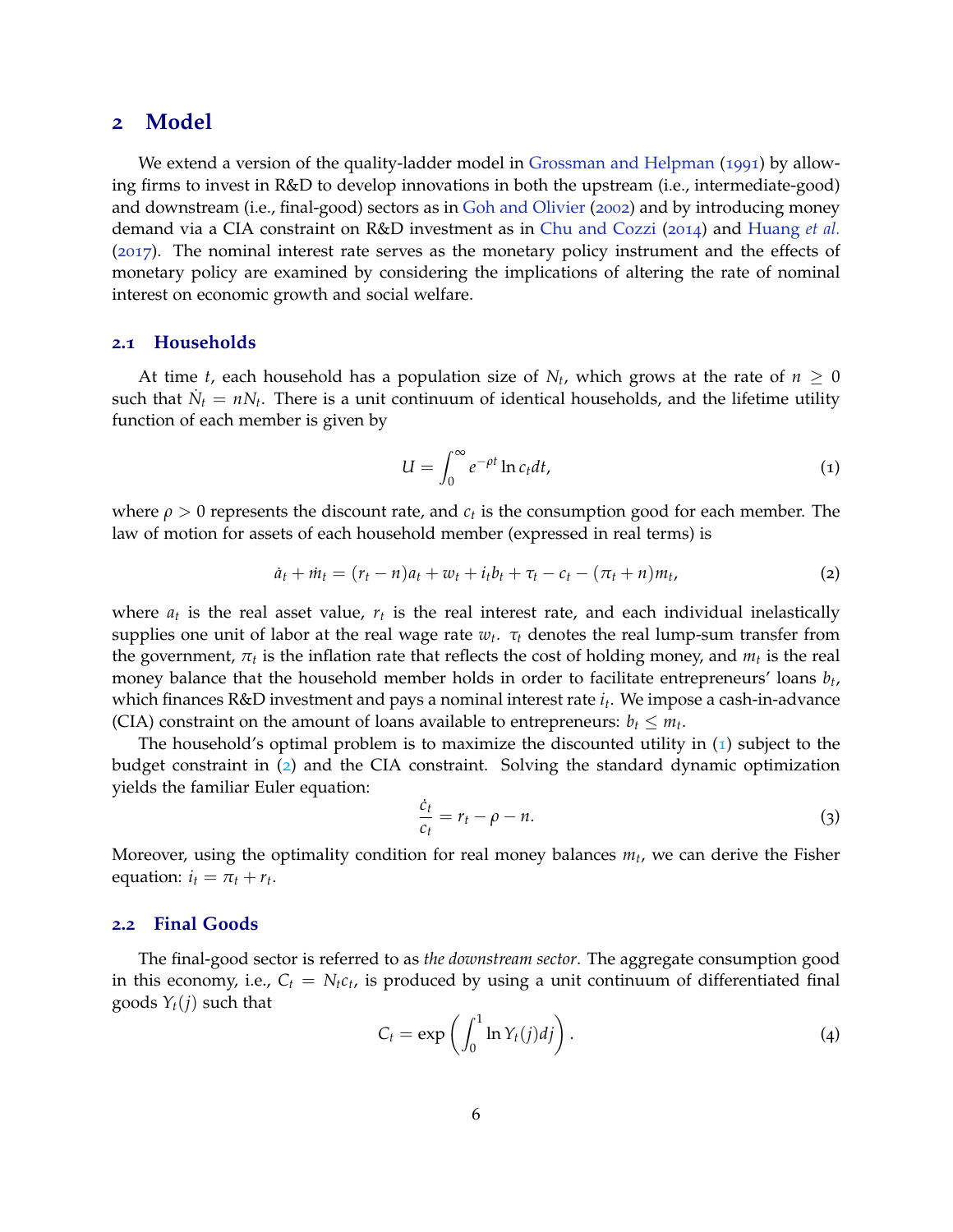This equation implies that the demand function of each differentiated final goods is

$$
Y_t(j) = \frac{C_t}{p_{y,t}(j)},\tag{5}
$$

where  $p_{y,t}(j)$  is the price of final good *j* relative to the consumption good. The differentiated final goods in each industry *j* are produced by a monopolistic leader, who holds a patent on the latest innovation and uses a unit continuum of intermediate goods indexed by  $k \in [0, 1]$ . This leader's products are replaced by the ones of a new entrant who has a more advanced innovation due to the *Arrow replacement effect*. The current leader's production function is given by

$$
Y_t(j) = z^{q_{y,t}(j)} \exp\left(\int_0^1 \ln x_t(j,k)dk\right),\tag{6}
$$

where the parameter  $z > 1$  measures the step size of each quality improvement,  $q_{y,t}(j)$  denotes the number of innovations between time 0 and time  $t$ , and  $x_t(j,k)$  is the quantity of intermediate good *k* used for final good *j*. Thus, the marginal cost of producing final good *j* is

$$
mc_{y,t}(j) = \frac{P_{x,t}}{z^{q_{y,t}(j)}},
$$
\n(7)

where  $P_{x,t} \equiv \exp\left(\int_0^1 \ln p_{x,t}(k)dk\right)$  is the price index for intermediate goods and  $p_{x,t}(k)$  is the price of intermediate good *k*.

Following previous studies such as Goh and Olivier (2002) and Chu and Cozzi (2014), we assume that intellectual property rights protect inventions in the form of incomplete patent breadth. The degree of patent breadth in the downstream sector, which is exogenously set by the policy of patent authority, determines the markup  $\mu_y > 1$  that each final-good monopolist can charge over its marginal cost.<sup>6</sup> Thus, the profit-maximizing price in industry *j* is

$$
p_{y,t}(j) = \mu_y \frac{P_{x,t}}{z^{q_{y,t}(j)}}.
$$
\n(8)

The monopolistic profit of each differentiated final-good producer is identical and is given by

$$
\Pi_{y,t} = \Pi_{y,t}(j) = (\mu_y - 1)Y_t(j)\frac{p_{y,t}(j)}{\mu_y} = \left(\frac{\mu_y - 1}{\mu_y}\right)C_t,
$$
\n(9)

where the second equality and the third equality are obtained by using  $(5)$  and  $(8)$ , respectively. Equation (9) implies that given the consumption expenditure *C<sup>t</sup>* , a final-good producer's profit  $\Pi_{y,t}$  is increasing in markup  $\mu_y$ . Then, using the definition of price index  $P_{x,t}$  along with (7), (8), and (9) yields the demand for intermediate good *k*:

$$
x_t(k) = \int_0^1 x_t(j,k)dj = \frac{C_t}{\mu_y p_{x,t}(k)}.
$$
 (10)

<sup>&</sup>lt;sup>6</sup>We adopt a common assumption in this literature that the replaced leader exits the market. Therefore, there is no constraint on the markup charged by the new leader other than incomplete patent breath.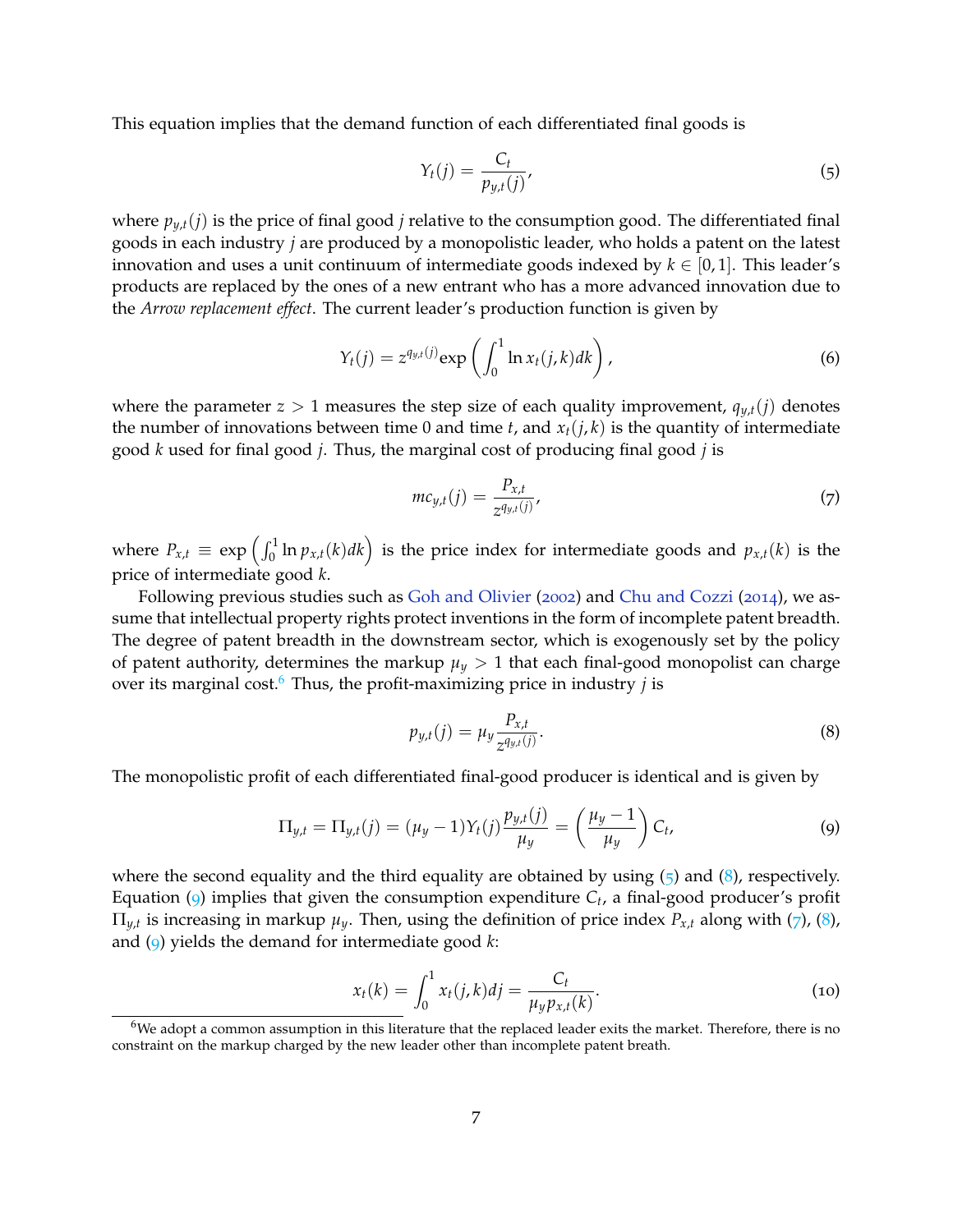#### **2.3 Intermediate Goods**

The intermediate-good sector is referred to as *the upstream sector*. The environment of the intermediate-good sector is similar to that of the final-good sector. Each industry in this sector is temporarily dominated by a monopolist holding the latest innovation, and the industry leadership is replaced by an entrant who holds a new invention. However, as in the conventional quality-ladder framework, production structure of this sector is different from that of the previous sector since intermediate goods are produced by manufacturing labor. Specifically, the production function for the current intermediate-good producer in industry *k* is given by

$$
x_t(k) = z^{q_{x,t}(k)} L_{x,t}(k), \qquad (11)
$$

where the step size of quality improvement is assumed to be identical to that in the final-good sector,  $q_{x,t}(k)$  is the number of innovations as of time  $t$ <sup> $7$ </sup> and  $L_{x,t}(k)$  is the employment of manufacturing labor in industry *k*. Given the pricing strategy of the current leaders in this sector, the profit-maximizing price is again a constant markup over the marginal cost such that

$$
p_{x,t}(k) = \mu_x m c_{x,t}(k) = \mu_x \frac{w_t}{z^{q_{x,t}(k)}},
$$
\n(12)

where the markup  $\mu_x > 1$  captures the degree of patent breadth in the upstream sector, which is also exogenously set by the policy of patent authority. Accordingly, the monopolistic profit of each intermediate-good producer is

$$
\Pi_{x,t} = \Pi_{x,t}(k) = \frac{(\mu_x - 1)w_t}{z^{q_{x,t}(k)}} x_t(k) = \left(\frac{\mu_x - 1}{\mu_x}\right) \frac{C_t}{\mu_y},
$$
\n(13)

where the second equality and the third one are obtained by using  $(10)$  and  $(12)$ , respectively. Given  $C_t$ , the impact of the upstream patent breadth  $\mu_x$  on the intermediate-good producer's profit  $\Pi_{x,t}$  is different from the impact of the downstream patent breadth  $\mu_y$ ; increasing  $\mu_x$  raises  $\Pi_{x,t}$  due to a larger market power, whereas increasing  $\mu_y$  lowers  $\Pi_{x,t}$  due to a smaller demand for intermediate goods in  $(10)$  with the exercise of the final-good producer's market power.<sup>8</sup> Moreover, the manufacturing-labor income in the industry for intermediate good *k* is

$$
w_t L_{x,t}(k) = \frac{1}{\mu_x} p_{x,t}(k) x_t(k) = \frac{C_t}{\mu_x \mu_y},
$$
\n(14)

implying that the labor demand for intermediate good *k* is given by  $L_{x,t}(k) = C_t/(\mu_x\mu_yw_t)$ .

<sup>7</sup>Although the step size *z* of quality improvement is the same between the final-good and intermediate-good sectors, the process for the arrival of innovations as stated Section 2.4 implies different numbers of jumps in the quality ladder in these two sectors as time accumulates. Hence, as will be shown in Section 3.1, the levels of state-ofthe-art technology in these sectors are also different.

<sup>&</sup>lt;sup>8</sup>The presence of  $(1 - 1/\mu_x)/\mu_y$  in (13) captures the *double-marginalization problem* as in the traditional industrial organization literature. See, for example, Chapter 17 in Belleflamme and Peitz (2015) for more details.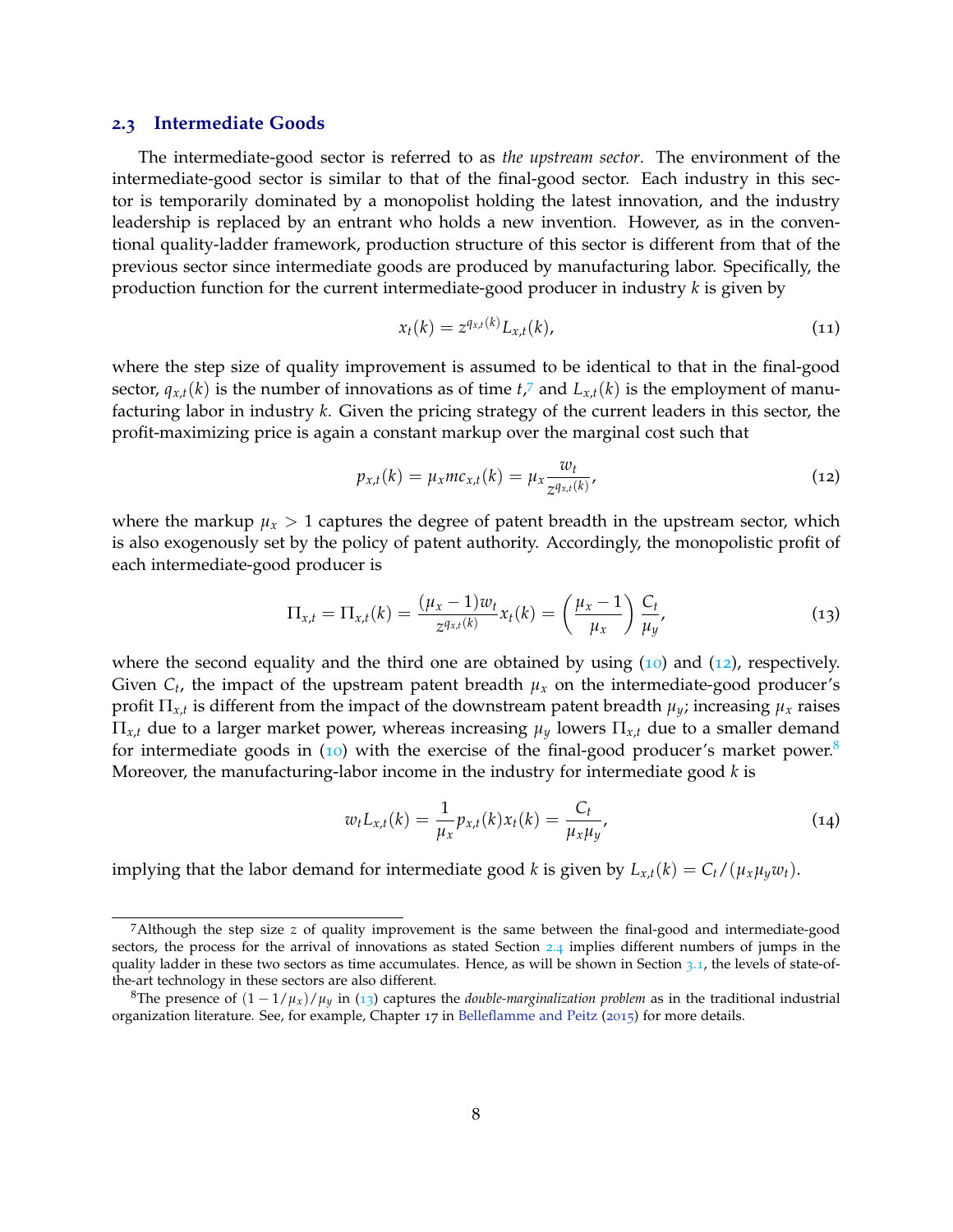#### **2.4 Innovations and R&D**

The creation of innovations for the final-good and intermediate-good sectors is as follows. The expected value of owning the most recent innovation in industry *j* (*k*) in the final- (intermediate- ) good sector is denoted as  $v_{y,t}(j)$  ( $v_{x,t}(k)$ ). Following the standard literature, we focus on a symmetric equilibrium (see, for example, Cozzi *et al.* (2007)). This implies that  $\Pi_{y,t}(j) = \Pi_{y,t}$  $(\Pi_{x,t}(k) = \Pi_{x,t})$ , and that  $v_{y,t}(j) = v_{y,t}$   $(v_{x,t}(k) = v_{x,t})$ . Denote by  $\lambda_{y,t}$   $(\lambda_{x,t})$  the aggregate-level Poisson arrival rate of innovations for final (intermediate) goods. Then, the Hamilton-Jacobi-Bellman (HJB) equation for  $v_{y,t}$  ( $v_{x,t}$ ) is given by

$$
r_t v_{s,t} = \Pi_{s,t} + \dot{v}_{s,t} - \lambda_{s,t} v_{s,t},
$$
\n
$$
(15)
$$

which is the no-arbitrage condition for the asset value in sector  $s = \{y, x\}$ , respectively. In equilibrium, the return on the asset  $r_t v_{s,t}$  equals the sum of the flow profits  $\Pi_{s,t}$ , the capital gain  $\dot{v}_{s,t}$ , and the potential losses  $\lambda_{s,t}v_{s,t}$  when creative destruction takes place.

New innovations in each industry in the final- (intermediate-) good sector are generated by a unit continuum of R&D firms indexed by  $\theta \in [0,1]$  ( $\theta \in [0,1]$ ), respectively, and each of the R&D firms in sector *y* (sector *x*) employs R&D labor *L y r*,*t* (*θ*) (*L x r*,*t* (*ϑ*)) for producing inventions. Following the existing literature such as Chu and Cozzi (2014) and Huang *et al.* (2017), we incorporate a CIA constraint on R&D investment as follows. In order to finance the wage payment,  $w_t L_r^y$ *r*,*t* (*θ*), for the downstream-R&D labor, the *θ*-th entrepreneur has to borrow  $B_t^y$  $b_t^y(\theta) = b_t^y$  $t_t^y(\theta)N_t$  at time  $t$ from households. This loan matures instantaneously and creates an extra burden of an interest payment at the nominal interest rate  $i<sub>t</sub> \geq 0$ . Similarly, the  $\vartheta$ -th entrepreneur has to borrow  $B_t^x(\theta) = b_t^x(\theta)N_t$  from households to finance wage payment,  $w_t L_{r,t}^x(\theta)$ , for the upstream-R&D labor. Thus, the expected profit of the *χ*-th R&D firm, where  $\chi = {\theta, \theta}$ , is

$$
\Pi_{r,t}^s(\chi) = v_{s,t}\lambda_{s,t}(\chi) - (1 + \xi_s i_t) w_t L_{r,t}^s(\chi); \quad s = \{y \text{ for } \theta, x \text{ for } \vartheta\},\tag{16}
$$

where  $\xi_s = \{\xi_y, \xi_x\} \in [0,1]$  is the strength of the CIA constraint on downstream R&D and upstream R&D, respectively. Moreover, the *firm-level* arrival rate of innovations *λs*,*t*(*χ*) is formulated by

$$
\lambda_{s,t}(\chi) = \bar{\varphi}_{s,t} L_{r,t}^s(\chi) = \frac{\varphi_s}{N_t} L_{r,t}^s(\chi); \quad s = \{ y \text{ for } \theta, x \text{ for } \vartheta \}, \tag{17}
$$

where the specification  $\bar{\varphi}_{s,t} = \varphi_s/N_t$  captures the dilution effect that removes scale effects as in Chu and Cozzi (2014) and  $\varphi_s = \{\varphi_y, \varphi_x\}$  is the productivity parameter for downstream R&D and upstream R&D, respectively. In equilibrium, the aggregate-level arrival rate of innovations is thus given by  $\lambda_{s,t}=\int_0^1\lambda_{s,t}(\chi)d\chi=\varphi_sL_{r,t}^s/N_t$ , where  $L_{r,t}^s=\int_0^1L_{r,t}^s(\chi)d\chi$  is the aggregate labor devoted to the  $s = \{y, x\}$  R&D sector. Then, free entry into the R&D sectors implies the following zero-expected-profit condition:

$$
v_{s,t}\lambda_{s,t} = (1 + \xi_s i_t) w_t L_{r,t}^s; \quad s = \{y, x\}.
$$
 (18)

This equation is a condition pinning down the allocation of labor in the R&D sectors.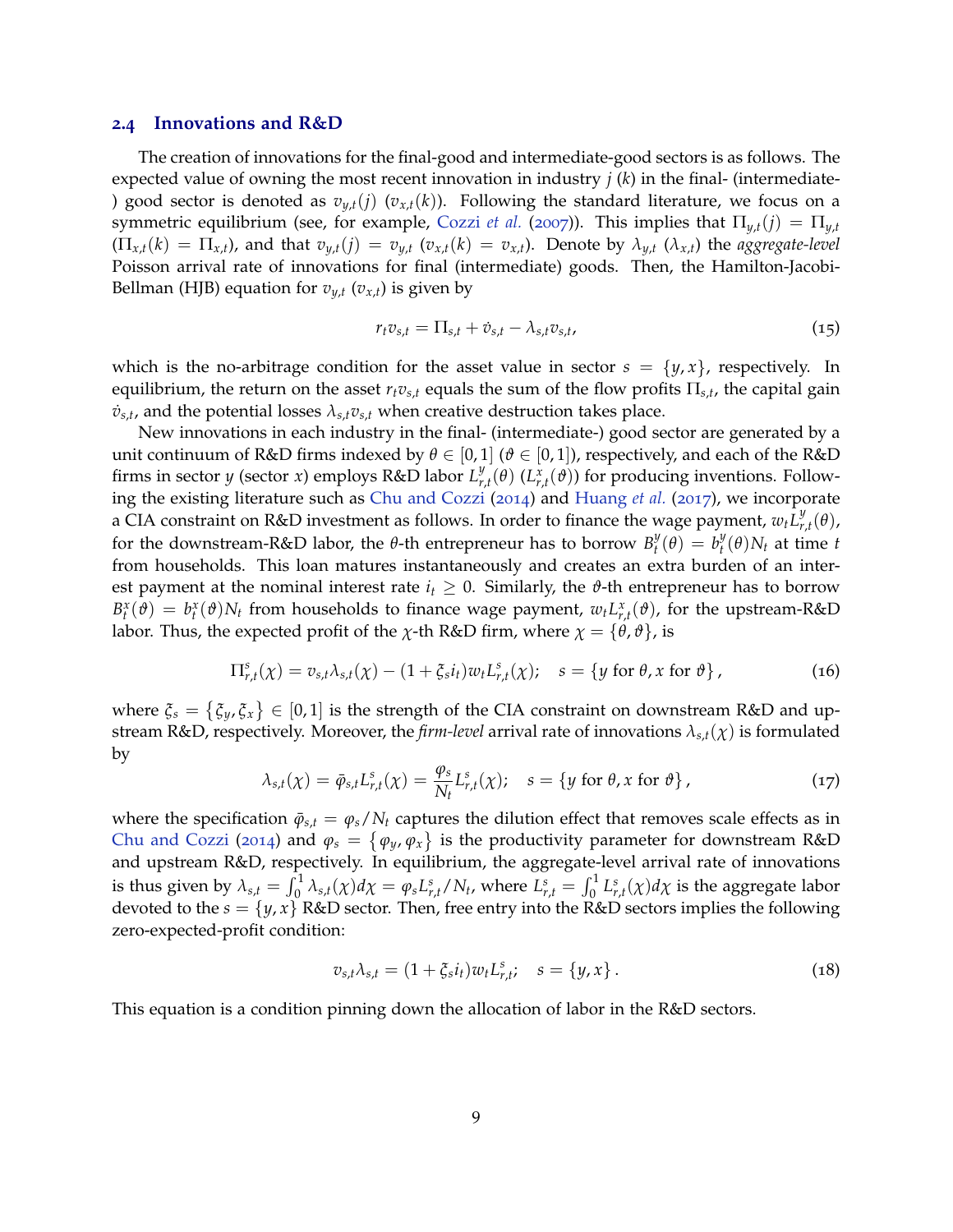#### **2.5 Monetary Authority**

Denote the nominal money supply by  $M_t$  and its growth rate by  $\Phi_t \equiv \dot{M}_t / M_t$ , respectively. Accordingly, the real money balance is given by  $m_t N_t = M_t / p_t$ , where  $p_t$  is the price of consumption. Consider that the growth rate of money supply Φ*<sup>t</sup>* serves as a policy instrument that can be controlled by monetary authority. In this case, the rate of inflation is endogenously determined by  $\pi_t = \Phi_t - \dot{m}_t/m_t - n$ . Additionally, combining this condition with the Fisher equation (i.e.,  $i_t = \pi_t + r_t$ ) yields the one-to-one relation between the nominal interest rate and the nominal money supply in the balanced growth path equilibrium:<sup>9</sup>

$$
i_t = \Phi_t + \rho. \tag{19}
$$

Given this result, throughout the rest of this study, we will use  $i_t$  to represent the instrument of monetary policy for simplicity. Finally, the monetary authority redistributes to the households the increase in money supply (i.e., the seigniorage revenue) in terms of a lump-sum transfer,  $\text{namely } \tau_t N_t = \dot{M}_t / p_t = \Phi_t m_t N_t = [(\pi_t + n) m_t + \dot{m}_t] N_t.$ 

## **3 Decentralized Equilibrium**

An equilibrium consists of a sequence of allocations  $[c_t, m_t, Y_t(j), x_t(k), L_{x,t}(k), L_y^y]$  $\int_{r,t}^{y} (\theta)$ ,  $L_{r,t}^{x} (\vartheta)$ ] $\int_{t=0}^{\infty}$ and a sequence of prices  $[r_t, p_{y,t}(j), p_{x,t}(k), w_t, v_{y,t}, v_{x,t}]_{t=0}^{\infty}$  $\sum_{t=0}^{\infty}$ , where  $\{j, k, \theta, \vartheta\} \in [0, 1]$ . At each instance of time,

• households choose  $[c_t]$  to maximize their utility taking  $[r_t, i_t, w_t]$  as given;

• monopolistic leaders for final goods produce  $[Y_t(j)]$  and choose  $[p_{u,t}(j)]$  to maximize profits taking  $[p_{x,t}(k)]$  as given;

• monopolistic leaders for intermediate goods produce  $[x_t(k)]$  and choose  $[p_{x,t}(k), L_{x,t}(k)]$  to maximize profits taking [*w<sup>t</sup>* ] as given;

• competitive downstream-R&D firms choose [*L y*  $\left[v_{r,t}(\theta)\right]$  to maximize profits taking  $\left[w_t,v_{y,t}\right]$  as given;

• competitive upstream-R&D firms choose  $[L_{r,t}^x(\vartheta)]$  to maximize profits taking  $[w_t, v_{x,t}]$  as given;

• the consumption-good market clears:  $c_t N_t = C_t$ ;

- the labor market clears:  $L_{x,t} + L_{r,t}^y + L_{r,t}^x = N_t$ ;
- the innovation value adds up to households' asset value:  $v_{x,t} + v_{y,t} = a_t N_t$ ;

• the R&D entrepreneurs finance their wage payments through borrowing:  $\zeta_y w_t L_{r,t}^y + \zeta_x w_t L_{r,t}^x =$  $b_t N_t$ ; and

• the monetary authority balances its budget:  $\tau_t N_t = (i_t - \rho) m_t N_t$ .

#### **3.1 Balanced Growth Path**

This section characterizes the decentralized equilibrium and shows that the economy grows along a balanced growth path (BGP) that is saddle-point stable. To facilitate this result, we first

<sup>9</sup>On the balanced growth path, which will be shown in Section 3.1,  $c_t$  and  $m_t$  grow at the same rate of  $r_t - \rho - n$ according to the Euler equation.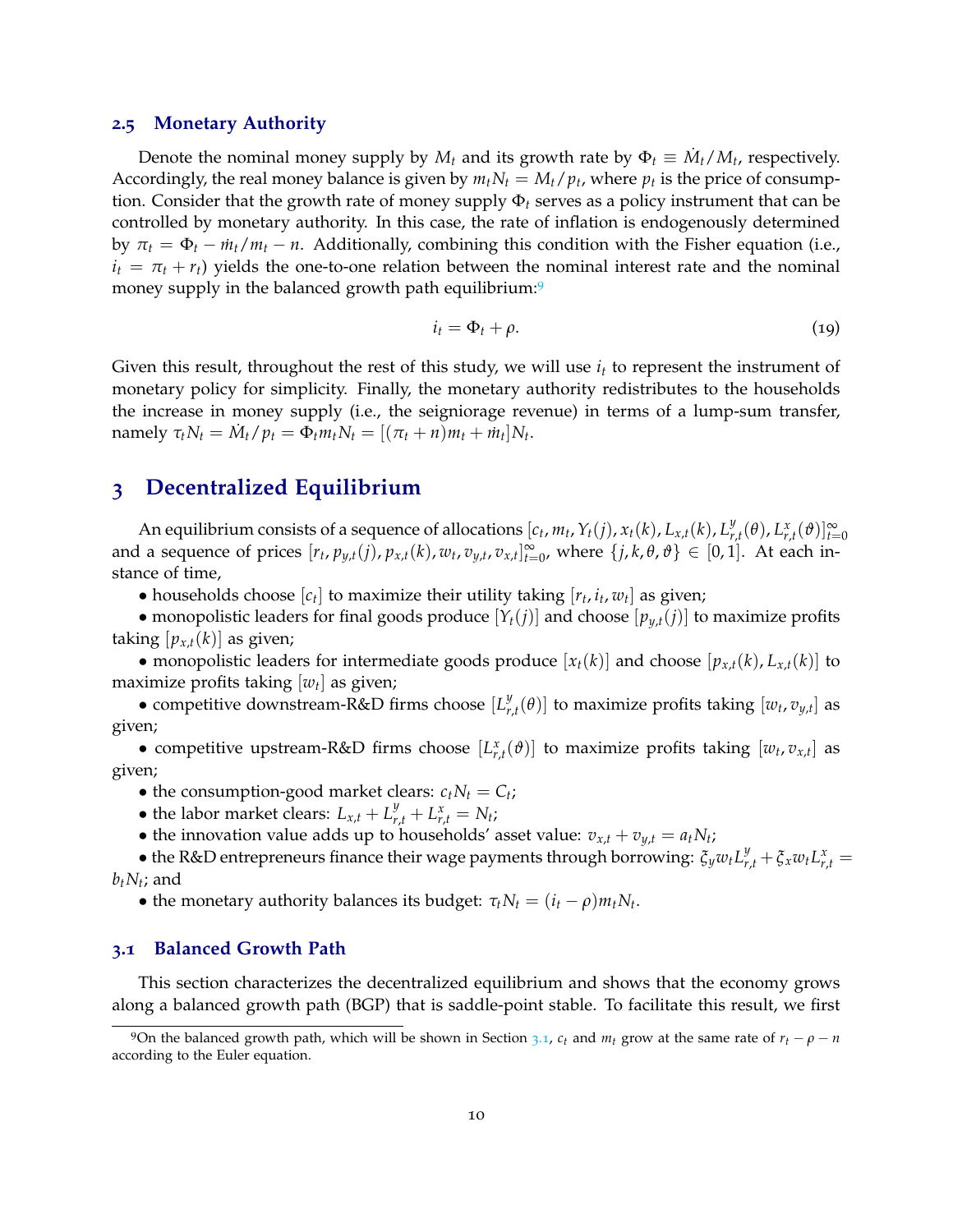derive the growth rate of aggregate technology *g<sup>t</sup>* . Substituting (6) and (11) into (4) yields the consumption production function  $C_t = Z_{y,t} Z_{x,t} L_{x,t}$ , where  $Z_{y,t}$  and  $Z_{x,t}$  are defined as the level of technology in the downstream sector and in the upstream sector, with  $Z_{y,t}\equiv \exp\left(\ln z \int_0^1 q_t(j)dj\right)=0$  $\exp\left(\ln z \int_0^t \lambda_{y,t} dt\right)$  and  $Z_{x,t} \equiv \exp\left(\ln z \int_0^1 q_t(k)dk\right) = \exp\left(\ln z \int_0^t \lambda_{x,\kappa} d\kappa\right)$ , respectively. The second equalities in these equations are obtained by the law of large numbers. Differentiating these two equations with respect to time yields the growth rate of aggregate technology given by

$$
g_t = \frac{\dot{Z}_{y,t}}{Z_{y,t}} + \frac{\dot{Z}_{x,t}}{Z_{x,t}} = (\varphi_y l_{r,t}^y + \varphi_x l_{r,t}^x) \ln z,
$$
\n(20)

where the second equality is obtained by using (17) and  $l_{r,t}^y \equiv L_{r,t}^y/N_t$  and  $l_{r,t}^x \equiv L_{r,t}^x/N_t$  are defined as downstream-R&D labor share and upstream-R&D labor share, respectively. Similarly, *lx*,*<sup>t</sup>* ≡ *Lx*,*t*/*N<sup>t</sup>* is defined as manufacturing labor share. Therefore, the growth rate of per capita consumption  $\dot{c}_t/c_t$  (i.e., the economic growth rate) is also given by  $g_t$  in (20).

For an arbitrary path of the nominal interest rate  $[i_t]_{t=1}^{\infty}$  $\sum_{t=0}^{\infty}$ , we obtain the following result:

**Proposition 1.** *Holding constant i, the economy jumps to a unique and saddle-point stable balanced growth path.*

*Proof.* See Appendix A.1.

#### **3.2 Equilibrium Allocations and the Growth Effect**

As implied by Proposition 1, given a constant *i*, the equilibrium labor allocations  $\{l_{x,t}, l_{r,x}^y\}$  $\left\{ \begin{array}{c} y \\ r, t \end{array} \right\}$ are stationary along the BGP. Using the zero-expected-profit condition for upstream R&D (18) and the manufacturing-labor income in the intermediate-good sector (14) yields  $v_{y,t} \lambda_{y,t} = (1 +$  $\xi_y i) C_t l_{r,t}^y / (\mu_x \mu_y l_x)$ , implying  $\dot{v}_{y,t}/v_{y,t} = \dot{c}_t/c_t + n$ . Combining this result with (3) and (15) and imposing the BGP implies  $\Pi_y/v_y = \rho + \lambda_y$ . Then, substituting this equation into (18) and applying (9) and (17) derives the relation between  $l_r^y$  and  $l_x$ :

$$
l_r^y = \frac{\mu_x (\mu_y - 1) l_x}{1 + \zeta_y i} - \frac{\rho}{\varphi_y},\tag{21}
$$

 $\Box$ 

which is the first equation to solve for  $\{l_x, l_r^y, l_r^x\}$ . Following a similar logic, we can use (4), (13), (14), (15), (17), and (18) to derive the second equation, which is the relation between  $l_r^x$  and  $l_x$ given by

$$
l_r^x = \frac{(\mu_x - 1)l_x}{1 + \xi_x i} - \frac{\rho}{\varphi_x}.\tag{22}
$$

Combined with the labor-market-clearing condition  $l_x + l_y^x + l_y^y = 1$ , equations (21)-(22) yield the equilibrium labor allocations as follows:<sup>10</sup>

$$
l_{x} = \frac{1 + \frac{\rho}{\varphi_{x}} + \frac{\rho}{\varphi_{y}}}{1 + \frac{\mu_{x} - 1}{1 + \xi_{x} i} + \frac{\mu_{x}(\mu_{y} - 1)}{1 + \xi_{y} i}}\tag{23}
$$

<sup>&</sup>lt;sup>10</sup>We restrict the parameter space to ensure that labor allocation to each sector is in the  $[0, 1]$  interval.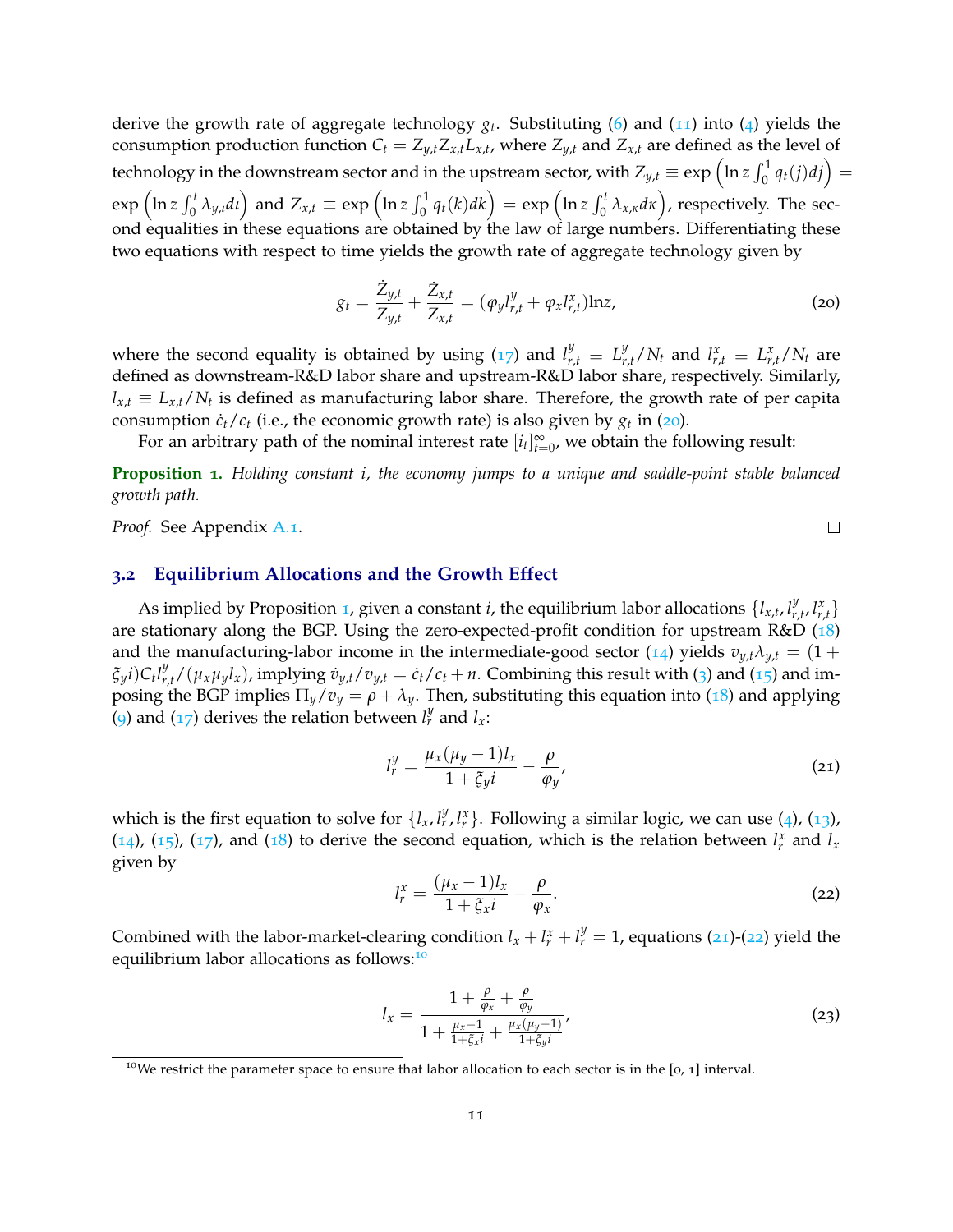$$
l_r^y = \frac{\frac{\mu_x(\mu_y - 1)}{1 + \xi_y i} \left(1 + \frac{\rho}{\varphi_x} + \frac{\rho}{\varphi_y}\right)}{1 + \frac{\mu_x - 1}{1 + \xi_x i} + \frac{\mu_x(\mu_y - 1)}{1 + \xi_y i}} - \frac{\rho}{\varphi_y},
$$
(24)

$$
l_r^x = \frac{\frac{\mu_x - 1}{1 + \xi_x i} \left( 1 + \frac{\rho}{\varphi_x} + \frac{\rho}{\varphi_y} \right)}{1 + \frac{\mu_x - 1}{1 + \xi_x i} + \frac{\mu_x(\mu_y - 1)}{1 + \xi_y i}} - \frac{\rho}{\varphi_x}.
$$
 (25)

In these equilibrium labor allocations,  $(23)$  shows that manufacturing labor  $l<sub>x</sub>$  is increasing in the nominal interest rate *i*, because a higher *i* raises the cost of borrowing for R&D investment, which reallocates the labor from  $R&D$  to manufacturing. Nevertheless, (24) reveals that there are two effects of *i* on the downstream-R&D labor *l y r* . On the one hand, *i* has a negative effect on  $l_r^y$  due to the reallocation of labor to production as aforementioned (i.e., the *manufacturing*-*R&D-reallocation effect*). On the other hand, *i* has a negative (positive) effect on  $l_r^y$  if  $\zeta_y$  is greater (smaller) than *ξx*, namely downstream R&D is more (less) bound by the CIA constraint than upstream R&D. This creates another reallocative effect of labor between the two R&D sectors: the *cross-R&D-sector effect*. Whether a higher *i* increases or decreases  $l_r^y$  depends on the relative magnitudes of  $\xi_y$  and  $\xi_x$  and the level of markup  $\mu_x$ .

Specifically, when  $\xi_y > \xi_x$ , the cross-R&D-sector effect is negative and thus reinforces the manufacturing-R&D-reallocation effect, causing  $l_r^y$  to be decreasing in *i*. When  $\xi_y < \xi_x$ , the cross-R&D-sector effect on  $l_r^y$  becomes positive. Nevertheless, it is easy to show that if  $\zeta_x$  is smaller (larger) than  $[\mu_x/(\mu_x - 1)]\xi_y$ , the overall effect of an increase in *i* on  $l^y_r$  is negative (positive) at  $i = 0.11$  In other words, as long as the upstream-to-downstream CIA constraint ratio is lower than the gross-to-net markup ratio of the upstream sector, the positive cross-R&D-sector effect is dominated by the negative manufacturing-R&D-reallocation effect. Interestingly, when  $\zeta_x = [\mu_x/(\mu_x - 1)]\zeta_y$ , the two effects completely offset each other at  $i = 0$ , leaving  $l_r^y$  locally unaffected by changes in *i*.

Similarly,  $(25)$  shows that *i* also has these two effects on the upstream-R&D labor  $l_r^x$ , which reinforce each other when  $\xi_x > \xi_y$  and counteract each other when  $\xi_x < \xi_y$ . The analysis of the overall impact is analogous to that for the impact of *i* on  $l_r^y$ .<sup>12</sup>

We summarize the above results in the following proposition:

**Proposition 2.** *In the zero-nominal-interest-rate equilibrium, the interaction of the manufacturing-R&Dreallocation effect and the cross-R&D-sector effect leads to the following labor share responses to a nominal interest rate increase:*

*(i)* If  $\xi_x = [\mu_x/(\mu_x-1)]\xi_y$ , the two effects on  $l_r^y$  offset each other, leaving  $l_r^y$  locally unaffected by an *interest rate increase; otherwise*  $(\partial l_r^y / \partial i)|_{i \to 0^+} \leqslant 0$  *if*  $\xi_x \leqslant [\mu_x / (\mu_x - 1)] \xi_y$ *.* 

*(ii)* If  $\xi_y = \{1 + 1/[\mu_x(\mu_y - 1)]\}\xi_x$ , the two effects on  $l^x_r$  offset each other, leaving  $l^x_r$  locally unaffected *by an interest rate increase; otherwise*  $(\partial l_r^x / \partial i)|_{i \to 0^+} \lessgtr 0$  *if*  $\xi_y \lessgtr 1 + 1/[{\mu_x}({\mu_y} - 1)]\}{\xi_x}$ .

*Proof.* Proven in the text.

The above result and (20) imply a mixed effect of the nominal interest rate *i* on the equilibrium growth rate of technology  $g = \ln z (\varphi_y l_r^y + \varphi_x l_r^x)$ , and this effect is determined by the impacts of *i* 

 $\Box$ 

<sup>&</sup>lt;sup>11</sup>More generally, we have  $\text{Sign}(\partial l_r^y / \partial i) = \text{Sign}[(\mu_x - 1)(\xi_x - \xi_y) - \xi_y (1 + \xi_x i)^2].$ 

<sup>&</sup>lt;sup>12</sup>It is easy to show that  $Sign(\partial l_r^x / \partial i) = Sign[\mu_x(\mu_y - 1)(\xi_y - \xi_x) - \xi_x(1 + \xi_y i)^2]$ .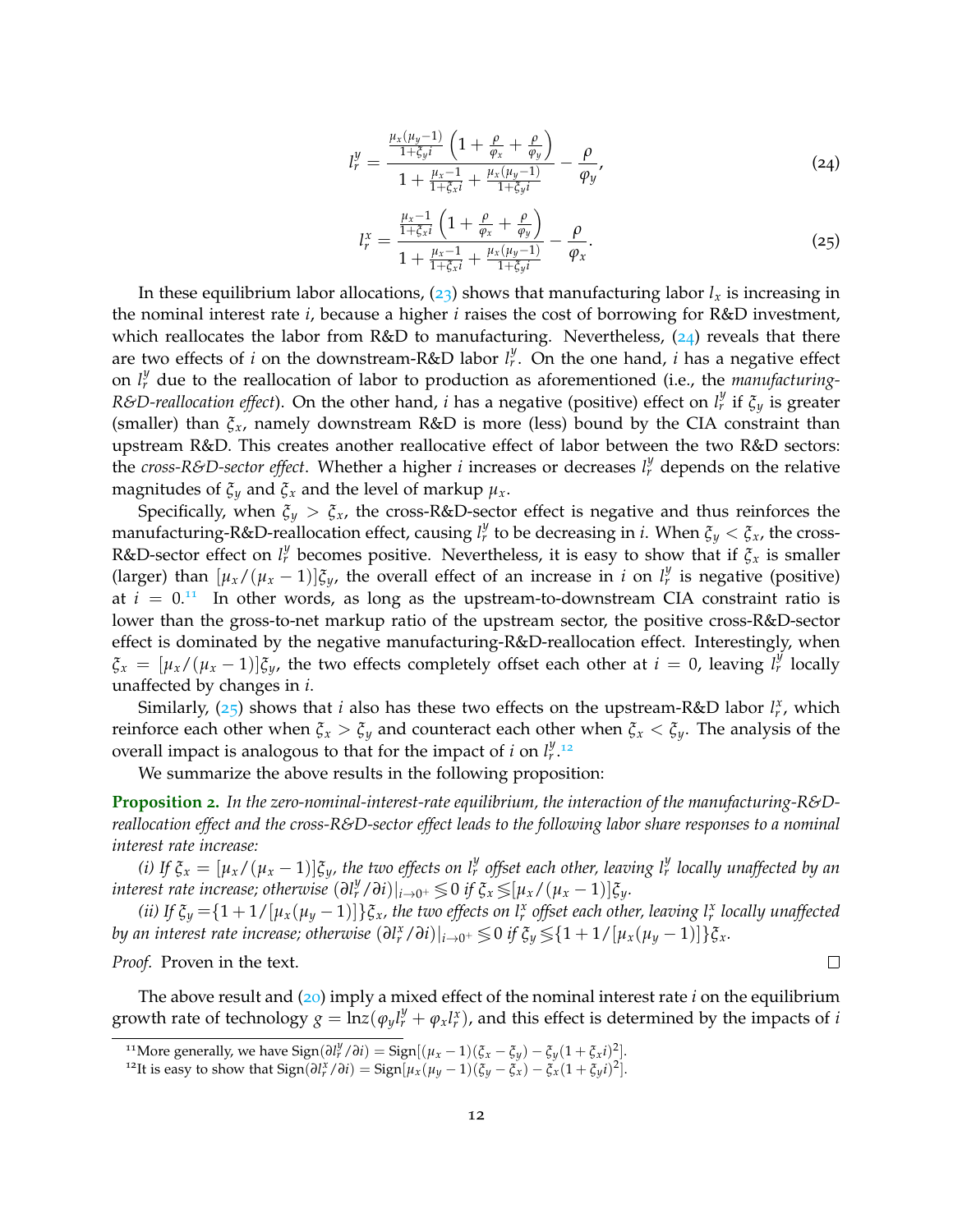on the levels of R&D labor  $l_r^y$  and  $l_r^x$  in addition to the productivity parameters  $\varphi_y$  and  $\varphi_x$ . Using (23)-(25) and differentiating (20) with respect to *i* yields

$$
\frac{\partial g}{\partial i} = \left( \varphi_y \frac{\partial l_r^y}{\partial i} + \varphi_x \frac{\partial l_r^x}{\partial i} \right) \ln z \n= \frac{\ln z}{\Lambda^2} \left( 1 + \frac{\rho}{\varphi_x} + \frac{\rho}{\varphi_y} \right) \left\{ \begin{array}{l} \varphi_y \mu_x (\mu_y - 1) [(\mu_x - 1)(1 + \xi_y i) \xi_x - (\mu_x + \xi_x i)(1 + \xi_x i) \xi_y] \\ + \varphi_x (\mu_x - 1) [\mu_x (\mu_y - 1)(1 + \xi_x i) \xi_y - (\mu_x (\mu_y - 1) + (1 + \xi_y i))(1 + \xi_y i) \xi_x] \end{array} \right\},
$$
\n(26)

 $\mathbf{v}$  where  $\Lambda \equiv (1 + \xi_y i)(1 + \xi_x i) + (\mu_x - 1)(1 + \xi_y i) + \mu_x (\mu_y - 1)(1 + \xi_x i)$ . It can be checked that the term in the curly brackets is decreasing in *i* and that Λ is increasing in *i*, so *∂g*/*∂i* is decreasing in *i*, namely *g* is a concave function of *i*. Notice that if the following condition holds,

$$
\frac{\varphi_x}{\varphi_y}[\xi_x + \mu_x(\xi_y - \xi_x)] < \left(\frac{\mu_x - 1}{\mu_y - 1}\right) \left[ (\mu_y - 1)(\xi_y - \xi_x) - \frac{\xi_x}{\mu_x} \right],\tag{27}
$$

the term in the curly brackets in (26) is positive at *i* = 0, implying  $(\partial g/\partial i)|_{i\to 0^+} > 0$ . Therefore, condition (27) ensures that the relation between *g* and *i* is first positive and then negative. Further inspection of this condition reveals that by defining the term

$$
\Omega \equiv \frac{\mu_x - 1}{\mu_x} \left[ \frac{\frac{\xi_y - \xi_x}{\xi_x} - \frac{1}{\mu_x(\mu_y - 1)}}{\frac{\xi_y - \xi_x}{\xi_x} + \frac{1}{\mu_x}} \right],
$$
\n(28)

we have the following proposition: $13$ 

**Proposition 3.** *There is an inverted-U relation between the equilibrium growth rate g and the nominal interest rate i if*

*(i)*  $\xi_x < \xi_y$  *and*  $\varphi_y / \varphi_x < \Omega$ *, or (ii)*  $\xi_x > [\mu_x/(\mu_x - 1)]\xi_y$  *and*  $\varphi_y/\varphi_x > \Omega$ *; otherwise, the relation is monotonically negative.*

*Proof.* Proven in the text.

 $\Box$ 

This proposition shows that for the nominal interest rate to have an inverted-U effect on economic growth, the more productive sector should both have a large lead in productivity and face a much weaker CIA constraint. For example, the condition  $\varphi_y/\varphi_x < \Omega$  holds when  $\varphi_y/\varphi_x$  is very small and  $(\xi_y - \xi_x)/\xi_x$  is very large, i.e., when upstream R&D is far more productive and less constrained than downstream R&D. These conditions pave ground for a strong cross-R&D-sector labor reallocation effect to dominate the negative effect of the manufacturing-R&D-reallocation on growth. Thus, an increase in the nominal interest rate from zero is growthenhancing. Notwithstanding, as *i* increases, the dominance of the cross-R&D-sector effect diminishes, and further increases in the interest rate become growth-decreasing.

<sup>&</sup>lt;sup>13</sup>Note that when  $\xi_y < \xi_x < [\mu_x/(\mu_x - 1)]\xi_y$ ,  $\Omega$  is negative. As a result, it is impossible to have a non-monotonic relation between the interest rate and growth.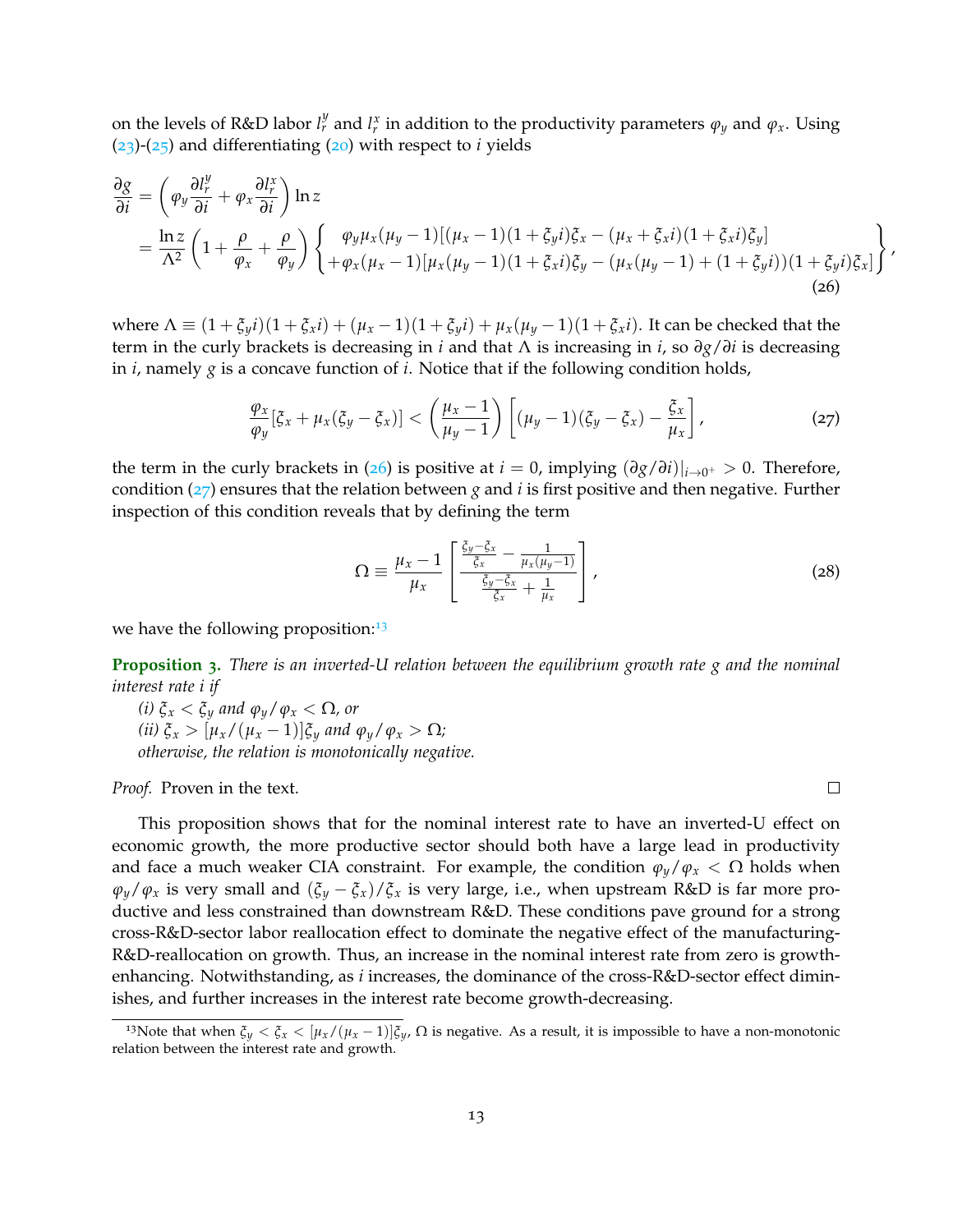#### **3.3 Socially Optimal Allocations**

Imposing balanced growth on (1) yields

$$
U = \frac{1}{\rho} \left( \ln c_0 + \frac{g}{\rho} \right) \tag{29}
$$

where  $c_0 = Z_{x,0}Z_{y,0}l_x$  and  $g = \ln z(\varphi_y l_r^y + \varphi_x l_r^x)$ . Dropping the exogenous terms  $Z_{x,0}$  and  $Z_{y,0}$  and maximizing (29) subject to the resource constraint for labor  $l_x + l_y^y + l_x^x = 1$  yields the first-best allocations denoted by a superscript asterisk:

$$
l_x^* = \min\left\{\frac{\rho}{\varphi_y \ln z}, \frac{\rho}{\varphi_x \ln z}\right\},\tag{30}
$$

$$
l_r^{y*} = \begin{cases} 1 - \frac{\rho}{\varphi_y \ln z} & \text{if } \varphi_x < \varphi_y, \\ 0 & \text{if } \varphi_x > \varphi_y, \end{cases}
$$
 (31)

$$
l_r^{x*} = \begin{cases} 0 & \text{if } \varphi_x < \varphi_y, \\ 1 - \frac{\rho}{\varphi_x \ln z} & \text{if } \varphi_x > \varphi_y. \end{cases}
$$
 (32)

The socially optimal outcome implies that technology advances in the downstream and upstream sectors are perfectly substitutable. Therefore, a corner solution arises for the first-best labor allocations in the sense that the social optimum only allocates labor to the R&D sector with a higher level of productivity.<sup>14</sup> Specifically, suppose  $\varphi_y < \varphi_x$ , that is, innovative activities in the upstream sector are more productive, so that devoting all R&D labor to this sector is socially optimal. As a result, the labor in the downstream R&D sector is zero, implying that economic growth in the social optimum only depends on upstream innovations. By contrast, for  $\varphi_y > \varphi_x$ , the situation reverses, and R&D labor is only allocated to the downstream sector.

Define the R&D overinvestment, *η*, in the zero-nominal-interest-rate equilibrium as the gap between the R&D labor share in the decentralized equilibrium (given by  $(24)$  and  $(25)$ ) and the optimal R&D labor share:  $\eta \equiv (l_r^x|_{i=0} + l_r^y|_{i=0}) - (l_r^{x*} + l_r^{y*}) = l_x^* - l_x|_{i=0}$ . Under the assumption  $\varphi_y < \varphi_x$ , a condition we empirically verify in Section 5.1, equations (23) and (30) then imply

$$
\eta = \frac{\rho}{\varphi_x \ln z} - \frac{1}{\mu_x \mu_y} \left( 1 + \frac{\rho}{\varphi_x} + \frac{\rho}{\varphi_y} \right). \tag{33}
$$

We immediately have the following proposition:

**Proposition 4.** If upstream R&D is more productive than downstream R&D, i.e.,  $\varphi_x > \varphi_y$ , the zero*nominal-interest-rate equilibrium features overinvestment in R&D, i.e., η* > 0*, if and only if*

$$
1 - \frac{\varphi_x \ln z}{\mu_x \mu_y \rho} \left( 1 + \frac{\rho}{\varphi_x} + \frac{\rho}{\varphi_y} \right) > 0 \tag{34}
$$

<sup>&</sup>lt;sup>14</sup>If the productivity is the same in the two R&D sectors ( $\varphi_x = \varphi_y = \varphi$ ), the first-best manufacturing-labor share is  $l_x^* = \rho/(\varphi \ln z)$ , and any combination of  $\{l_r^{y*}, l_r^{x*}\}$  satisfying  $l_r^{y*} + l_r^{x*} = 1 - \rho/(\varphi \ln z)$  is socially optimal.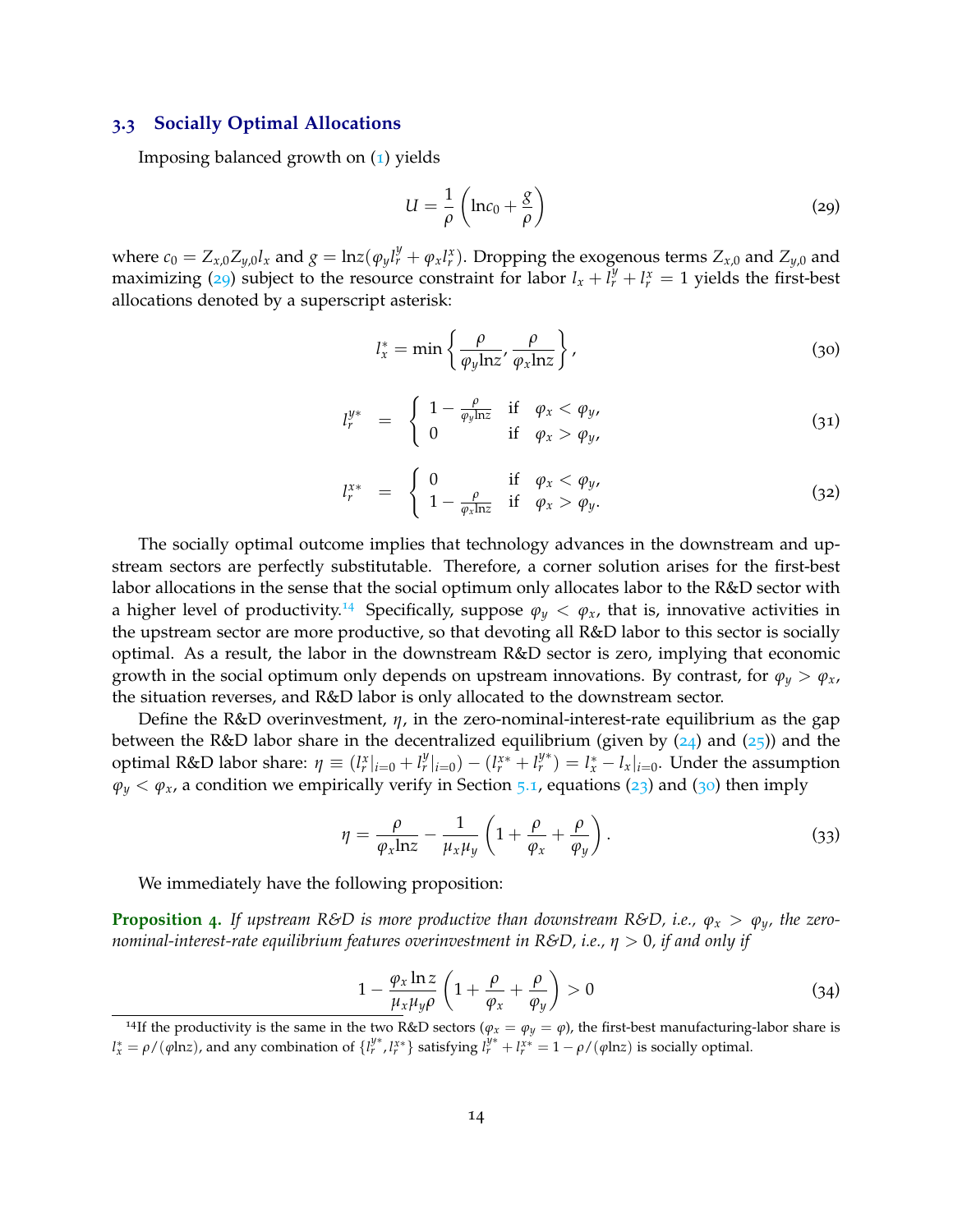*Proof.* Proven in the text.

Proposition  $\ddot{4}$  is intuitive, and it implies that R&D underinvestment arises in equilibrium (i.e.,  $\eta$  < 0) if and only if  $1 - [(\varphi_x \ln z)/(\mu_x \mu_y \rho)](1 + \rho/\varphi_x + \rho/\varphi_y)$  < 0. For overinvestment to occur in equilibrium, the markups must be relatively high so that firms have strong incentives to invest in R&D. A larger innovation step size *lnz* and a higher *ϕ<sup>x</sup>* increase the socially optimal investment, thus making overinvestment less likely. A higher  $\varphi_{\nu}$  increases the equilibrium R&D labor in the downstream sector but has no effect on the socially optimal R&D labor share as long as  $\varphi_y < \varphi_x$ . Therefore, it makes overinvestment more likely. A higher  $\rho$  reduces the utility of future consumption, thus also reducing the optimal investment and making overinvestment more likely.

## **4 Optimal Monetary Policy and Friedman Rule**

In this section, we analyze the optimal monetary policy and examine the conditions under which Friedman rule is (sub)optimal. We first consider the general case, and then consider two special cases in which the CIA constraint is only present in one sector. We denote by *i*<sup>\*</sup> the optimal nominal interest rate that maximizes social welfare. Given that the case  $\varphi_y < \varphi_x$  is empirically supported by our analysis in Section 5.1, throughout the remaining study, we focus on the case of a high relative R&D productivity in the upstream sector.<sup>15</sup>

#### **4.1 The General Case**

For the general case of CIA constraints with  $\xi_y \ge 0$ ,  $\xi_x \ge 0$ , and  $\xi_x + \xi_y > 0$ , the equilibrium labor allocations are simply given by  $(23)-(25)$ . Substituting these equations into  $(29)$  and evaluating *∂U*/*∂i* as *i* → 0 <sup>+</sup> yields

$$
\operatorname{sign}\left(\frac{\partial U}{\partial i}\Big|_{i\to 0^+}\right) = \operatorname{sign}\left\{\frac{\xi_x(\mu_x - 1) + \xi_y\mu_x(\mu_y - 1)}{-\frac{\ln z}{\mu_x\mu_y\rho}\left(1 + \frac{\rho}{\varphi_x} + \frac{\rho}{\varphi_y}\right)\left[\frac{\varphi_x\xi_x(\mu_x - 1) + \varphi_y\xi_y\mu_x(\mu_y - 1)}{+(\varphi_y - \varphi_x)(\xi_y - \xi_x)\mu_x(\mu_x - 1)(\mu_y - 1)}\right]}\right\}.
$$

Given  $\varphi_y < \varphi_x$ , we analyze the relation between suboptimal R&D investment and the (sub)optimality of Friedman rule. We show that this relation depends on the relative magnitude of CIA constraints *ξ<sup>x</sup>* and *ξy*.

First, suppose that the CIA constraint in the upstream sector is not stronger than in the downstream sector, i.e.,  $\xi_y \geq \xi_x$ . Denote the right-hand side of (35) by *K*. In this case, if R&D overinvestment in equilibrium occurs (i.e., inequality  $(34)$  holds), we have

$$
K > \frac{1}{\mu_x \mu_y} \left\{ \left[ \varphi_x \xi_x (\mu_x - 1) + \varphi_y \xi_y \mu_x (\mu_y - 1) \right] \left[ 1 - \frac{\varphi_x \ln z}{\mu_x \mu_y \rho} \left( 1 + \frac{\rho}{\varphi_x} + \frac{\rho}{\varphi_y} \right) \right] \right\} > 0. \tag{36}
$$

<sup>&</sup>lt;sup>15</sup>The analytical results of a low relative productivity of upstream R&D (i.e.,  $\varphi_y > \varphi_x$ ) are available upon request. Furthermore, we show in Appendix C that the results of our model would be the same as those in the one-R&D-sector model of Chu and Cozzi (2014) if the R&D productivity is the same in both sectors, i.e.,  $\varphi_x = \varphi_y$ .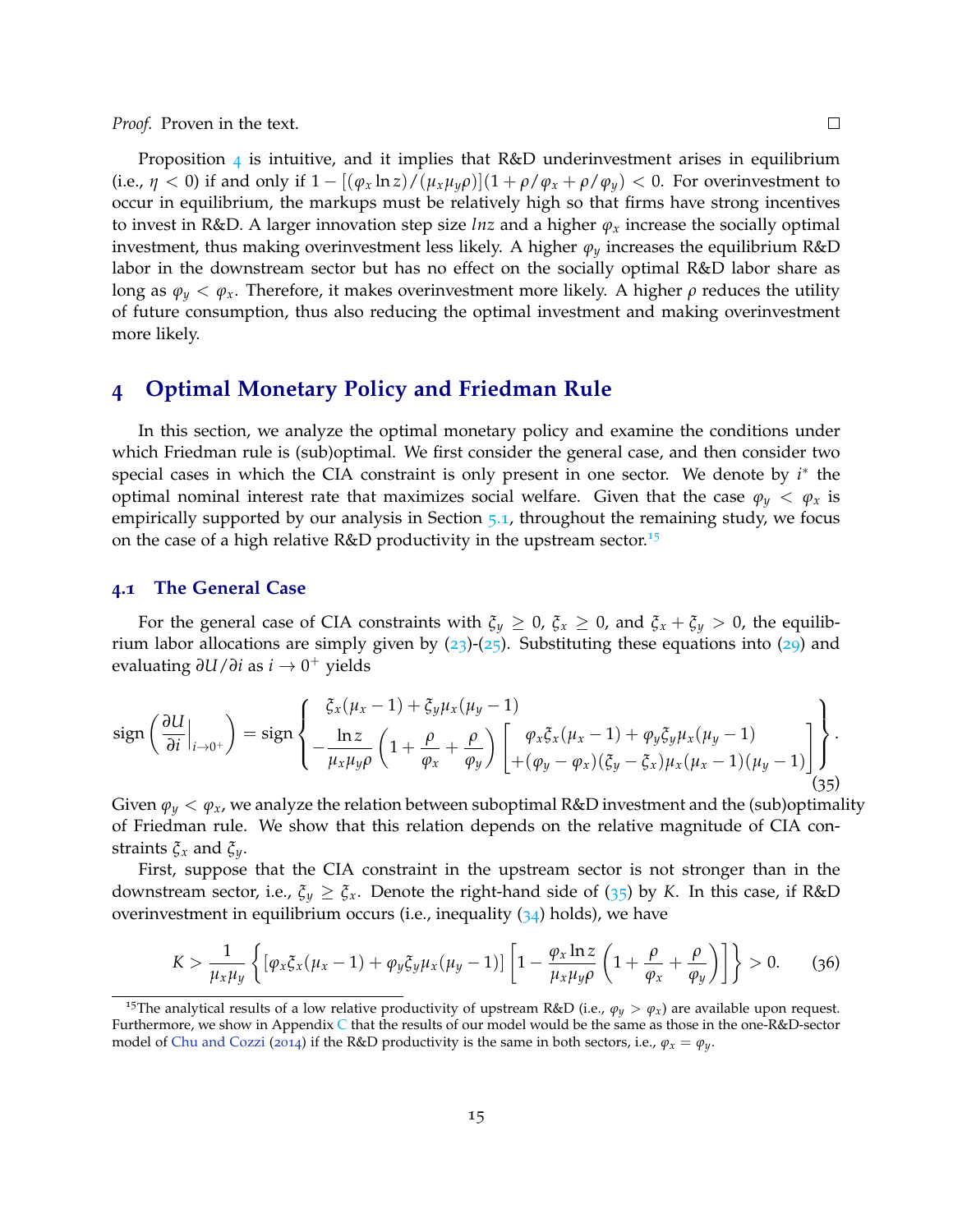This shows that R&D overinvestment is sufficient for Friedman rule to be suboptimal. Intuitively, if the low productivity downstream R&D is more constrained, when *i* is raised from the zero level, the cross-R&D-sector effect stimulates technology growth through shifting R&D labor from the less productive sector to the more productive sector (i.e., shifting  $l_r^y$  to  $l_r^x$ ). In addition, the manufacturing-R&D-reallocation effect depresses the excess technology growth (i.e., reducing  $l_r^x + l_r^y$  toward  $l_r^{x*} + l_r^{y*}$ ) and increases current consumption toward its optimal level (i.e., moving  $l_x$  closer to  $l_x^*$ ). Consequently, these two effects unambiguously improve the overall welfare, leading to a positive optimal nominal interest rate *i* ∗ .

One implication of this result is that R&D underinvestment is necessary but not sufficient for the optimality of Friedman rule in this case. In particular, Appendix  $A_{.2}$  shows that Friedman rule can be suboptimal even if R&D is underinvested. This is not surprising because the cross-R&D-sector labor reallocation is socially beneficial. Therefore, even though a reduction in the total R&D labor is undesirable in the presence of underinvestment, the overall effect of a positive interest rate may still be positive. Our model thus leads to a very novel insight: In the presence of heterogeneous productivity across sectors, a reduction in the overall investment in R&D can be welfare-improving even if the aggregate amount of R&D investment is below the optimal level.

Second, suppose that the CIA constraint in the more productive upstream sector is stronger than in the less productive downstream sector, i.e.,  $\xi_y < \xi_x$ . In this case, when *i* is raised from the zero level, the cross-R&D-sector effect yields a negative impact on welfare by stifling technology growth, given that R&D labor is shifted from the more productive sector to the less productive sector (i.e., from  $l_r^x$  to  $l_r^y$ ). One may conjecture Friedman rule to be suboptimal only if R&D is overinvested at  $i = 0$ . Interestingly, Appendix A.2 shows that this is not the case as long as upstream R&D is not severely more CIA-constrained than downstream R&D.

Specifically, as long as  $\xi_x < [\mu_x/(\mu_x-1)]\xi_y$ , R&D overinvestment is sufficient but not necessary for Friedman rule to be suboptimal. Note that the condition  $\xi_x < [\mu_x/(\mu_x - 1)]\xi_y$  always holds if  $\xi_x < \xi_y$ . Therefore, this result nests the result discussed above for the case with a weaker CIA constraint in the upstream than in the downstream. In fact, the gross-to-net markup ratio  $\mu_{x}/(\mu_{x}-1)$  is generally far above 1, allowing the result to hold even when upstream R&D is significantly more CIA-constrained than downstream R&D. Therefore, this is a general result applicable to most empirically relevant situations. The intuition for this result is as follows. As shown in Proposition 2, as long as  $\xi_x < [\mu_x/(\mu_x-1)]\xi_y$ , an increase in the nominal interest rate from zero reduces R&D labor in the low productivity downstream sector,  $l_r^y$ . Since the socially optimal  $l_r^{y*}$  is zero, a reduction in  $l_r^y$  is welfare-improving. Appendix A.2 shows that in this case, if the degree of R&D underinvestment is relatively low (which is supported by relatively high markup values of  $\mu_x$  and/or  $\mu_y$ ), the welfare benefit of decreasing the socially wasteful R&D in the low productivity sector can dominate the welfare cost of decreasing the socially desirable R&D investment in the high productivity sector. This may be true even when  $l_r^x$  is more sensitive to the interest rate increase than  $l_r^y$ , as in the case with  $\xi_y < \xi_x < [\mu_x/(\mu_x-1)]\xi_y$ .

When the upstream CIA constraint is much stronger than the downstream one, i.e.,  $\zeta_x$  > [*µx*/(*µ<sup>x</sup>* − 1)]*ξy*, R&D overinvestment becomes necessary but not sufficient for Friedman rule to be suboptimal. In other words, R&D underinvestment is sufficient but not necessary for Friedman rule to be optimal. In this case, the cross-R&D-sector effect becomes so favorable to the less productive downstream R&D sector that the downstream R&D labor share responds positively to an increase in the intererst rate from zero. As a result, a positive interest rate only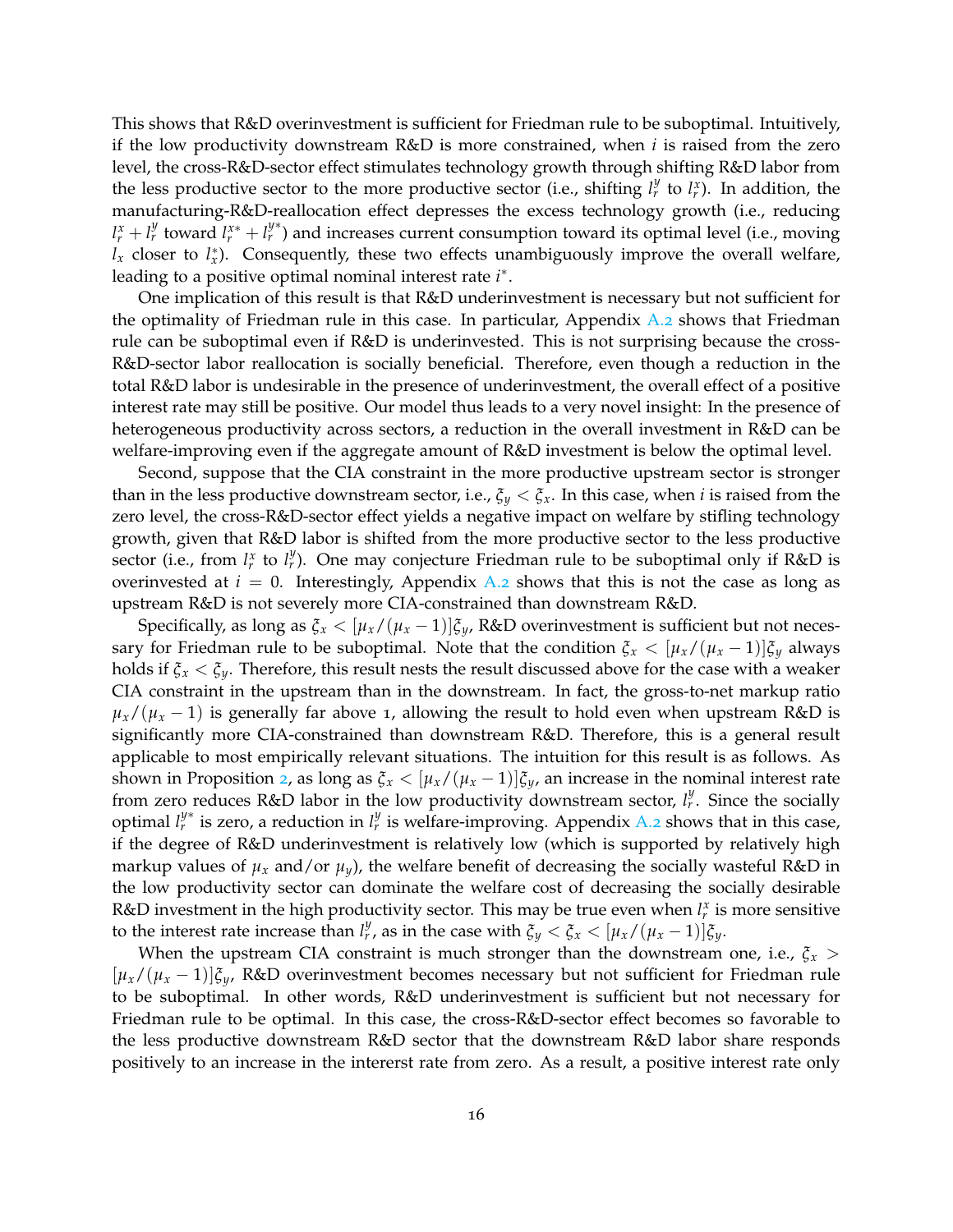decreases the labor share of the more productive upstream sector. Not surprisingly, it can be welfare-improving only if R&D is overinvested at *i* = 0. Furthermore, because a positive interest rate triggers an undesirable reallocation of labor from the high productivity sector to the low productivity one, overinvestment is not sufficient to ensure its optimality.

Finally, in the knife-edge case of  $\xi_x = [\mu_x/(\mu_x - 1)]\xi_y$ , the analysis of equation (24) in Section 3.2 shows that in the equilibrium with  $i = 0$ ,  $l_r^y$  becomes locally unaffected by changes in *i*. Therefore, the nominal interest rate only affects the allocation between the production sector and upstream R&D. In this case, our model effectively reduces to the model of Chu and Cozzi (2014) in terms of the labor allocation effect of interest rate changes. As a result, R&D overinvestment becomes both sufficient and necessary for Friedman rule to be suboptimal.

Accordingly, we summarize the above results in Proposition 5.

**Proposition 5.** Suppose that upstream R&D is more productive than downstream R&D, i.e.,  $\varphi_y < \varphi_x$ . *Then for the general case of CIA constraints with*  $\xi_x \geq 0$ *,*  $\xi_y \geq 0$ *, and*  $\xi_x + \xi_y > 0$ *, we have* 

*(i) if upstream R&D is not much more constrained than downstream R&D, i.e.,*  $\xi_x < [\mu_x/(\mu_x-1)]\xi_y$ , *R&D overinvestment is sufficient but not necessary for Friedman rule to be suboptimal. In other words, Friedman rule can be suboptimal even with R&D underinvestment;*

*(ii) if upstream R&D is much more constrained than downstream R&D, i.e.,*  $\xi_x > [\mu_x/(\mu_x - 1)]\xi_y$ *, R&D overinvestment is necessary but not sufficient for Friedman rule to be suboptimal;*

*(iii) in the special case with*  $\xi_x = [\mu_x/(\mu_x - 1)]\xi_y$ , R&D overinvestment is necessary and sufficient *for Friedman rule to be suboptimal.*

*Proof.* See Appendix A.2.

Due to the complexity of the model, it is difficult to obtain the closed-form solution for the optimal nominal interest rate *i* <sup>∗</sup> when both R&D sectors are CIA constrained except for the special case with  $\xi_y = \xi_x$ . Therefore, we examine numerically the level of  $i^*$  in Section  $5^{16}$ 

#### **4.2 Special Cases: CIA Constraint in One Sector**

We next consider two special cases. The first is the case where only downstream R&D is CIA-constrained (i.e.,  $\xi_y > 0$  and  $\xi_x = 0$ ). The equilibrium labor allocations in this case are obtained by imposing  $\xi_x = 0$  in (23) to (25). It is easy to see that manufacturing-labor share  $l_x$  is increasing in the nominal interest rate *i*, whereas downstream- (upstream-) R&D labor is decreasing (increasing) in *i*. Given that upstream R&D is not cash-constrained (i.e., *ξ<sup>y</sup>* > *ξ<sup>x</sup>* = 0), the effect of *i* operates only through the constraint on the downstream R&D sector. A higher *i* increases the cost of downstream R&D, leading to a labor reallocation from downstream R&D to both upstream R&D and manufacturing.

$$
i^* = \max\left\{\frac{1}{\xi}\left[\frac{\mu_x\mu_y - 1}{\frac{\ln z}{\rho}\left(1 + \frac{\rho}{\varphi_x} + \frac{\rho}{\varphi_y}\right)(\varphi_y\mu_x(\mu_y - 1) + \varphi_x(\mu_x - 1))\frac{1}{\mu_x\mu_y - 1} - 1}\right], 0\right\}.
$$

 $\Box$ 

<sup>16</sup>The analytical solution for *i* <sup>∗</sup> when *ξ<sup>x</sup>* = *ξ<sup>y</sup>* = *ξ* > 0 can be derived by differentiating *U* with respect to *i*. Solving the first-order condition yields: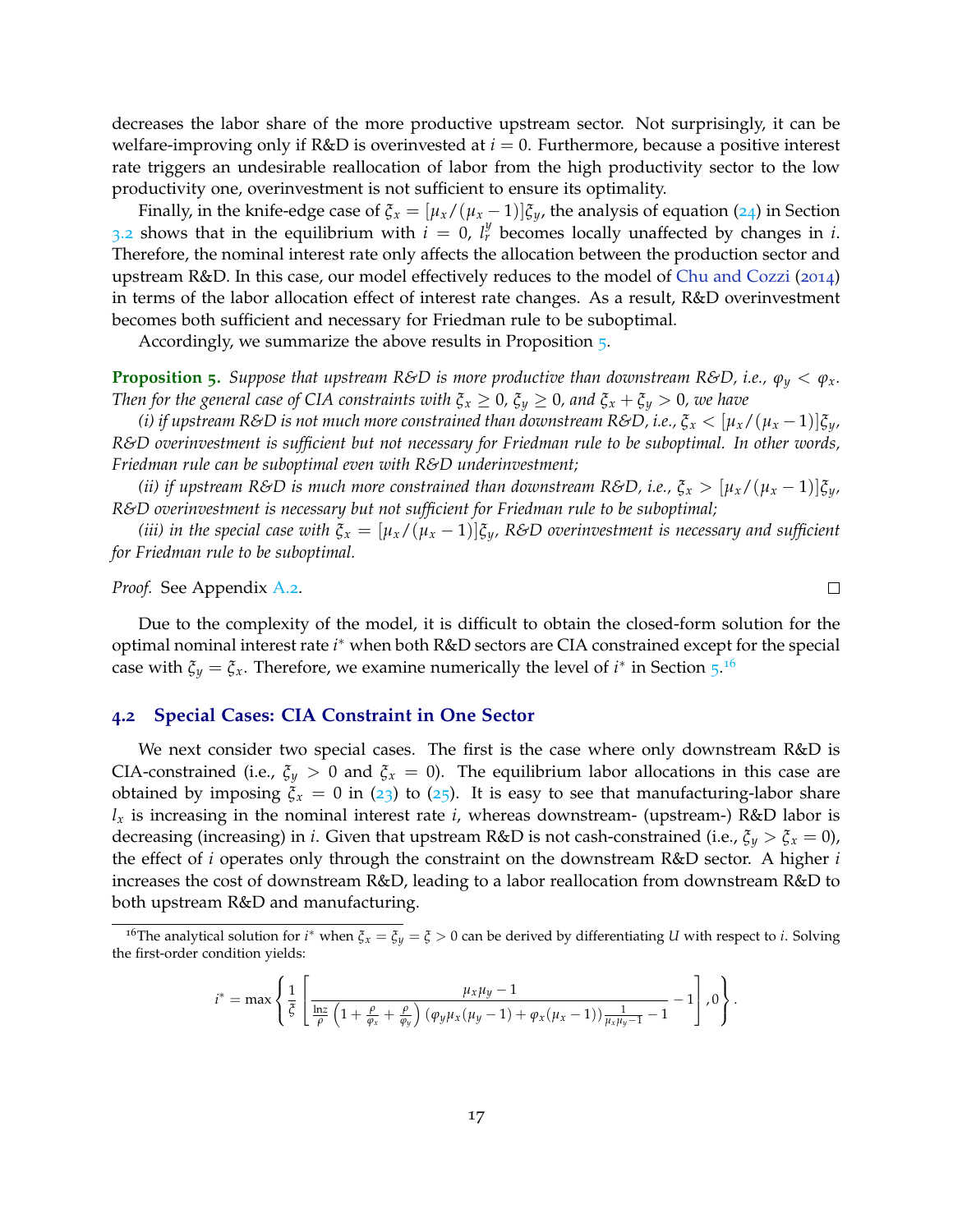By differentiating *U* with respect to *i* and solving the first-order condition, we can obtain the analytical expression for the optimal interest rate *i*<sup>∗</sup> in this case:

$$
i^* = \max\left\{\frac{1}{\xi_y}\left[\frac{\mu_y - 1}{\frac{\ln z}{\rho}\left(1 + \frac{\rho}{\varphi_x} + \frac{\rho}{\varphi_y}\right)\left(\varphi_y - \varphi_x\left(\frac{\mu_x - 1}{\mu_x}\right)\right) - 1} - 1\right], 0\right\},\tag{37}
$$

and the value of *i*<sup>\*</sup> is chosen based on the sign of  $(\partial U/\partial i)|_{i=0}$ .

Given that this case satisfies the condition  $\xi_x = 0 < [\mu_x/(\mu_x - 1)]\xi_y$ , Proposition 5(i) holds. Therefore, we have the following corollary:

**Corollary 1.** *Suppose that only downstream R&D is CIA-constrained. Then the optimal nominal interest rate i*<sup>∗</sup> *is given by* (37)*. Furthermore, when ϕ<sup>y</sup>* < *ϕx, R&D overinvestment in the zero-nominal-interestrate equilibrium is sufficient but not necessary for Friedman rule to be suboptimal.*

The second is the case where only upstream R&D is CIA-constrained (i.e.,  $\xi_x > 0$  and  $\xi_y = 0$ ). By imposing  $\xi_y = 0$  on the equilibrium labor allocations (23) to (25), it is easy to see that a higher nominal interest rate increases the manufacturing labor  $l_x$  and  $R\&D$  labor in the unconstrained downstream sector  $l_y^r$ , while decreasing the R&D labor in the constrained upstream sector  $l_x^r$ . Moreover, by differentiating *U* with respect to *i* and solving the first-order condition, we can obtain the analytical expression for the optimal interest rate in this case:

$$
i^* = \max\left\{\frac{1}{\xi_x}\left[\frac{\mu_x - 1}{\frac{\ln z}{\rho}\left(1 + \frac{\rho}{\varphi_x} + \frac{\rho}{\varphi_y}\right)(\varphi_x - \mu_x(\mu_y - 1)(\varphi_y - \varphi_x)) - \mu_x(\mu_y - 1) - 1} - 1\right], 0\right\}.
$$
 (38)

Because the condition  $\zeta_x > [\mu_x/(\mu_x - 1)]\zeta_y = 0$  is satisfied in this case, Proposition 5(ii) holds. Therefore, we have the following corollary: 2.

**Corollary 2.** *Suppose that only upstream R&D is CIA-constrained. Then the optimal nominal interest rate i*<sup>∗</sup> *is given by* (38)*. Furthermore, when ϕ<sup>y</sup>* < *ϕx, R&D overinvestment in the zero-nominal-interestrate equilibrium is necessary but not sufficient for Friedman rule to be suboptimal.*

## **5 Quantitative Analysis**

We now provide a quantitative analysis of the growth and welfare effects of monetary policy. In Section 5.1, we show the empirical patterns of upstream and downstream firms. In Section 5.2, we calibrate our model to the US economy. Sections  $5.3$  to  $5.5$  present the quantitative results.

#### **5.1 Upstream vs. Downstream: Empirical Patterns**

To guide our model calibration, we examine the R&D characteristics, profit margins, returns on assets, and financial constraints in the upstream and downstream sectors using firm-level data from US manufacturing industries from 1985 to 2018. We focus on manufacturing firms because they account for the majority of US R&D spending and corporate patents (see, e.g., Autor *et al.* (2020)). We use the 2002 US Bureau of Economic Analysis Benchmark Input-Output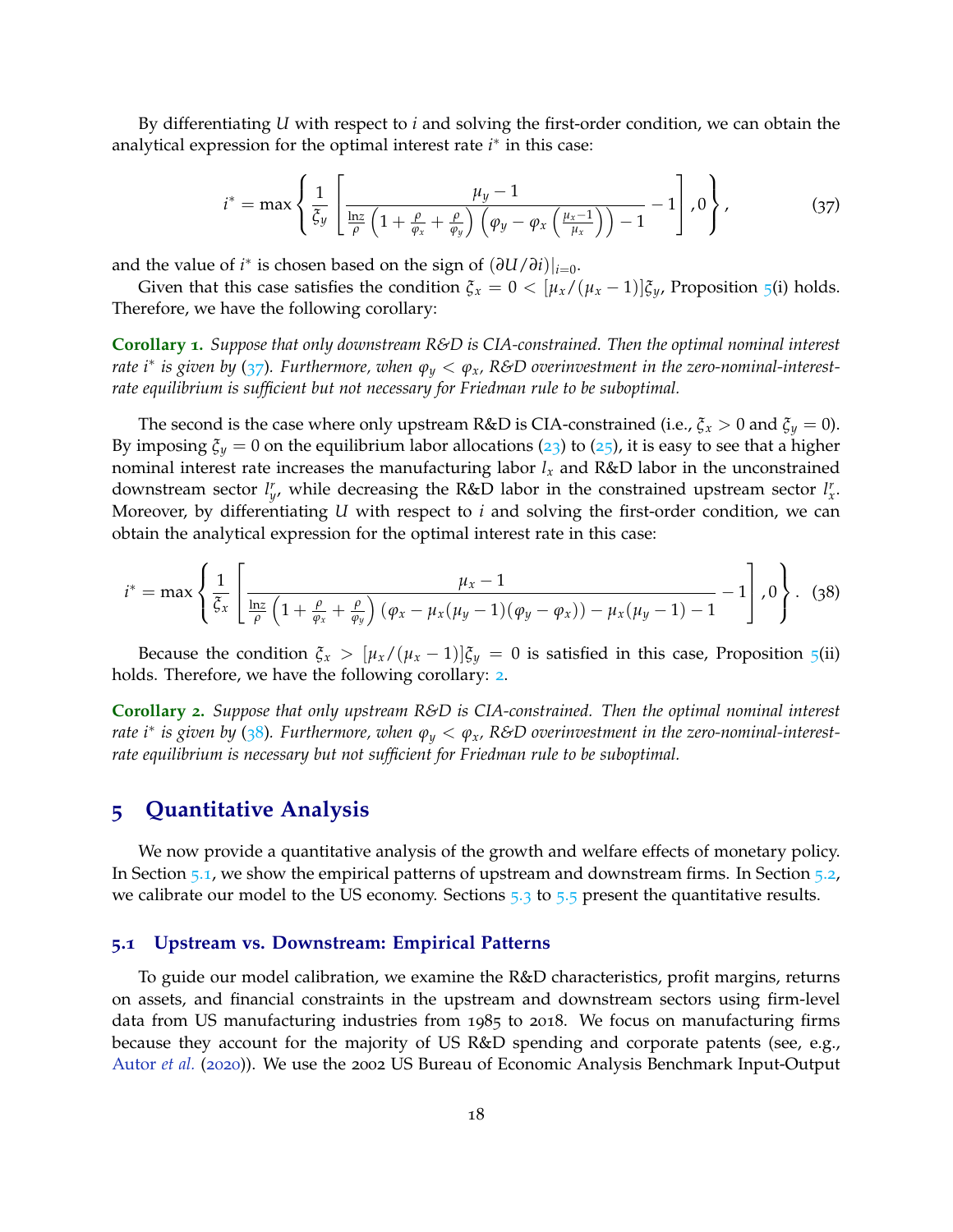(I-O) Tables to classify firms into two sectors. These tables track the flows of intermediate goods and services across industries, as well as the sales of each industry to final users. Following Antràs *et al.* (2012) and Gofman *et al.* (2020), we compute an upstreamness index for each I-O industry.<sup>17</sup> We merge the industry-level upstreamness measure with the firm-level financial data from the Compustat North America database using the mapping between the I-O industry codes and the North American Industry Classification System (NAICS) codes. A firm's upstreamness is assigned based on its historical NAICS code. We then merge our sample with the patent database compiled by Kogan *et al.* (2017). We keep only firms in manufacturing industries (defined by twodigit NAICS codes 31, 32, and 33). Furthermore, we exclude R&D inactive firms with zero R&D capital (defined in Appendix  $B$ ). We deflate all dollar values to 2002 dollars using the GDP deflator and exclude firms with sales or assets less than \$1 million. Our final sample consists of 3,738 firms with a total of 40,411 annual observations.

We construct several variables relevant to our model: (i) A dummy variable, Upstream, which equals one if a firm's upstreamness index is above the annual cross-sectional median and zero otherwise. (ii) R&D ratio, which is the ratio of annual R&D expenditures to the book value of total assets. Following the convention in the literature, missing R&D expenditures are assumed to be zero. (iii) Profit margin, equal to the ratio of operating income before depreciation to total sales. (iv) Return on enterprise value (ROEV), computed as the ratio of operating income before depreciation to the enterprise value (book value of debt plus market value of equity minus cash holdings). (v) A widely used index of financial constraints, the Whited-Wu (WW) Index, calculated using formula (13) in Whited and Wu (2006).<sup>18</sup> (vi) Two R&D productivity measures, Prod(I) and Prod(II), which are estimated using two alternative patent-based measures of R&D output relative to R&D input.<sup>19</sup>

We run univariate regressions to uncover the differences between the upstream and downstream firms, controlling for year fixed effects, and report the results in Table 1. To account for the fact that bigger firms play a more important role in the economy than small ones, each observation is weighted by the lagged firm assets. Column (1) shows that the (asset-weighted) average R&D ratios in the two sectors are statistically indistinguishable, although the point estimate for the upstream sector is 21% higher relative to the downstream sector. This is consistent with our assumption that both upstream and downstream firms engage in R&D. Columns (2) and (3) show that profit margins and returns on enterprise value (ROEV) are also very similar across the two sectors, at around 18% and 9%, respectively. However, column 4 (5) shows that the R&D productivity is 59% or 73% higher in the upstream sector than in the downstream sector, depending on whether productivity is measured by Prod(I) or Prod(II).

To examine the potentially different degrees of financial constraints for upstream and downstream R&D, we regress the WW index on the R&D ratio for the downstream and upstream sectors separately. The results presented in the last two columns of Table 1 show that a high R&D

 $17$ See Appendix B for the details about the construction of this index. Intuitively, an industry's upstreamness index is the weighted average of its customer industries' upstreamness indexes plus 1. Industries producing only goods and services for personal consumption form the bottom layer of production and have the lowest upstreamness index of 1.

<sup>&</sup>lt;sup>18</sup>This measure can be interpreted as the shadow cost of external financing. Technically, Formula (13) in Whited and Wu (2006) gives a number equal to the shadow cost of external financing plus an unknown constant. We adjust each firm's index by subtracting the cross-sectional minimum in each year to pin down this constant, essentially assuming that the shadow cost of external financing is zero for the least constrained firms.

<sup>&</sup>lt;sup>19</sup>The difference between Prod(I) and Prod(II) lies in the adjustment for patent citations (see Appendix B).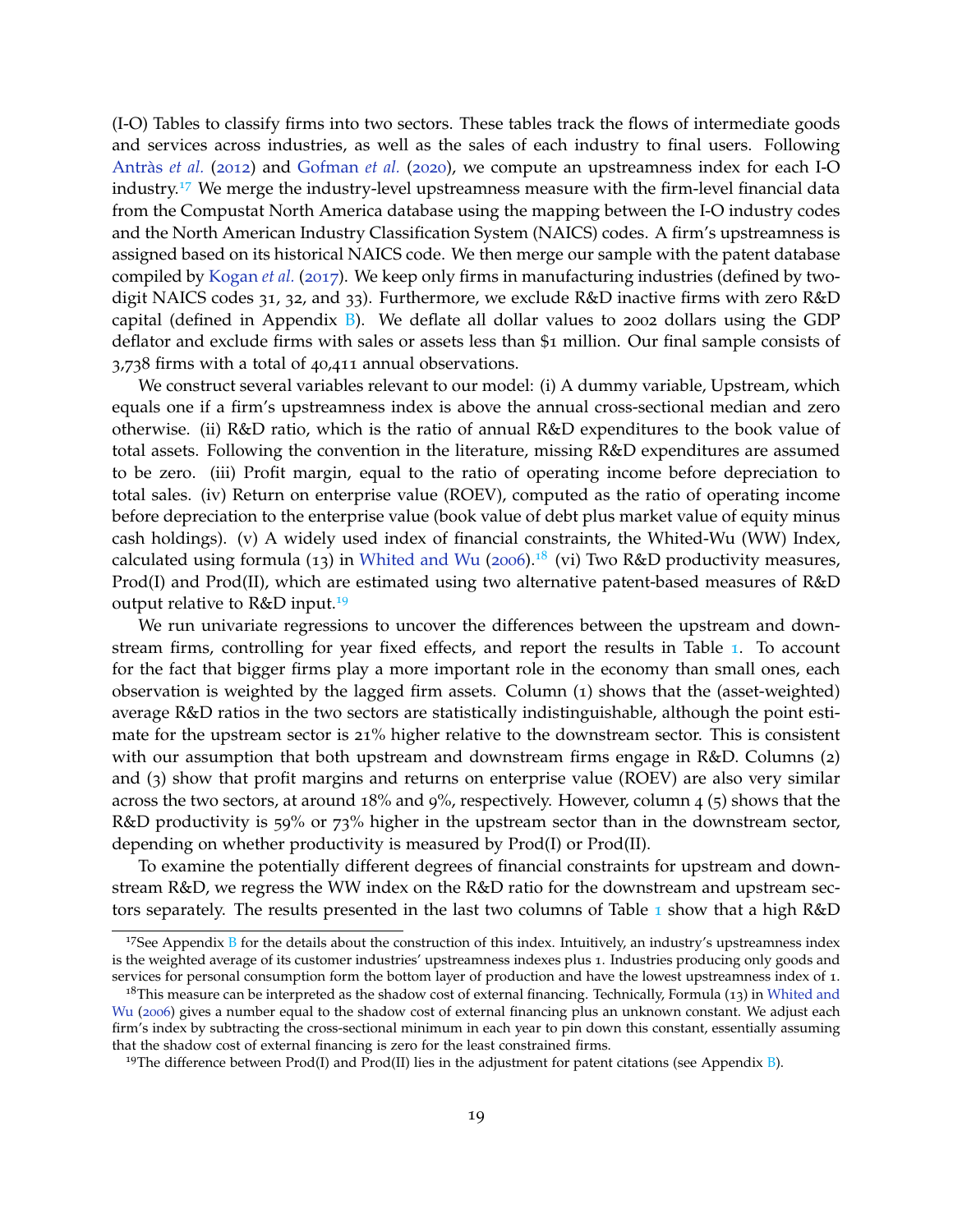Table 1: Upstream vs. downstream manufacturing firms: empirical patterns

The table shows the results from weighted regressions using annual observations of US manufacturing firms from 1985 to 2018. Columns (6) and (7) report the results for the downstream and upstream samples, respectively. Each observation is weighted by lagged total assets. All models include year dummies and the intercept term is computed as the mean of  $\bar{y}-b\bar{x}$ . Standard errors are clustered by industry, and *t*-statistics are reported in parentheses.

|                     | $\left( 1\right)$ | (2)           | $\left( 3\right)$ | (4)        | (5)        | (6)          | (7)        |
|---------------------|-------------------|---------------|-------------------|------------|------------|--------------|------------|
|                     | R&D Ratio         | Profit Margin | <b>ROEV</b>       | Prod(I)    | Prod(II)   | WW Index     | WW Index   |
|                     |                   |               |                   |            |            | (Downstream) | (Upstream) |
| Upstream            | 0.007             | $-0.011$      | $-0.001$          | $0.079***$ | $0.100***$ |              |            |
|                     | (0.54)            | $(-0.45)$     | $(-0.14)$         | (3.17)     | (3.34)     |              |            |
| R&D Ratio           |                   |               |                   |            |            | $0.736***$   | $0.254***$ |
|                     |                   |               |                   |            |            | (3.45)       | (3.57)     |
| Constant            | $0.034***$        | $0.186***$    | $0.091***$        | $0.134***$ | $0.137***$ | $0.064***$   | $0.146***$ |
|                     | (3.80)            | (8.92)        | (16.40)           | (7.61)     | (5.74)     | (4.59)       | (19.50)    |
| <b>Observations</b> | 37811             | 37741         | 37678             | 23218      | 23218      | 18728        | 18902      |

intensity is associated with tightened financial constraints in both sectors, consistent with the idea that R&D activities tend to face significant financial constraints, an underlying assumption of our model. More interestingly, this correlation is significantly stronger for the downstream sector than for the upstream sector. Specifically, a one percentage point increase in the R&D ratio corresponds to an increase in the WW index by 73.6 (25.4) basis points for downstream (upstream) firms.<sup>20</sup> This suggests that downstream  $R&D$  is substantially more financially constrained than upstream R&D, potentially because upstream R&D investment generates patents more efficiently, which can serve as collateral for external financing.

#### **5.2 Calibration**

There are nine structural parameters in our model: *ρ*, *n*, *µx*, *µy*, *z*, *ξx*, *ξy*, *ϕx*, *ϕ<sup>y</sup>* . We estimate three of them,  $n, \mu_x$ , and  $\mu_y$ , directly from the data. According to the data retrieved from FRED, Federal Reserve Bank of St. Louis, the annual population growth rate in the US from 2000 to 2020 is 0.8%. Therefore, we set at  $n = 0.8$ %. Table 1 shows that the profit margins in the upstream and downstream sectors are 0.175 and 0.186, respectively. Accordingly, we set the values of the two markup parameters at  $\mu_x = 1.175$  and  $\mu_y = 1.186$ .

We then calibrate the remaining six parameters  $\{\rho, z, \xi_x, \xi_y, \varphi_x, \varphi_y\}$  by matching six modelimplied moments in the steady state to empirical data. The empirical moments are estimated as follows. First, the growth rate of real GDP per capita in the US is 1.0% during the period 2000-2020 (according to data retrieved from FRED, Federal Reserve Bank of St. Louis). Second, Lanjouw (1998) finds that the obsolescence rate of a patented innovation is in the range of 7 − 12%. We use this as a proxy for the aggregate innovation arrival rate. The remaining four moments are inferred from our estimation results in Table 1. (i) Column  $(4)$  in Table 1 shows that the relative R&D productivity ratio of the upstream sector is  $\varphi_x/\varphi_y = 1.59$  (0.213 vs. 0.134). (ii)

<sup>&</sup>lt;sup>20</sup>A regression using the full sample and the upstream dummy shows that this difference is statistically significant at the 5% level (with a t-statistic of -2.16).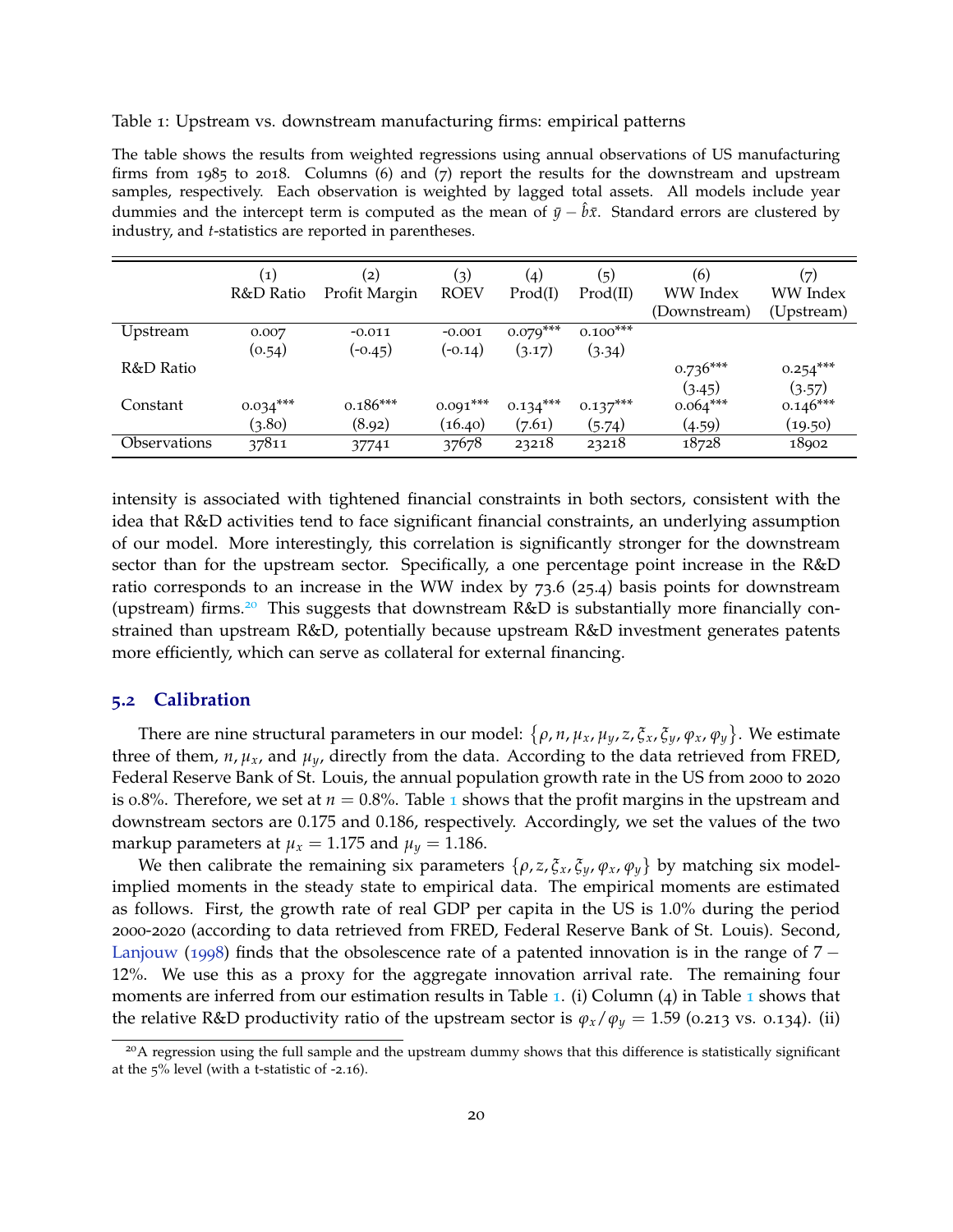Table 2: Benchmark parameter values

| Panel A. Parameter Values                                |                             |         |                                                                     |            |         |  |  |  |  |  |  |  |
|----------------------------------------------------------|-----------------------------|---------|---------------------------------------------------------------------|------------|---------|--|--|--|--|--|--|--|
| Directly estimated parameter values                      | Calibrated parameter values |         |                                                                     |            |         |  |  |  |  |  |  |  |
| Upstream price markup $(\mu_x)$                          | 1.175                       |         | Subjective discount rate $(\rho)$                                   | 0.04       |         |  |  |  |  |  |  |  |
| Downstream price markup $(\mu_y)$                        | 1.186                       |         | Step size of innovation $(z)$                                       | 1.105      |         |  |  |  |  |  |  |  |
| Population growth rate $(n)$                             | $0.8\%$                     |         | Upstream CIA constraint $(\xi_x)$                                   | 0.271      |         |  |  |  |  |  |  |  |
|                                                          |                             |         | Downstream CIA constraint $(\xi_u)$                                 | 0.775      |         |  |  |  |  |  |  |  |
|                                                          |                             |         | Upstream R&D productivity $(\varphi_x)$                             | 0.645      |         |  |  |  |  |  |  |  |
|                                                          |                             |         | Downstream R&D productivity $(\varphi_u)$                           | 0.451      |         |  |  |  |  |  |  |  |
| Panel B. Empirical vs. Model Moments                     |                             |         |                                                                     |            |         |  |  |  |  |  |  |  |
| Moments                                                  | Data                        |         | Model Moments                                                       | Data       | Model   |  |  |  |  |  |  |  |
| Per capita economic growth rate $(g)$ 1.0%               |                             | $0.9\%$ | Innovation arrival rate $(\lambda_x + \lambda_y)$                   | $7 - 12\%$ | $9.0\%$ |  |  |  |  |  |  |  |
| Relative CIA constraint $(\frac{\zeta_x}{\zeta_y})$      | 0.35                        | 0.35    | Relative R&D ratio $(\frac{\varphi_{x}l_{r}^{\lambda}}{a}$          | 1.21       | 1.39    |  |  |  |  |  |  |  |
| Relative R&D productivity $(\frac{\varphi_x}{\omega_y})$ | 1.59                        | 1.43    | Average ROEV $(\frac{1}{2}(\frac{\Pi_x}{v_x} + \frac{\Pi_y}{v_y}))$ | $9.1\%$    | $8.5\%$ |  |  |  |  |  |  |  |

The last two columns of Table 1 show that the relative CIA constraint for upstream R&D ( $\xi_x/\xi_y$ ) is 0.35 (25.4 vs. 73.6). (iii) Column (1) in Table 1 shows that the relative R&D ratio of the upstream sector is 1.21 (4.1% vs. 3.4%). This corresponds to the ratio  $\varphi_x l^x_r/(\varphi_y l^y_r)$  in our model, because equation (18) shows that the R&D ratio for sector  $s \in \{x,y\}$  is  $w_t L_{r,t}^s(\chi)(1+\xi_s i)/v_{s,t} = \varphi_s l_r^s$ . (iv) Column  $(3)$  in Table 1 shows that the average ROEV of the upstream and downstream sectors, which corresponds to  $(\Pi_x/v_x + \Pi_y/v_y)/2$  in our model based on (3) and (15), is 9.1%.

Table 2 summarizes the benchmark parameter values, as well as the theoretical moments and their empirical counterparts. Note that to determine the steady state equilibrium, we set  $\pi$  = 2.1%, matching the US inflation rate from 2000 to 2020. All the moments are matched remarkably well.<sup>21</sup> The equilibrium economic growth rate is  $g = 0.9\%$ , which is close to the per capita GDP growth in the US from 2000 to 2020 (1%) and the long-run TFP growth rate from 1954 to 2019 (0.7%, according to data from Feenstra *et al.* (2015)). The implied nominal interest rate is  $i = \rho + g + n + \pi = 7.8\%$ , which is close to the 10-year US Treasury rate from 1970 to 2020  $(6.21\%)$  after taking into account the convenience yields of Treasury bonds.<sup>22</sup> Our parameter choices are also consistent with the values used or estimated in the literature. Specifically, a subjective discount rate of 4% is used in García-Peñalosa and Turnovsky (2006), among others. Furthermore, Akcigit and Kerr (2018) estimate a net step size of 11.2% for major advances in technology, which is in line with our gross step size of  $z = 1.105$ .

#### **5.3 Benchmark Simulation**

Based on the calibrated parameters, we proceed to evaluate the growth and welfare effects of monetary policy. Figure  $\mathbb{1}(a)$  indicates that in this benchmark case, the steady-state growth rate of aggregate technology (and also the rate of economic growth)  $g$  is monotonically decreasing in

<sup>&</sup>lt;sup>21</sup>The small discrepancies arise because parameter values must fall in a certain range to be economically meaningful. For example, none of the parameters can be negative, and the CIA-constraint parameters must be in the [0, 1] interval.

<sup>&</sup>lt;sup>22</sup>The average Moody's Seasoned AAA corporate bond yield over this period is 7.36%.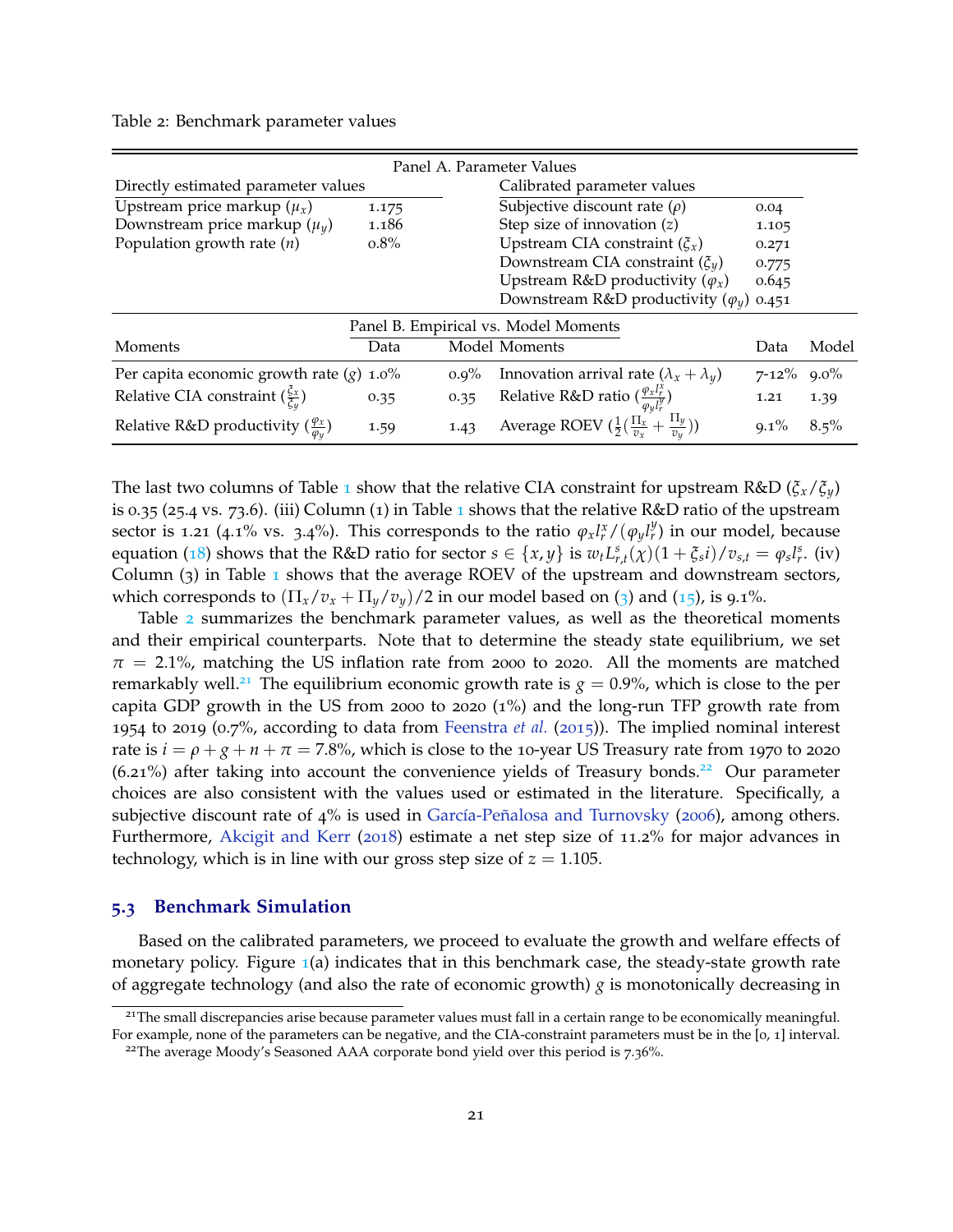the inflation rate.<sup>23</sup> In particular, increasing the inflation rate from the benchmark value  $2.1\%$  to 15% causes the equilibrium growth rate to decline from 0.9% to 0.83%.<sup>24</sup> Intuitively, (24) and (25) show that a higher nominal interest rate *i* raises the costs of both downstream R&D and upstream R&D due to CIA constraints in these sectors. As discussed in Proposition 3, since the condition  $\varphi_y \mu_x (\mu_y - 1) [(\mu_x - 1) \xi_x - \mu_x \xi_y] + \varphi_x (\mu_x - 1) [\mu_x (\mu_y - 1) \xi_y - (\mu_x \mu_y - \mu_x + 1) \xi_x] = -0.1033 < 0$ holds, the manufacturing-R&D-reallocation effect tends to dominate the cross-R&D-sector effect, thereby leading to a monotonic decrease in the rate of economic growth.



Figure 1: The benchmark case

Interestingly, the steady-state welfare has an inverted-U relation with the inflation rate, as shown in Figure 1(b). The manufacturing-R&D reallocation caused by a higher *i* leads to a rise in  $l_x$  but a decline in  $l_r^x$  and  $l_r^y$ , which, according to (29), increases the level of current consumption  $c_0$  (i.e., a positive welfare effect) but decreases the growth rate  $g$  (i.e., a negative welfare effect). Another positive welfare effect arises from the cross-R&D-sector R&D labor reallocation from the less productive downstream sector to the more productive upstream sector. Together, these positive welfare effects dominate the negative effect when the inflation rate is low, but they become dominated as the inflation rate goes beyond the optimal level, which in the benchmark case is 1.2%, corresponding to an optimal nominal interest rate of 6.9%. Therefore, Friedman rule is suboptimal in our benchmark parameterization.

Given the higher relative productivity of upstream R&D (i.e.,  $\varphi_y < \varphi_x$ ), (30)-(32) indicate that all R&D labor should be allocated to the upstream sector to achieve the socially optimal outcome (i.e.,  $l_r^{y*} = 0$ ). By comparing the socially optimal R&D labor  $l_r^{x*} + l_r^{y*} = 0.3799$  and the total R&D labor  $(l_r^x + l_r^y)|_{i=0} = 0.1743$  in the zero-nominal-interest-rate equilibrium, we find that relative to the first-best allocation, R&D is underinvested in equilibrium:  $(l_r^x + l_r^y)|_{i=0} < l_r^{y*} + l_r^{x*}$ . Proposition 5(i) states that that R&D overinvestment is sufficient but not necessary for Friedman rule to be suboptimal. Our benchmark case, which features both underinvestment and a positive

 $23V<sub>4</sub>$  and Barro (2013) document a monotonically negative effect of inflation on economic growth.

<sup>&</sup>lt;sup>24</sup>Throughout the quantitative analysis, we focus on an empirically realistic case of the inflation rate where  $\pi \leq 15$ %. According to FRED, the maximum of annual inflation rate for the US from 1960 to 2020 is 13.5% . Thus, we consider 0.15 as the upper bound of the inflation rate. Correspondingly, the upper bound of the nominal interest rate is 20.63% in the benchmark case based on the condition  $i - g(i) - \rho - n = 15$ %.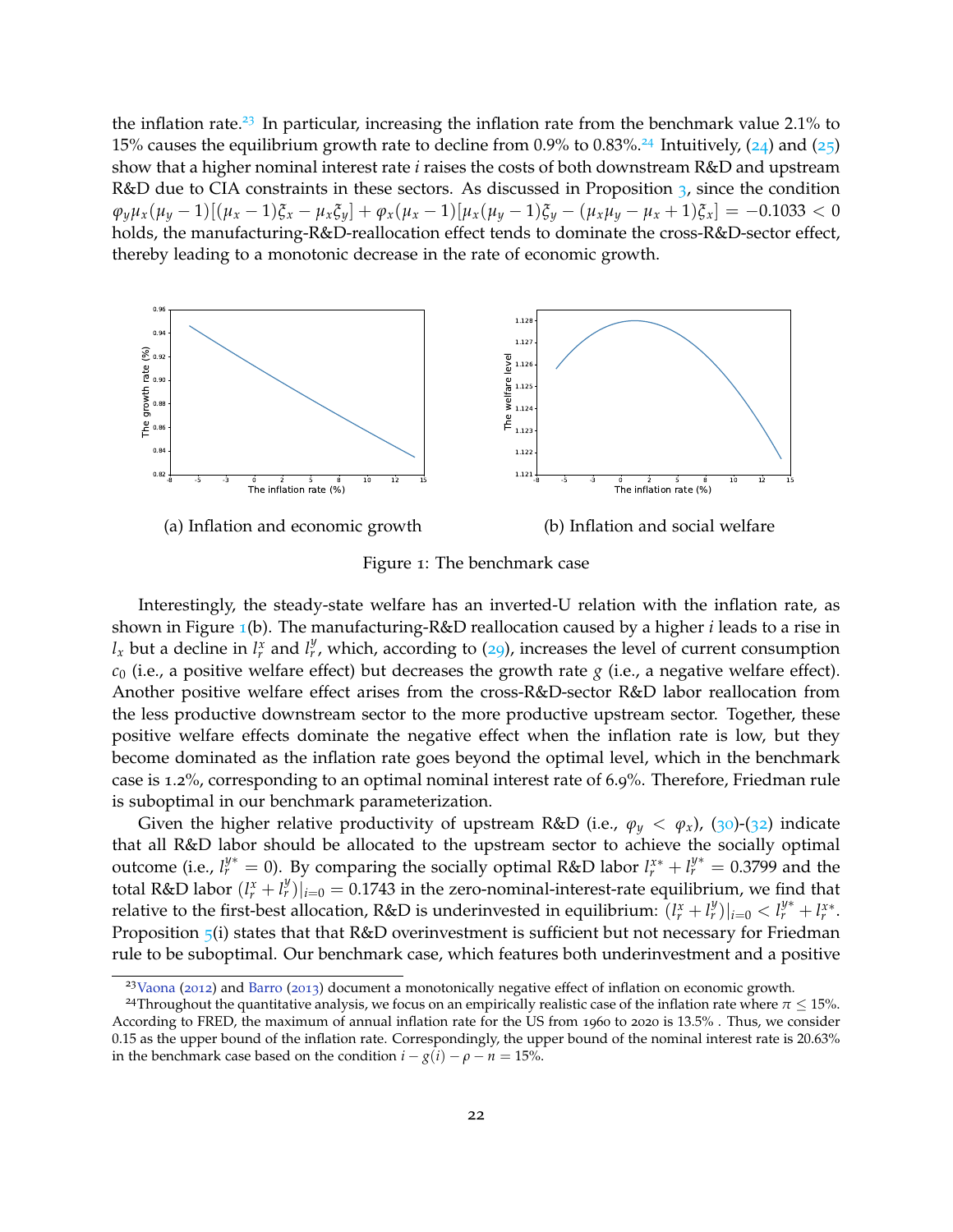optimal nominal interest rate, supports this result.<sup>25</sup> Although a positive nominal interest rate exacerbates the underinvestment problem in aggregate R&D in this case, it improves welfare by reducing the inefficient R&D investment in the low productivity sector.

To allow for overinvestment to arise in equilibrium, we consider a lower R&D productivity level in both sectors by setting  $\varphi_x = 0.44$  and  $\varphi_y = \varphi_x/1.43$  while keeping other parameters at the benchmark level. This reduces the optimal R&D labor. The equilibrium then features R&D overinvestment at the zero nominal interest rate. Specifically, we have  $(l_r^x + l_r^y)|_{i=0} = 0.1239 >$  $l_r^{y*} + l_r^{x*} = 0.0909$ . In this case, Proposition 5(i) predicts that given  $\varphi_x > \varphi_y$  and  $\zeta_x < \zeta_y$ , R&D overinvestment is sufficient for Friedman rule to be suboptimal. This is confirmed in Figure 2, in which the inflation rate and the welfare level exhibit a positive relation within the range of *i*, implying a positive optimal rate of nominal interest *i* ∗ . In fact, because both the reduction in total R&D and the labor reallocation from downstream R&D to upstream R&D are welfare-improving in this case, the welfare cost of Friedman rule is substantially larger than in the benchmark case: the welfare difference between the welfare-maximizing equilibrium at the optimal interest rate  $(i = 20.18\%$  with  $\pi = 15\%$ , the upper bound of the inflation rate) and the equilibrium at  $i = 0$ amounts to 0.767% of annual consumption in the steady state.



(a) Inflation and economic growth (b) Inflation and social welfare

Figure 2: The overinvestment case ( $\varphi_x = 0.44$ ,  $\varphi_y = \varphi_x/1.43$ )

#### **5.4 Cases with One CIA-Constrained R&D Sector**

We now consider the cases in which CIA constraint is present only in one sector, corresponding to our theoretical analysis in Section 4.2. First, Figure  $\frac{1}{3}$ (a) shows that the rate of economic growth *g* still decreases in the inflation rate in the cases where the CIA constraint is only present in the downstream sector (i.e., the blue solid line for  $\xi_x = 0$ ) or the upstream sector (i.e., the red dotted line for  $\xi_y = 0$ ). Given the calibrated parameters, according to Proposition 3, the growth-enhancing effect of a higher inflation rate, which stems from the cross-R&D-sector effect,

<sup>&</sup>lt;sup>25</sup>Define by  $exp(\rho \Delta U) - 1$  the change in steady-state welfare by the usual equivalent variation in consumption flow. Within the range of *i*, we find that the welfare gain is approximately 0.03% of consumption per annum by moving the equilibrium inflation rate from 15% (the upper bound of inflation) to 1.2% (the welfare-maximizing level). This welfare gain is much smaller than the results in Chu and Cozzi (2014) without vertically integrated R&D activities.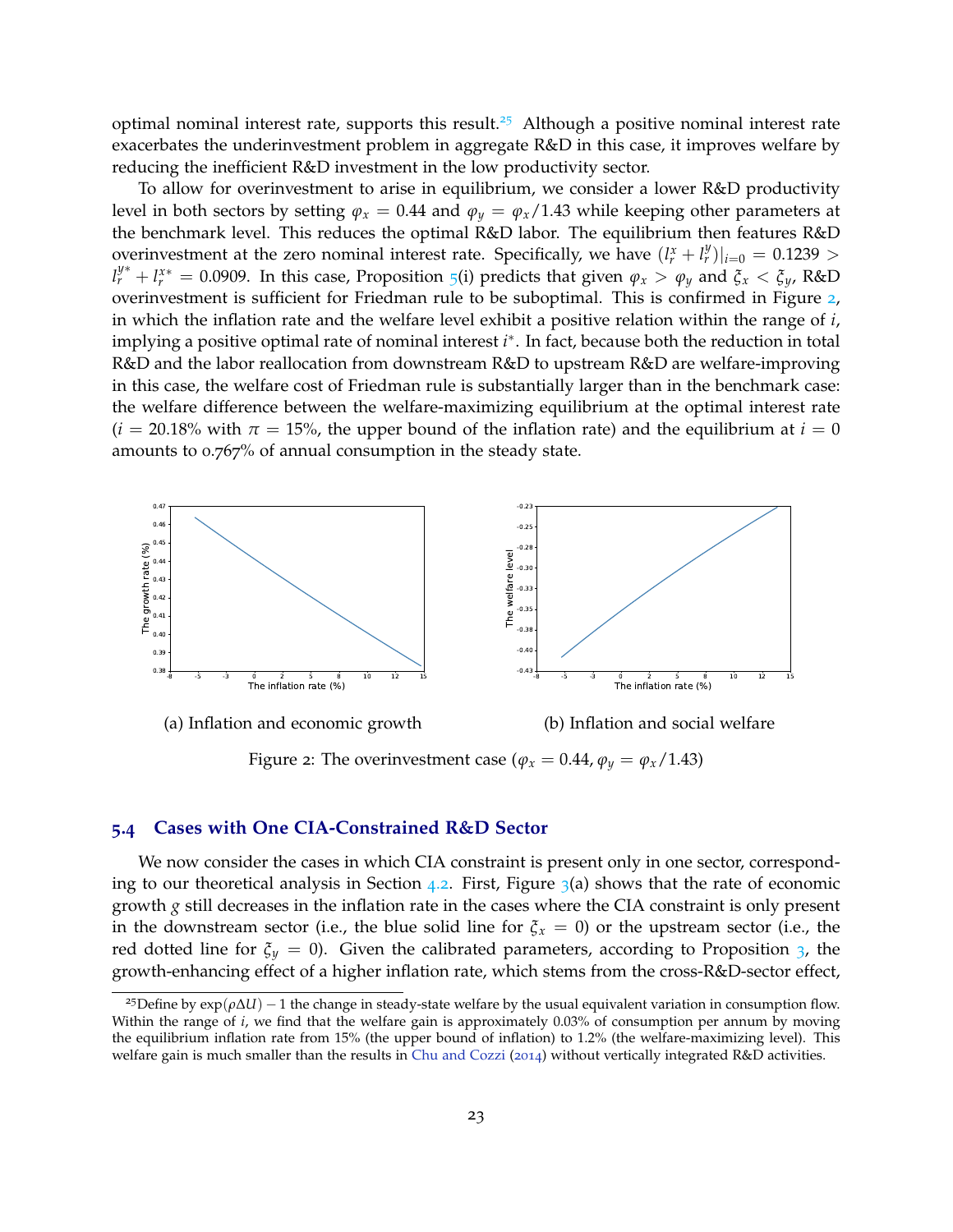is strictly dominated by the growth-decreasing effect, which stems from the manufacturing-R&Dreallocation effect. Thus, the economic growth rate in these cases continues to be decreasing in the inflation rate as in our benchmark case.



Figure 3: The cases with one constrained sector:  $\{\xi_x = 0, \xi_y = 0.775\}$  and  $\{\xi_x = 0.271, \xi_y = 0\}$ 

Figure  $\beta$ (b) shows that in the case with a CIA constraint only in the downstream sector (i.e., the blue solid line for  $\zeta$ <sub>*x*</sub> = 0), the welfare increases monotonically within the range of inflation rate. It indicates that Friedman rule continues to be suboptimal as in the benchmark case. However, the welfare result is different if the CIA constraint is only present in the upstream sector (i.e., the red dotted line for  $\xi_y = 0$ ): in this case, the welfare decreases monotonically within the range of inflation rate, indicating that Friedman rule is optimal.

To examine the relation between R&D underinvestment (or overinvestment) and the optimality of Friedman rule, we compare the first-best labor allocations and the steady-state counterparts in the zero-nominal-interest-rate equilibrium. In the case of  $\zeta_x = 0$ , we have  $(l^x_r + l^y_r)|_{i=0}$  $0.1668 < l_r^{\mathcal{Y}^*} + l_r^{\mathcal{X}^*} = 0.3799$ , implying that R&D is underinvested in equilibrium. The suboptimality of Friedman rule in this case is consistent with Corollary 1, in that overinvestment is not necessary for Friedman rule to be suboptimal when only downstream R&D is CIA-constrained. Moreover, in the case of  $\zeta_y = 0$ , we find that R&D is still underivested:  $(l_r^x + l_r^y)|_{i=0} = 0.1721$  < *l*<sup>*x*∗</sup> = 0.3799. The optimality of Friedman rule in this case is in line with Corollary 2, in that R&D underinvestment in equilibrium is sufficient for Friedman rule to be optimal when only upstream R&D is CIA-constrained.

#### **5.5 Inverted-U Relation Between Inflation and Growth**

The last exercise is performed to examine the possibility of an inverted-U relation between the inflation rate and the economic growth rate. Such a connection has been observed in recent empirical studies such as Bick (2010) and Kremer *et al.* (2013). Intuitively, this can happen in our model if the gaps in both CIA constraints and productivity between two sectors are sufficiently large. Therefore, we consider cases with a higher  $\varphi_x$  and a lower  $\zeta_x$  than in the benchmark case. These changes make the upstream sector even less constrained and more productive. As a result, the cross-R&D-sector effect is more likely to outweigh the manufacturing-R&D-reallocation effect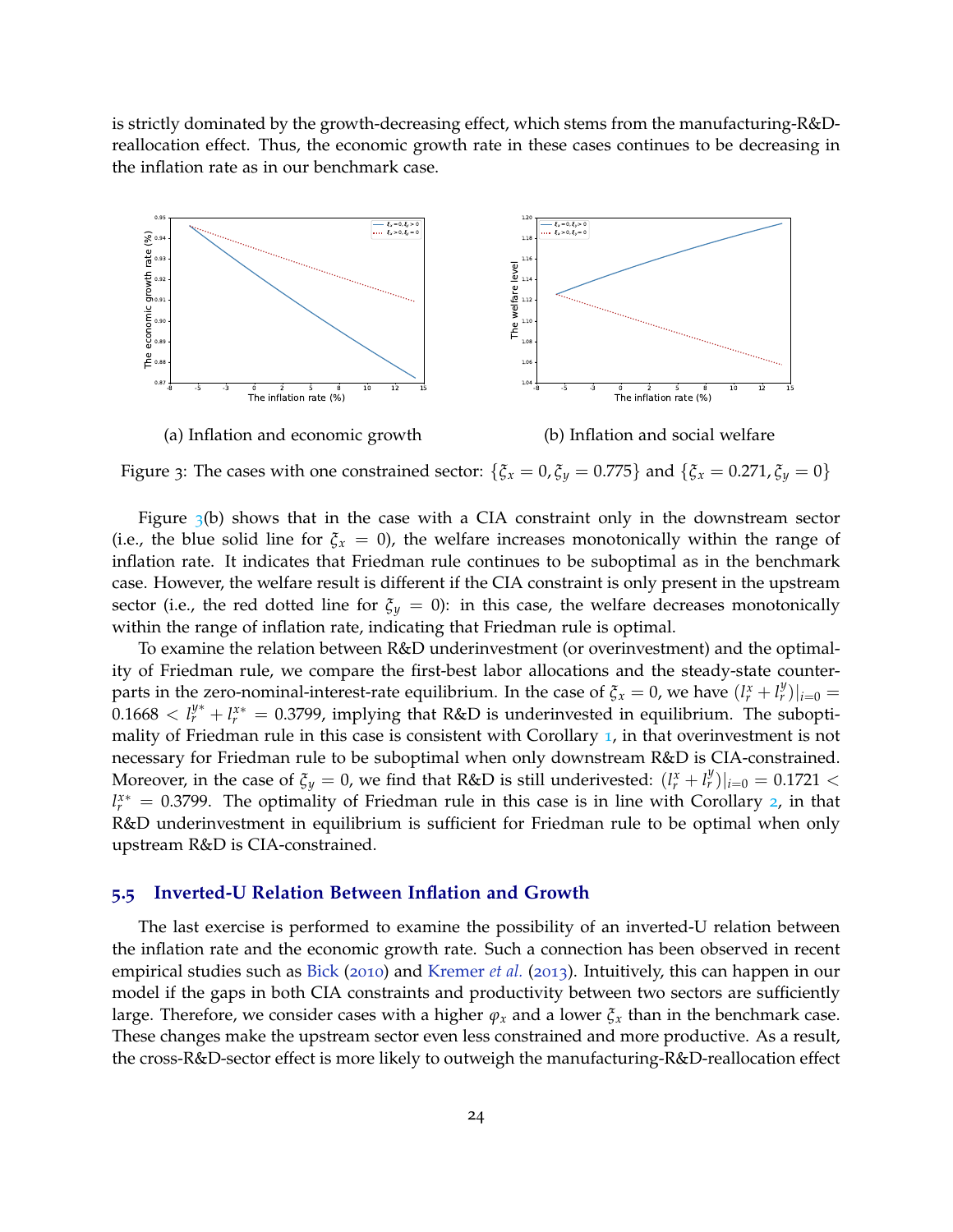

Figure 4: The non-monotonic inflation-growth relation case ( $\zeta_x = 0.02$ ,  $\varphi_x = 3.64$ )

at low levels of nominal interest rates. We find that when raising the upstream R&D productivity to  $\varphi_x = 3.64$  and reducing the upstream CIA constraint parameter to  $\xi_x = 0.02$ , while fixing other parameters, the rate of economic growth *g* becomes an inverted-U function of inflation, as shown in Figure  $4(a)$ . In addition, the growth-maximizing inflation rate is found to be around 2.59%, which is in line with the empirical estimates of Ghosh and Phillips (1998) (i.e., 2.5%) and López-Villavicencio and Mignon (2011) (i.e., 2.7%). Admittedly, the parameter combination in this case is quite extreme, but it provides a concrete example in support of Proposition  $3.^{26}$  Not surprisingly, Figure  $_4$ (b) shows that the level of welfare is increasing in inflation, indicating that Friedman rule is suboptimal in this case. $27$ 

## **6 Conclusion**

This study analyzes the growth and welfare effects of monetary policy in a Schumpeterian growth model in which both vertical sectors engage in R&D activities under a CIA constraint. We find that a higher nominal interest rate reallocates resources from the more cash-constrained R&D sector to the less constrained one. In addition to the usual growth-decreasing effect of a high interest rate due to increased R&D costs, the cross-sector reallocation of R&D labor can generate a growth-enhancing effect, which could lead to an inverted-U relation between the nominal interest rate and economic growth.

Moreover, we examine the necessary and sufficient conditions for the (sub)optimality of Friedman rule in relation to the underinvestment and overinvestment of R&D in the decentralized equilibrium. We find that this relation crucially depends on the relative strength of CIA constraints and the relative productivity between the R&D sectors. These factors determine the interaction among the welfare effects brought about by the reallocation of different types of labor, and thereby determine the optimal design of monetary policy. We show analytically that

<sup>&</sup>lt;sup>26</sup>Note that under this new set of parameter values, the expression described in Proposition  $3$  is positive.

<sup>&</sup>lt;sup>27</sup>This exercise features R&D underinvestment at  $i = 0$  (with  $(l_r^x + l_r^y)|_{i=0} = 0.2036 < l_r^{x*} = 0.8895$ ), supporting Proposition  $5(i)$  in that overinvestment is not necessary for the suboptimality of Friedman rule.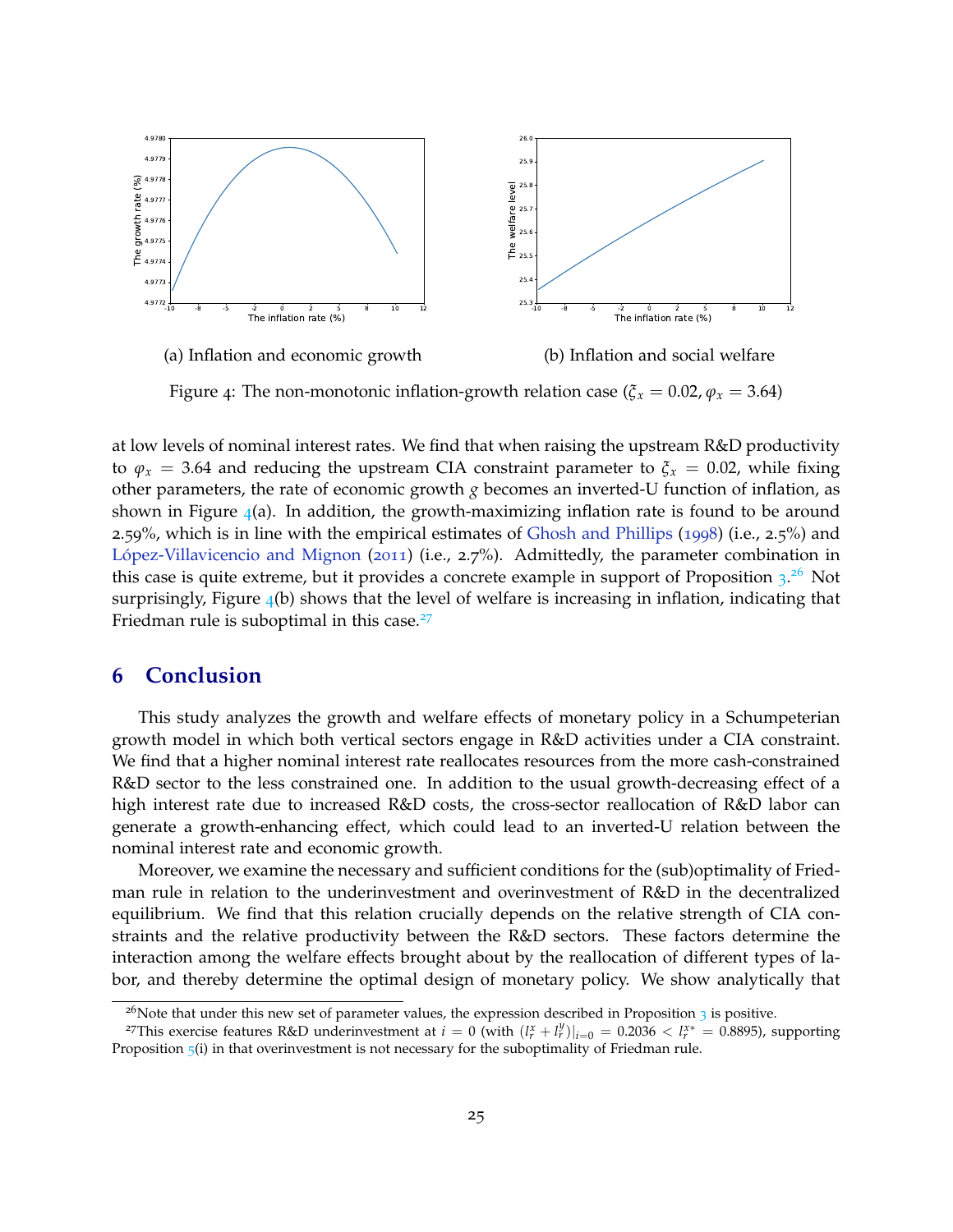R&D overinvestment is sufficient but not necessary for the zero nominal rate policy to be suboptimal as long as the more productive R&D sector is not severely more CIA-constrained than the less productive R&D sector.

Finally, we calibrate our model using the US data. We show empirically that upstream R&D investment are associated with higher patent-based measures of productivity and face lower degrees of financial constraints than downstream R&D does. In our benchmark parameterization, the growth-maximizing nominal interest rate is zero, but the welfare-maximizing nominal interest rate is positive despite aggregate R&D underinvestment at the zero lower bound.

Our study shows both analytically and quantitatively the importance of considering multisector R&D investment in the analysis of monetary-policy effects on growth and welfare. Our results highlight the complexity of trade-offs in the monetary-policy choice in an environment with strong sectoral heterogeneity. While we focus on the heterogeneity in CIA constraints and R&D productivity, many other sectoral heterogeneities affect the real effects of monetary policy, for example, the cross-sectoral differences in price stickiness (see, for example, Nakamura and Steinsson (2008)). Incorporating such heterogeneities into the endogenous growth theoretic framework is a fruitful venue for future research on monetary policy.

## **References**

- Aghion, P. and Howitt, P. (1992). A model of growth through creative destruction. *Econometrica*, **60** (2), 323–51.
- Akcigit, U. and Kerr, W. R. (2018). Growth through heterogeneous innovations. *Journal of Political Economy*, **126** (4), 1374–1443.
- ANTRÀS, P., CHOR, D., FALLY, T. and HILLBERRY, R. (2012). Measuring the upstreamness of production and trade flows. *American Economic Review*, **102** (3), 412–16.
- Arawatari, R., Hori, T. and Mino, K. (2018). On the nonlinear relationship between inflation and growth: A theoretical exposition. *Journal of Monetary Economics*, **94** (C), 79–93.
- Autor, D., Dorn, D., Hanson, G. H., Pisano, G. and Shu, P. (2020). Foreign competition and domestic innovation: Evidence from us patents. *American Economic Review: Insights*, **2** (3), 357–74.
- Banerjee, S. and Lin, P. (2003). Downstream r&d, raising rivals' costs, and input price contracts. *International Journal of Industrial Organization*, **21** (1), 79–96.
- Barro, R. J. (2013). Inflation and economic growth. *Annals of Economics and Finance*, **14** (1), 121–144.
- Belleflamme, P. and Peitz, M. (2015). *Industrial Organization: Markets and Strategies*. Cambridge, UK: Cambridge University Press.
- Bick, A. (2010). Threshold effects of inflation on economic growth in developing countries. *Economics Letters*, **108** (2), 126–129.
- Brown, J. R., Martinsson, G. and Petersen, B. C. (2012). Do financing constraints matter for r&d? *European Economic Review*, **56** (8), 1512–1529.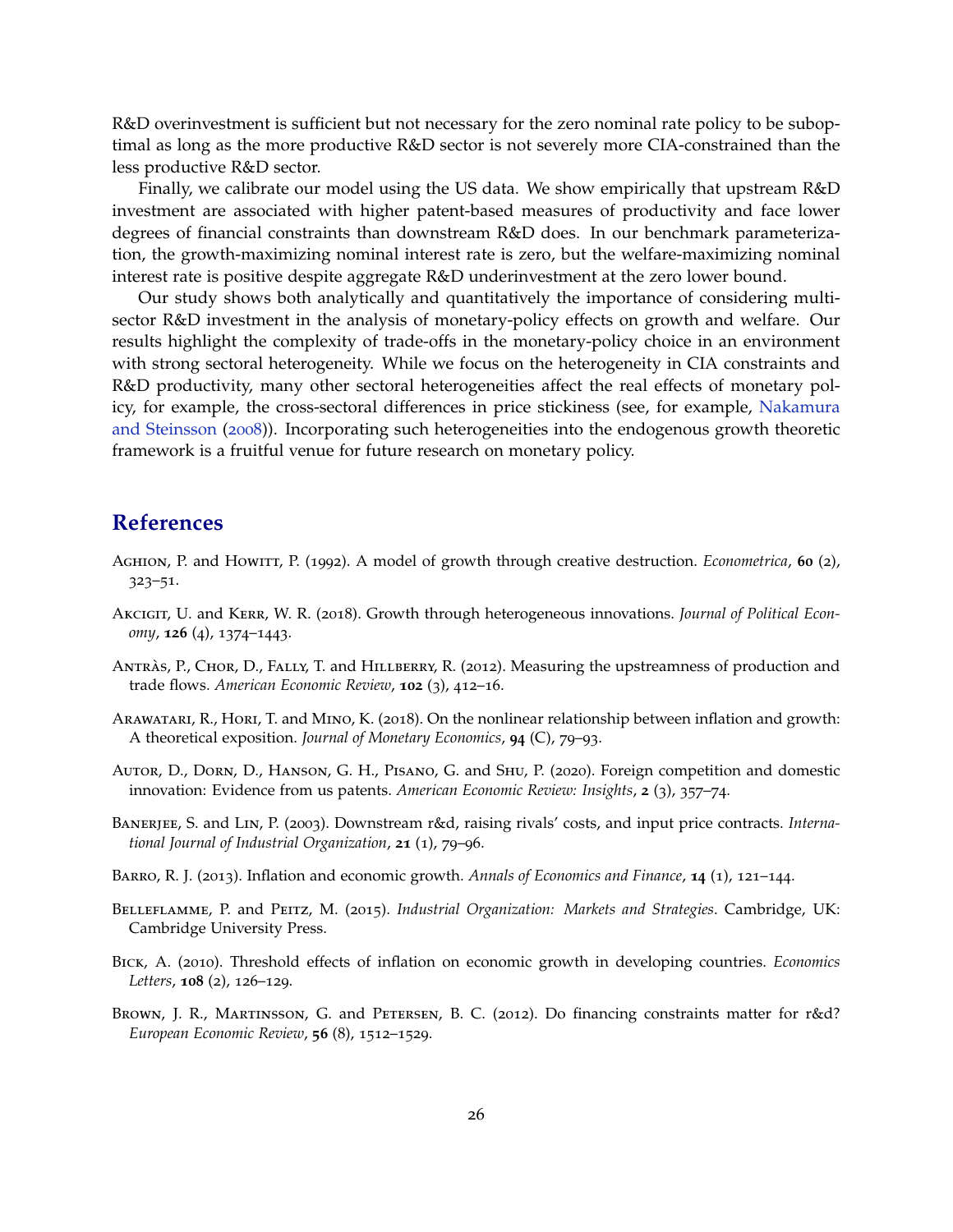- and Petersen, B. C. (2015). Which investments do firms protect? liquidity management and real adjustments when access to finance falls sharply. *Journal of Financial Intermediation*, **24** (4), 441–465.
- Chu, A. C. (2011). The welfare cost of one-size-fits-all patent protection. *Journal of Economic Dynamics and Control*, **35** (6), 876–890.
- and Cozzi, G. (2014). R&d and economic growth in a cash-in-advance economy. *International Economic Review*, **55**, 507–524.
- —, —, Furukawa, Y. and Liao, C.-H. (2017). Inflation and economic growth in a schumpeterian model with endogenous entry of heterogeneous firms. *European Economic Review*, **98** (C), 392–409.
- —, —, Lai, C.-C. and Liao, C.-H. (2015). Inflation, r&d and growth in an open economy. *Journal of International Economics*, **96** (2), 360–374.
- and Ji, L. (2016). Monetary policy and endogenous market structure in a schumpeterian economy. *Macroeconomic Dynamics*, **20** (05), 1127–1145.
- Cozzi, G., Giordani, P. E. and Zamparelli, L. (2007). The refoundation of the symmetric equilibrium in schumpeterian growth models. *Journal of Economic Theory*, **136** (1), 788–797.
- Eggoh, J. C. and Khan, M. (2014). On the nonlinear relationship between inflation and economic growth. *Research in Economics*, **68** (2), 133–143.
- Falato, A. and Sim, J. W. (2014). *Why Do Innovative Firms Hold So Much Cash? Evidence from Changes in State R&D Tax Credits*. FEDS 2014-72, Board of Governors of the Federal Reserve System.
- Feenstra, R. C., Inklaar, R. and Timmer, M. P. (2015). The next generation of the penn world table. *American Economic Review*, **105** (10), 3150–82.
- Friedman, M. (1969). *The Optimum Quantity of Money*. London: Macmillan.
- GAHVARI, F. (2012). The friedman rule in a model with endogenous growth and cash-in-advance constraint. *Journal of Money, Credit and Banking*, **44** (5), 787–823.
- García-Peñalosa, C. and Turnovsky, S. J. (2006). Growth and income inequality: A canonical model. *Economic Theory*, **28**, 25–49.
- Ghosh, A. and Phillips, S. (1998). Warning: Inflation may be harmful to your growth. *IMF Staff Papers*, **45** (4), 672–710.
- GIL, P. M. and IGLÉSIAS, G. (2020). Endogenous growth and real effects of monetary policy: R&d and physical capital complementarities. *Journal of Money, Credit and Banking*, **52** (5), 1147–1197.
- Gofman, M., Segal, G. and Wu, Y. (2020). Production networks and stock returns: The role of vertical creative destruction. *Review of Financial Studies*, **33** (12), 5856–5905.
- Goh, A.-T. and Olivier, J. (2002). Optimal patent protection in a two-sector economy. *International Economic Review*, **43** (4), 1191–1214.
- Grossman, G. M. and Helpman, E. (1991). Quality ladders in the theory of growth. *Review of Economic Studies*, **58** (1), 43–61.
- Hirshleifer, D., Hsu, P.-H. and Li, D. (2013). Innovative efficiency and stock returns. *Journal of Financial Economics*, **107** (3), 632–654.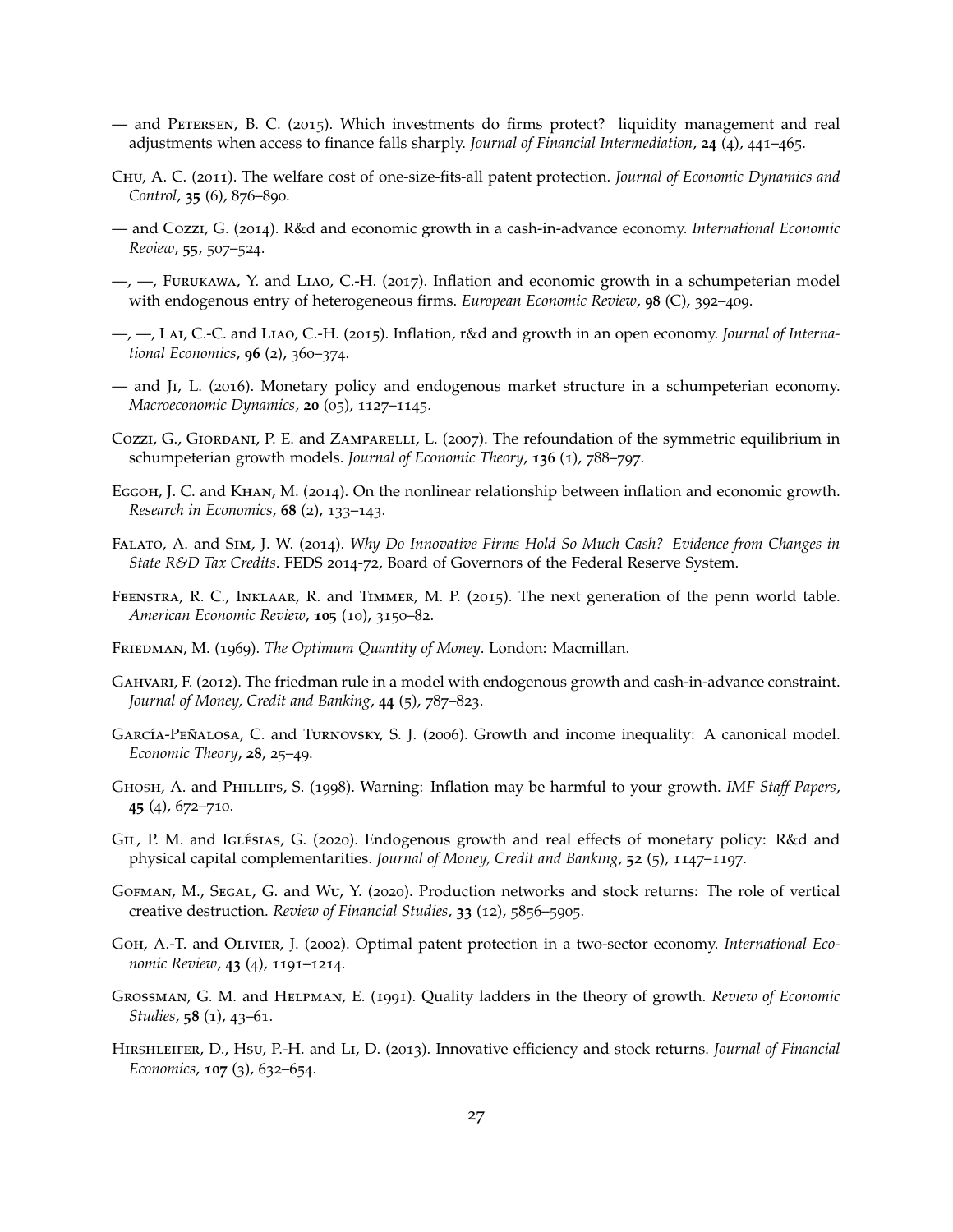- Ho, W.-M., Zeng, J. and Zhang, J. (2007). Inflation taxation and welfare with externalities and leisure. *Journal of Money, Credit and Banking*, **39** (1), 105–131.
- Hori, T. (2020). Monetary policy, financial frictions, and heterogeneous r&d firms in an endogenous growth model. *Scandinavian Journal of Economics*, **122** (4), 1343–1373.
- Huang, C.-Y., Chang, J.-J. and Ji, L. (2021). Inflation, market structure, and innovation-driven growth with distinct cash constraints. *Oxford Economic Papers*, **73** (3), 1270–1303.
- —, Yang, Y. and Cheng, C.-C. (2017). The growth and welfare analysis of patent and monetary policies in a schumpeterian economy. *International Review of Economics and Finance*, **52**, 409–426.
- Kogan, L., Papanikolaou, D., Seru, A. and Stoffman, N. (2017). Technological innovation, resource allocation, and growth. *Quarterly Journal of Economics*, **132** (2), 665–712.
- Kremer, S., Bick, A. and Nautz, D. (2013). Inflation and growth: new evidence from a dynamic panel threshold analysis. *Empirical Economics*, **44** (2), 861–878.
- Lanjouw, J. O. (1998). Patent protection in the shadow of infringement: Simulation estimations of patent value. *Review of Economic Studies*, **65** (4), 671–710.
- Li, C.-W. (2000). Endogenous vs. semi-endogenous growth in a two-r&d-sector model. *Economic Journal*, **110** (462), 109–122.
- López-Villavicencio, A. and Mignon, V. (2011). On the impact of inflation on output growth: Does the level of inflation matter? *Journal of Macroeconomics*, **33** (3), 455–464.
- Lyandres, E. and Palazzo, B. (2016). Cash holdings, competition, and innovation. *Journal of Financial and Quantitative Analysis*, **51** (06), 1823–1861.
- Ma, L., Mello, A. S. and Wu, Y. (2020). First-mover advantage, time to finance, and cash holdings. *Journal of Corporate Finance*, **62**, 101584.
- Marquis, M. H. and Reffett, K. L. (1994). New technology spillovers into the payment system. *Economic Journal*, **104** (426), 1123–38.
- McLaren, J. (1999). Supplier relations and the market context: a theory of handshakes. *Journal of International Economics*, **48** (1), 121–138.
- NAKAMURA, E. and STEINSSON, J. (2008). Five facts about prices: A reevaluation of menu cost models. *Quarterly Journal of Economics*, **123** (4), 1415–1464.
- Nelson, R. R. (1986). Institutions supporting technical advance in industry. *American Economic Review Papers & Proceedings*, **76** (2), 186–189.
- Pillai, U. (2013). A model of technological progress in the microprocessor industry. *Journal of Industrial Economics*, **61** (4), 877–912.
- Romer, P. M. (1990). Endogenous technological change. *Journal of Political Economy*, **98** (5), S71–102.
- Segerstrom, P. S. (2000). The long-run growth effects of r&d subsidies. *Journal of Economic Growth*, **5** (3), 277–305.
- Vaona, A. (2012). Inflation and growth in the long run: A new keynesian theory and further semiparametric evidence. *Macroeconomic Dynamics*, **16** (1), 94–132.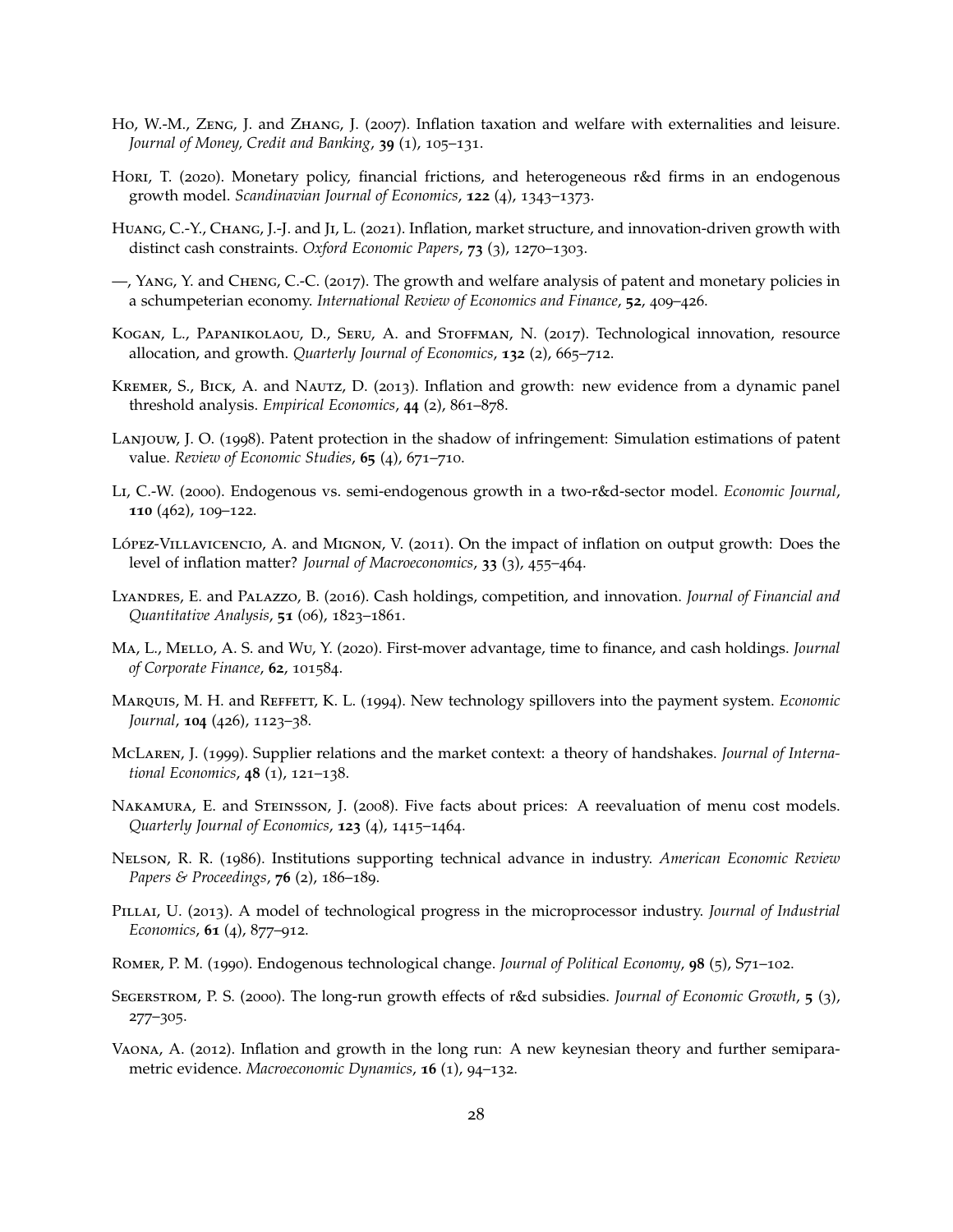WHITED, T. M. and Wu, G. (2006). Financial constraints risk. *Review of Financial Studies*, **19** (2), 531–559.

- Wu, Y. (2021). The causes and challenges of low interest rates: Insights from basic principles and recent literature. *China Finance Review International*, **11** (2), 145–169.
- Yang, C. (2020). Vertical structure and innovation: A study of the soc and smartphone industries. *RAND Journal of Economics*, **51** (3), 739–785.
- Zheng, Z., Huang, C.-Y. and Yang, Y. (2021). Inflation and growth: A non-monotonic relationship in an innovation-driven economy. *Macroeconomic Dynamics*, **25** (5), 1199 –1226.

## **Appendix A. Proofs of Propositions**

In this appendix, we show the proof of Proposition  $\bf{1}$  for the stability of the BGP equilibrium in the model and the proof of Proposition  $5$  for the relation between R&D overinvestment (or underinvestment) and the (sub)optimality of Friedman rule in the case with CIA constraints on both R&D sectors.

#### **A.1 Proof of Proposition 1**

First, we define a transformed variable  $\Psi_{y,t} \equiv C_t/v_{y,t}$ , and its law of motion is given by

$$
\frac{\dot{\mathbf{\Psi}}_{y,t}}{\mathbf{\Psi}_{y,t}} = n + \frac{\dot{c}_t}{c_t} - \frac{\dot{v}_{y,t}}{v_{y,t}}.
$$
\n(A.1)

Similarly, we define another transformed variable  $\Psi_{x,t} \equiv C_t/v_{x,t}$ , and its law of motion is given by

$$
\frac{\dot{\Psi}_{x,t}}{\Psi_{x,t}} = n + \frac{\dot{c}_t}{c_t} - \frac{\dot{v}_{x,t}}{v_{x,t}}.
$$
\n(A.2)

From equations (9), (15), and (17), we can derive the following law of motion for  $v_{y,t}$ :

$$
\frac{\dot{v}_{y,t}}{v_{y,t}} = r_t + \varphi_y l_{r,t}^y - \left(\frac{\mu_y - 1}{\mu_y}\right) \Psi_{y,t}.
$$
\n(A.3)

Likewise, from equations  $(13)$ ,  $(15)$ , and  $(17)$ , we can derive the law of motion for  $v_{x,t}$ :

$$
\frac{\dot{v}_{x,t}}{v_{x,t}} = r_t + \varphi_x l_{r,t}^x - \left(\frac{\mu_x - 1}{\mu_x \mu_y}\right) \Psi_{x,t}.
$$
\n(A.4)

Plugging  $(A_3)$  and  $(A_4)$  into  $(A_1)$  and  $(A_2)$ , respectively, along with the Euler equation  $(3)$ , yields

$$
\frac{\dot{\Psi}_{y,t}}{\Psi_{y,t}} = \left(\frac{\mu_y - 1}{\mu_y}\right) \Psi_{y,t} - \varphi_y l_{r,t}^y - \rho,\tag{A.5}
$$

and

$$
\frac{\dot{\Psi}_{x,t}}{\Psi_{x,t}} = \left(\frac{\mu_x - 1}{\mu_x \mu_y}\right) \Psi_{x,t} - \varphi_x l_{r,t}^x - \rho.
$$
\n(A.6)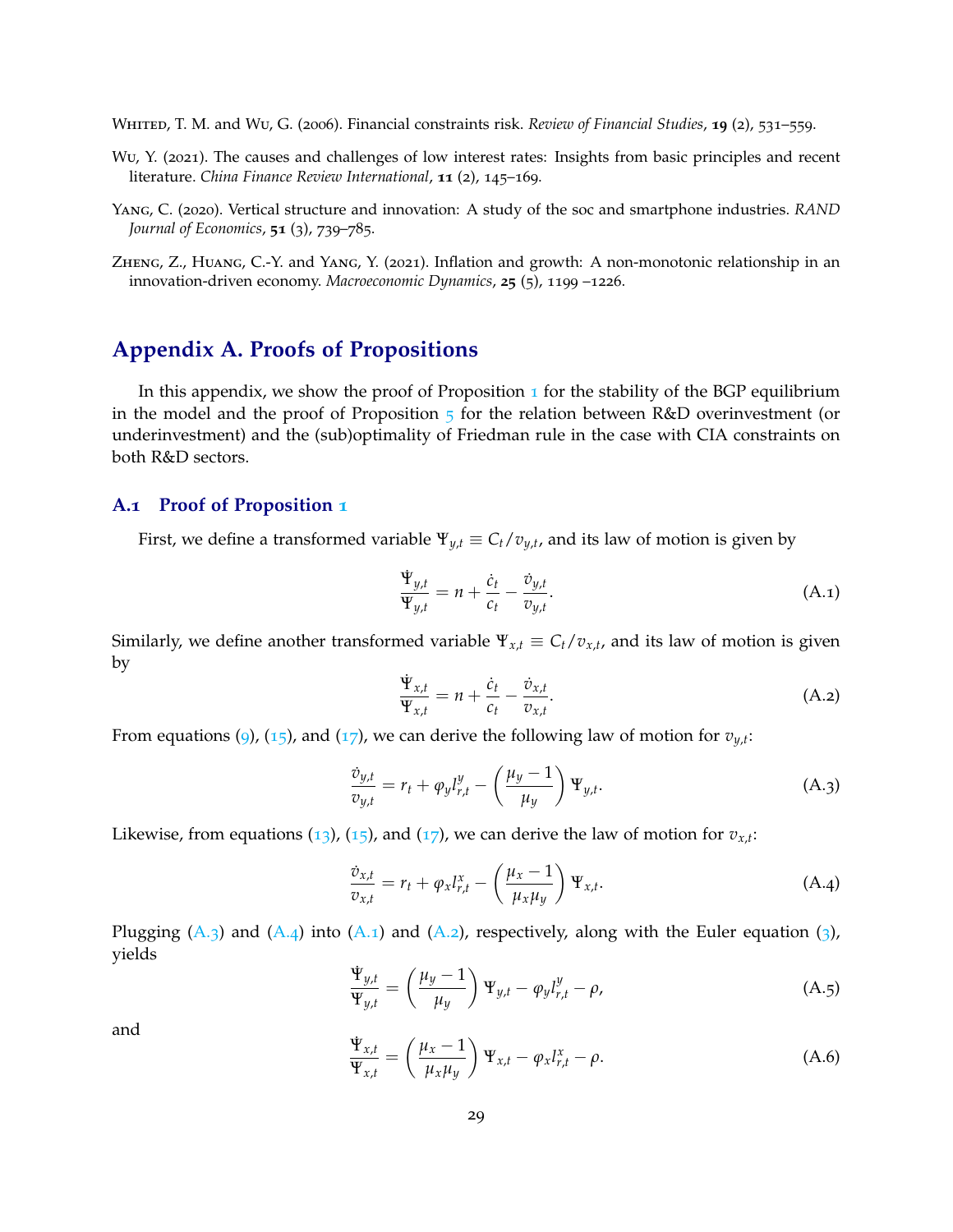Moreover, because  $i_t = i$  for all *t*, using the manufacturing-labor share of consumption in  $(14)$ and the zero-expected-profit condition of downstream R&D (18) yields an expression for *lx*,*<sup>t</sup>* :

$$
l_{x,t} = \left(\frac{1+\xi_{y}i}{\mu_{x}\mu_{y}\varphi_{y}}\right)\Psi_{y,t},\tag{A.7}
$$

and using the zero-expected-profit condition of upstream R&D (18) to relate *lx*,*<sup>t</sup>* to Ψ*x*,*<sup>t</sup>* yields

$$
l_{x,t} = \left(\frac{1+\xi_{x}i}{\mu_{x}\mu_{y}\varphi_{x}}\right)\Psi_{x,t}.
$$
 (A.8)

Therefore, Ψ*x*,*<sup>t</sup>* can be expressed as a function of Ψ*y*,*<sup>t</sup>* :

$$
\Psi_{x,t} = \left[ \frac{(1+\xi_{y}i)\varphi_{x}}{(1+\xi_{x}i)\varphi_{y}} \right] \Psi_{y,t}.
$$
\n(A.9)

Then, it is obvious that

$$
\frac{\Psi_{y,t}}{\Psi_{y,t}} = \frac{\Psi_{x,t}}{\Psi_{x,t}}.
$$
\n(A.10)

Using (A.10) together with (A.5), (A.6) and (A.9), we derive a relation between  $l_L^y$  $\int_{r,t}^{y}$  and  $l_{r,t}^{x}$ :

$$
l_{r,t}^x = \left(\frac{\varphi_y}{\varphi_x}\right) l_{r,t}^y + \left[\frac{(\mu_x - 1)(1 + \xi_y i)\varphi_x}{\mu_x \mu_y (1 + \xi_x i)\varphi_y} - \frac{\mu_y - 1}{\mu_y}\right] \frac{\Psi_{y,t}}{\varphi_x}.
$$
 (A.11)

Finally, to derive the relation between  $\Psi_{y,t}$  and  $l_{r}^y$  $r_{r,t}$ , using the labor-market-clearing condition  $l_{x,t} + l_{r,t}^y + l_{r,t}^x = 1$  and substituting (A.7) and (A.11) into it yields

$$
\left(1+\frac{\varphi_y}{\varphi_x}\right)l_{r,t}^y = 1 - \left[\frac{1+\xi_y i}{\mu_x \mu_y \varphi_y} + \frac{(\mu_x-1)(1+\xi_y i)}{\mu_x \mu_y \varphi_y (1+\xi_x i)} - \frac{\mu_y-1}{\mu_y \varphi_x}\right]\Psi_{y,t}.
$$
\n(A.12)

Substituting (A.12) into (A.5) yields an autonomous dynamical equation for Ψ*y*,*<sup>t</sup>* :

$$
\frac{\Psi_{y,t}}{\Psi_{y,t}} = \frac{\varphi_x}{\varphi_y + \varphi_x} \left[ \frac{1 + \xi_y i}{\mu_x \mu_y} \left( 1 + \frac{\mu_x - 1}{1 + \xi_x i} \right) + \frac{\mu_y - 1}{\mu_y} \right] \Psi_{y,t} - \left( \frac{\varphi_x \varphi_y}{\varphi_y + \varphi_x} + \rho \right). \tag{A.13}
$$

Given that  $\Psi_{y,t}$  is a control variable and the coefficient on  $\Psi_{y,t}$  is positive in (A.13), the dynamics of Ψ*y*,*<sup>t</sup>* is characterized by saddle-point stability in this model such that Ψ*y*,*<sup>t</sup>* jumps immediately to its interior steady-state value given by

$$
\Psi_y = \frac{\mu_x \mu_y [\rho (1 + \varphi_y / \varphi_x) + \varphi_y]}{(1 + \xi_y i) [1 + (\mu_x - 1) / (1 + \xi_x i)] + \mu_x (\mu_y - 1)}.
$$
 (A.14)

Equations (A.7) and (A.12) imply that when  $\Psi_{y,t}$  is stationary,  $l_{x,t}$  and  $l_{r,t}^y$  must be stationary, which in turn implies that  $l_{r,t}^x$  is stationary as well according to  $(A.11)$ .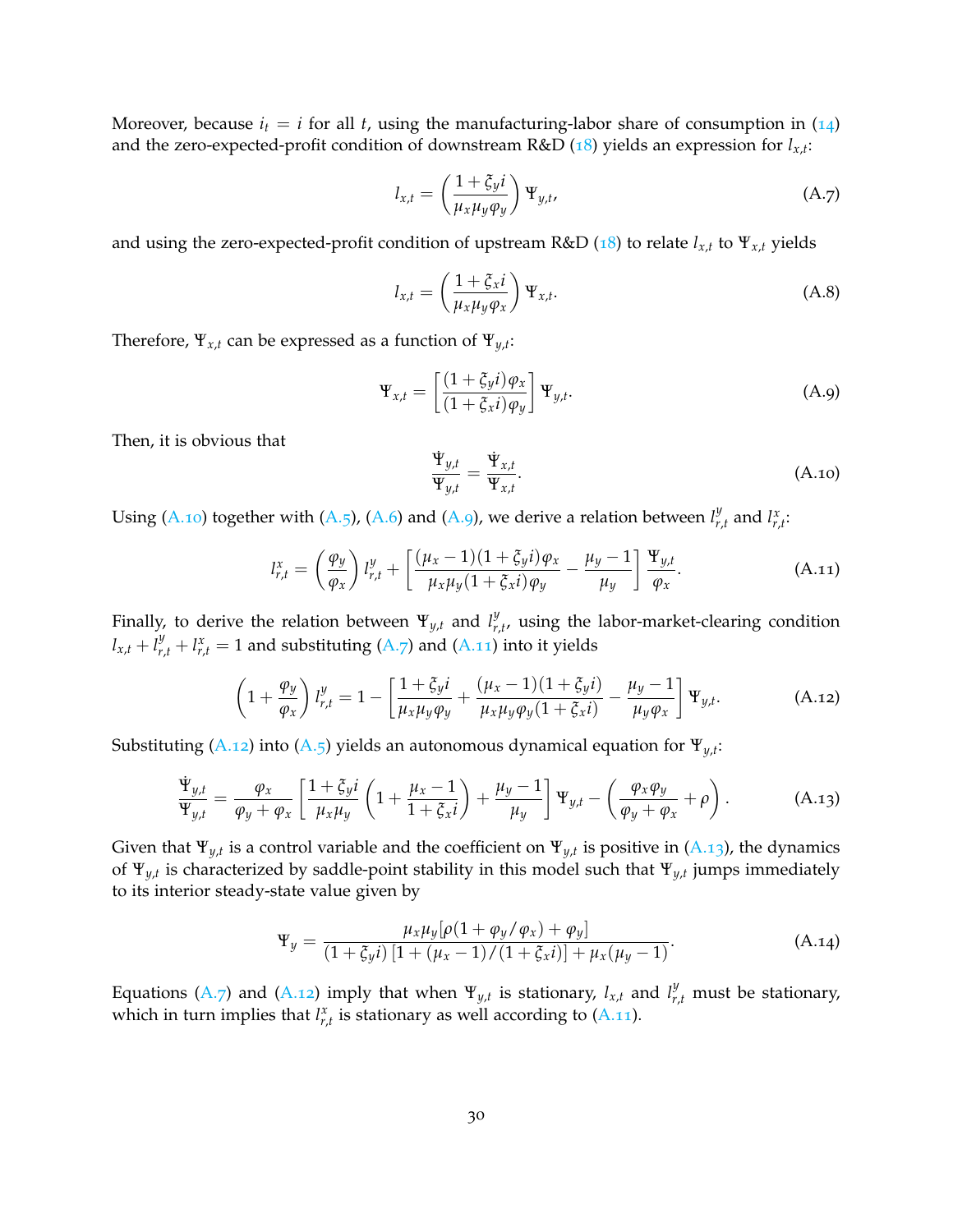#### **A.2 Proof of Proposition 5**

Suppose that CIA constraints are imposed on both R&D sectors and that upstream R&D is more productive than downstream R&D (i.e.,  $\varphi_y < \varphi_x$ ). Let *K* denote the expression in the right-hand side of equation (35):

$$
K = \xi_x(\mu_x - 1) + \xi_y \mu_x(\mu_y - 1) - \frac{\ln z}{\mu_x \mu_y \rho} \left(1 + \frac{\rho}{\varphi_x} + \frac{\rho}{\varphi_y}\right) \left[\begin{matrix} \varphi_x \xi_x(\mu_x - 1) + \varphi_y \xi_y \mu_x(\mu_y - 1) \\ + (\varphi_y - \varphi_x)(\xi_y - \xi_x) \mu_x(\mu_x - 1)(\mu_y - 1) \end{matrix}\right]
$$

Therefore, we know that sign(*∂U*/*∂i*|*i*=0) = sign(*K*). We rewrite the expression of *K* as follows:

$$
K = \left[\xi_x(\mu_x - 1) + \xi_y \mu_x(\mu_y - 1)\right] \left[1 - \frac{\varphi_x \ln z}{\mu_x \mu_y \rho} \left(1 + \frac{\rho}{\varphi_x} + \frac{\rho}{\varphi_y}\right)\right]
$$
  
+ 
$$
\frac{\ln z}{\mu_y \rho} \left(1 + \frac{\rho}{\varphi_x} + \frac{\rho}{\varphi_y}\right) (\varphi_x - \varphi_y)(\mu_y - 1) [(\xi_y - \xi_x)\mu_x + \xi_x]
$$
(A.15)  
= 
$$
\left[\xi_x(\mu_x - 1) + \xi_y \mu_x(\mu_y - 1)\right] \left(\frac{\varphi_x \ln z}{\rho}\right) \eta + M,
$$

.

where the definition of R&D overinvestment  $\eta$  in (33) is used and we denote  $M \equiv [\ln z/(\mu_y \rho)](1+\rho_z \rho)$  $\rho/\varphi_x + \rho/\varphi_y(\varphi_x - \varphi_y)(\mu_y - 1)[(\xi_y - \xi_x)\mu_x + \xi_x].$  To facilitate this proof, we also denote  $\tilde{\eta} \equiv$  $(-M)/\{(\varphi_x \ln z/\rho) [\xi_x(\mu_x-1)+\xi_y \mu_x(\mu_y-1)]\}.$ 

Next, we show how the conditions under which the sign of *K* relates to R&D overinvestment (and underinvestment) would depend on the relative magnitude of *ξ<sup>x</sup>* and *ξy*. Accordingly, two cases arise as follows.

**Case A.2.1.** When  $\xi_y \geq \xi_x$ , we have  $M > 0$ . It follows that  $K > M > 0$  as long as  $\eta > 0$ . Consequently, under  $\varphi_x > \varphi_y$  and  $\xi_y \geq \xi_x$ , R&D overinvestment is sufficient for Friedman rule to be suboptimal. In other words, for Friedman rule to be optimal (i.e.,  $K < 0$ ), R&D underinvestment (i.e.,  $\eta < 0$ ) in the zero-interest rate equilibrium is a necessary condition.

Moreover, Friedman rule can be suboptimal with R&D underinvestment. This is achieved by *η* > *ῆ* where *ῆ* < 0, which also supports *K* > 0. In particular, a low degree of R&D underinvestment (i.e.,  $\eta$  is not deeply below zero) under large markup values of  $\mu_x$  and  $\mu_y$  is more likely to satisfy the inequality  $\eta > \tilde{\eta}.^{28}$ 

**Case A.2.2.** When  $\xi_y < \xi_x$ , the sign of *M* becomes ambiguous. Then there are three subcases to be considered, depending on the value of  $\mu_x$ .

(a) If  $\xi_x < [\mu_x/(\mu_x-1)]\xi_y$ , we have  $M > 0$  and  $\tilde{\eta} < 0$ . Therefore, R&D overinvestment in equilibrium (i.e.,  $\eta > 0$ ) is sufficient but not necessary for Friedman rule to be suboptimal. This is because Friedman rule can also be suboptimal (i.e.,  $K > 0$ ) in the presence of R&D underinvestment (i.e.,  $\eta$  < 0) as long as the condition  $\eta > \tilde{\eta}$  holds. It can be shown that a low degree of R&D underinvestment (i.e., *η* is not deeply below zero) under large markup values of *μ*<sub>*x*</sub> and *μ*<sub>*y*</sub> is more likely to satisfy the inequality *η* > *ῆ*.

(b) If  $\xi_x > [\mu_x/(\mu_x - 1)]\xi_y$ , we have  $M < 0$  and  $\tilde{\eta} > 0$ . Therefore, R&D overinvestment in equilibrium (i.e.,  $\eta > 0$ ) is necessary but not sufficient for Friedman rule to be suboptimal.

<sup>&</sup>lt;sup>28</sup>It can be shown that there exist threshold values  $\tilde{\mu}_x$  and  $\tilde{\mu}_y$  of markups above which the sign of *K* becomes positive. Derivations are available upon request.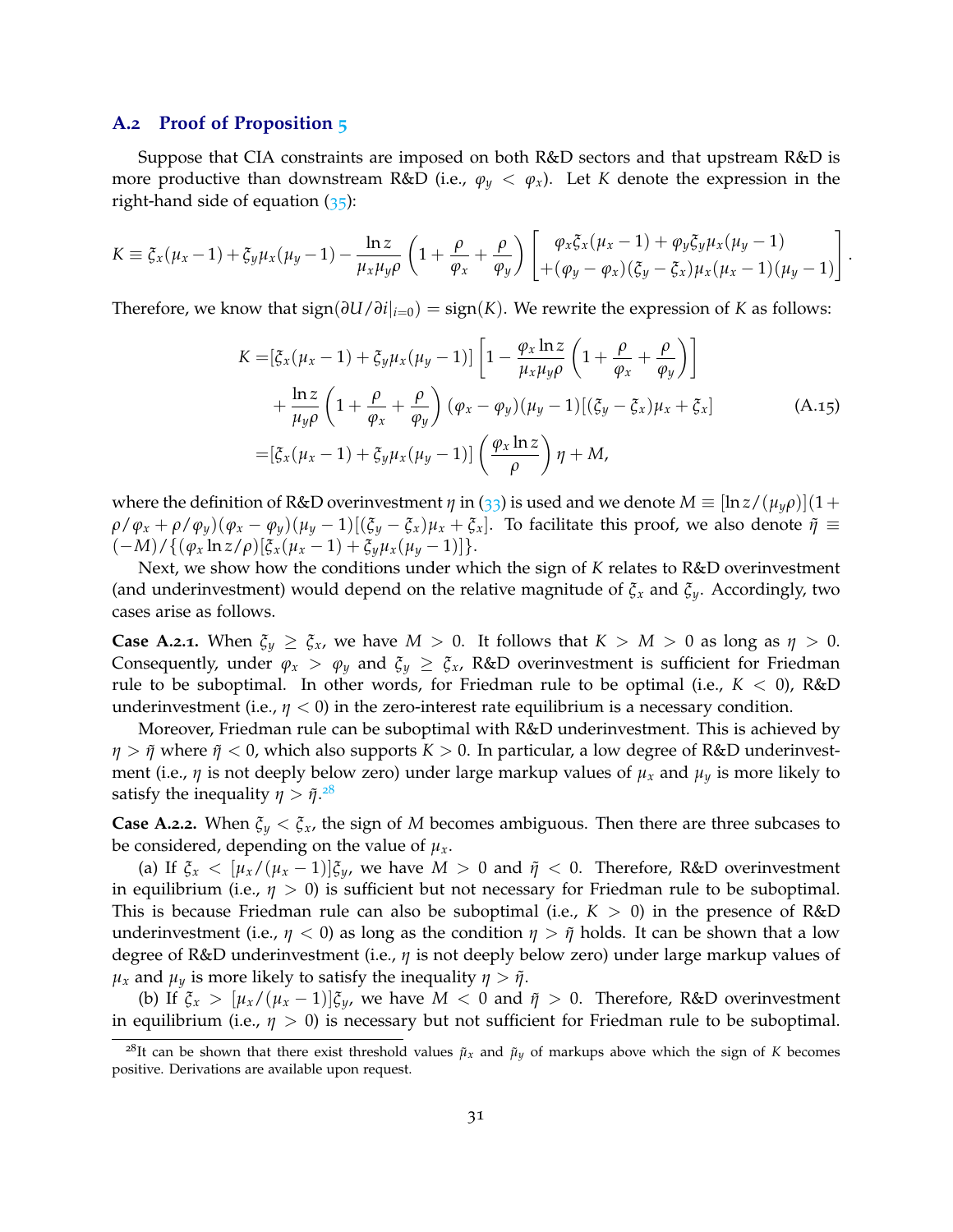In other words, R&D underinvestment (i.e.,  $\eta$  < 0) is sufficient but not necessary for Friedman rule to be optimal in this case. This is because the suboptimality of Friedman rule requires the condition  $\eta > \tilde{\eta} > 0$  to hold, which implies that the degree of R&D overinvestment has to be sufficiently high. Moreover, a high degree of R&D overinvestment (i.e., *η* is well above zero) under large markup values of  $\mu_x$  and  $\mu_y$  is more likely to satisfy the inequality  $\eta > \tilde{\eta}^{29}$ 

(c) If  $\xi_x = [\mu_x/(\mu_x - 1)]\xi_y$ , we have  $M = \tilde{\eta} = 0$ . Therefore, R&D overinvestment in equilibrium (i.e.,  $\eta > 0$ ) is necessary and sufficient for Friedman rule to be suboptimal. In other words, R&D underinvestment in equilibrium (i.e., *η* < 0) is necessary and sufficient for Friedman rule to be optimal.

## **Appendix B. Measures of Upstreamness and R&D Productivity**

Following Antràs *et al.* (2012) and Gofman *et al.* (2020), we compute an industry-level upstreamness index using the following matrix equation:

$$
U = A * U + l,\tag{B.1}
$$

where *U* is a vector representing the unstreamness indexes of 417 private-sector I-O industries, *A* is a 417  $\times$  417 adjacency matrix constructed using the Make and Use tables, in which element *Ai*,*<sup>j</sup>* representing the share of industry *i*'s output sold to industry *j*, and *l* is a vector of ones. Intuitively, an industry's upstreamness index is the weighted average of its customer industries' upstreamness indexes plus 1. Industries producing only goods and services for personal consumption form the bottom layer of production and have the lowest upstreamness index of 1.

Following Hirshleifer *et al.* (2013), we measure a firm's R&D productivity (or efficiency) by its R&D output relative to R&D input. Our first measure of R&D output comes from Kogan *et al.* (2017) and is calculated as

$$
RDO(I)_{f,t} = \Sigma_{j \in P_{f,t}} (1 + \frac{C_j}{\overline{C}_j}),
$$
\n(B.2)

where  $P_{f,t}$  is all patents granted to firm  $f$  in year  $t$ ,  $C_j$  is the total number of forward citations received by patent *j* up to year 2020, *C<sup>j</sup>* is the average number of forward citations received by the patents that were granted in the same year as patent *j*. This scaling is used to adjust for citation truncation at the sample end, which affects patents granted in different years differently. As an alternative, we measure  $C_j$  by the the average number of citations received by the patents belonging to the same technology class and granted in the same year as patent *j*, following Hirshleifer *et al.* (2013). This helps to control for citation propensity attributed to differences in technology fields and leads to our second R&D output measure, *RDO*(*I I*)*<sup>f</sup>* ,*<sup>t</sup>* . If a firm is not granted any patent in a given year, then both output measures are zero.

We measure a firm's R&D input by cumulative R&D expenses over five years, assuming an annual depreciation rate of 20%, following again Hirshleifer *et al.* (2013). Specifically, the R&D

<sup>&</sup>lt;sup>29</sup>Similarly, there exist threshold values  $\tilde{\mu}_x$  and  $\tilde{\mu}_y$  of markups above which the sign of *K* becomes positive. Derivations are available upon request.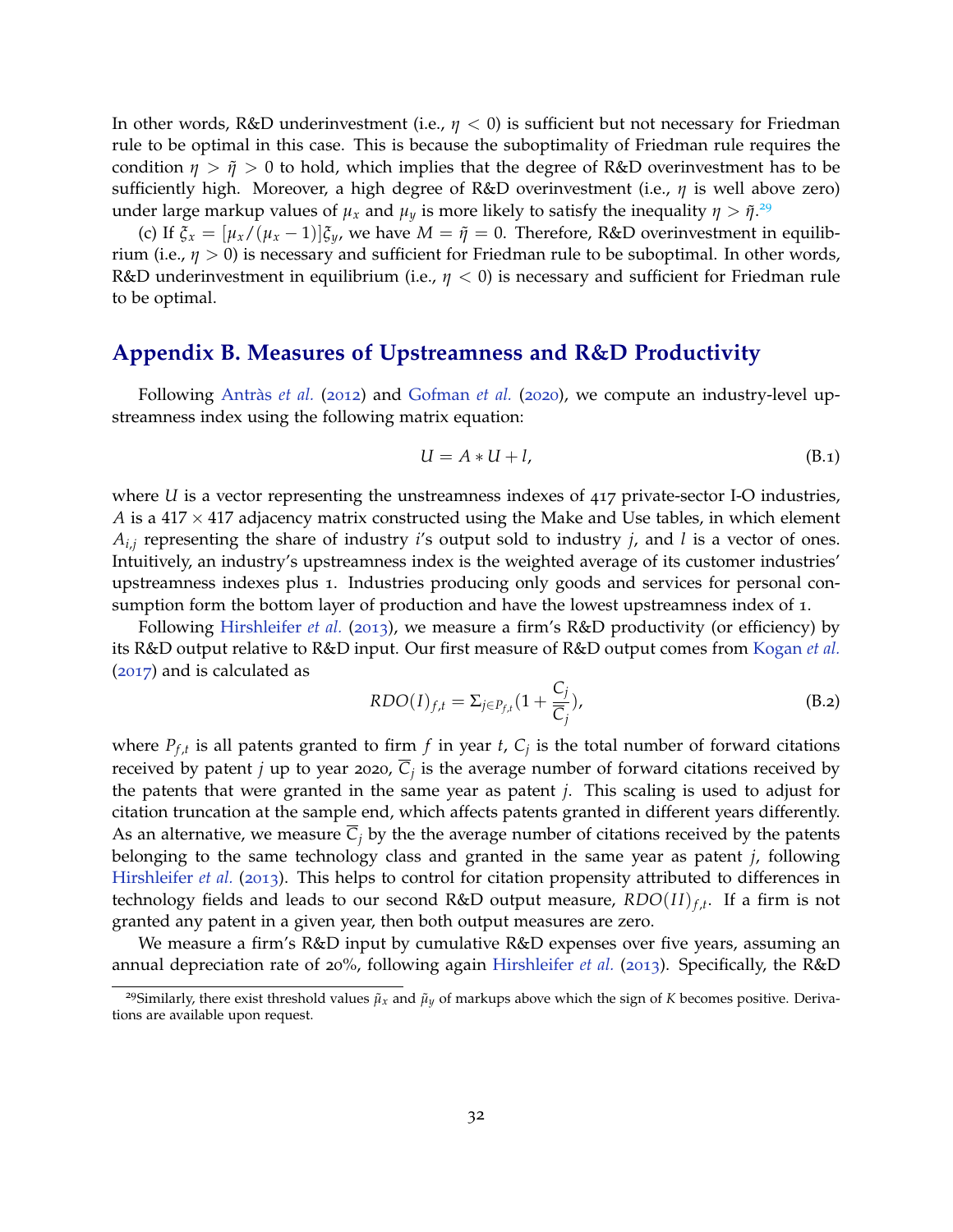capital of firm *f* in year *t* is computed as

$$
RDC_{f,t} = R&D_{f,t} + 0.8 * R&D_{f,t-1} + 0.6 * R&D_{f,t-2} + 0.4 * R&D_{f,t-3} + 0.2 * R&D_{f,t-4}.\tag{B.3}
$$

To account for the average two-year patent application-grant lag, the output variables in year *t* are divided by by R&D capital in year *t* − 2 to yield the R&D output-input ratios. Because both ratios are highly skewed, we use the natural logarithms of 1 plus these ratios as our productivity measures:

$$
Prod(I)_{f,t} = log(1 + \frac{RDO(I)_{f,t}}{RDC_{f,t-2}}),
$$
\n(B.4)

$$
Prod(II)_{f,t} = log(1 + \frac{RDO(II)_{f,t}}{RDC_{f,t-2}}).
$$
\n(B.5)

## **Appendix C. Conditions for the (sub)optimality of Friedman rule in Comparison to Chu and Cozzi (2014)**

In this appendix, we consider two additional cases in which the analytical results in the current model collapse to those in Chu and Cozzi (2014), in addition to the  $\xi_x = [\mu_x/(\mu_x -$ 1) $|\xi_y|$  case considered in Section 4. We focus on the case in Chu and Cozzi (2014) with no CIA constraints on consumption and manufacturing and with inelastic labor supply.

#### **C.1 Homogeneous R&D Productivity**

Intuitively, if R&D productivity is the same in both sectors (i.e.,  $\varphi_x = \varphi_y = \varphi$ ), then our two-R&D-sector model should behave effectively the same as a one-R&D-sector model. This can be shown explicitly.

Note that because  $\mu_x > 1$  and  $\mu_y > 1$ , equation (35) becomes

$$
\operatorname{sign}\left(\frac{\partial U}{\partial i}\Big|_{i\to 0^+}\right) = \operatorname{sign}\left[1 - \frac{\varphi \ln z}{\mu_x \mu_y \rho} \left(1 + \frac{2\rho}{\varphi}\right)\right].\tag{C.1}
$$

It is straightforward to show that R&D overinvestment in equilibrium (i.e.,  $l_r^x|_{i=0} + l_r^y|_{i=0} > l_r^{x*} + l_r^y$  $l_r^{\psi^*}$  or  $1 - (\varphi \ln z)(1 + 2\rho/\varphi)/(\mu_x \mu_y \rho) > 0$ ) is sufficient and necessary for Friedman rule to be suboptimal. In other words, R&D underinvestment in equilibrium (i.e.,  $l_r^x|_{i=0} + l_r^y|_{i=0} < l_r^{x*} + l_r^{y*}$ or  $1 - (\varphi \ln z)(1 + 2\rho/\varphi)/(\mu_x \mu_y \rho) < 0$ ) is sufficient and necessary for Friedman rule to be optimal.

Therefore, the productivity heterogeneity across sectors is a prerequisite for the cross-R&Dsector effect to have an impact on the welfare. If the sectoral productivities are identical, the cross-R&D-sector effect becomes irrelevant. Then the two R&D sectors work effectively as one, yielding only the manufacturing-R&D-reallocation effect on the welfare. As a result, the relations between suboptimal R&D investment and the suboptimality of Friedman rule in this model with two R&D sectors are the same as in Chu and Cozzi (2014) with a single R&D sector.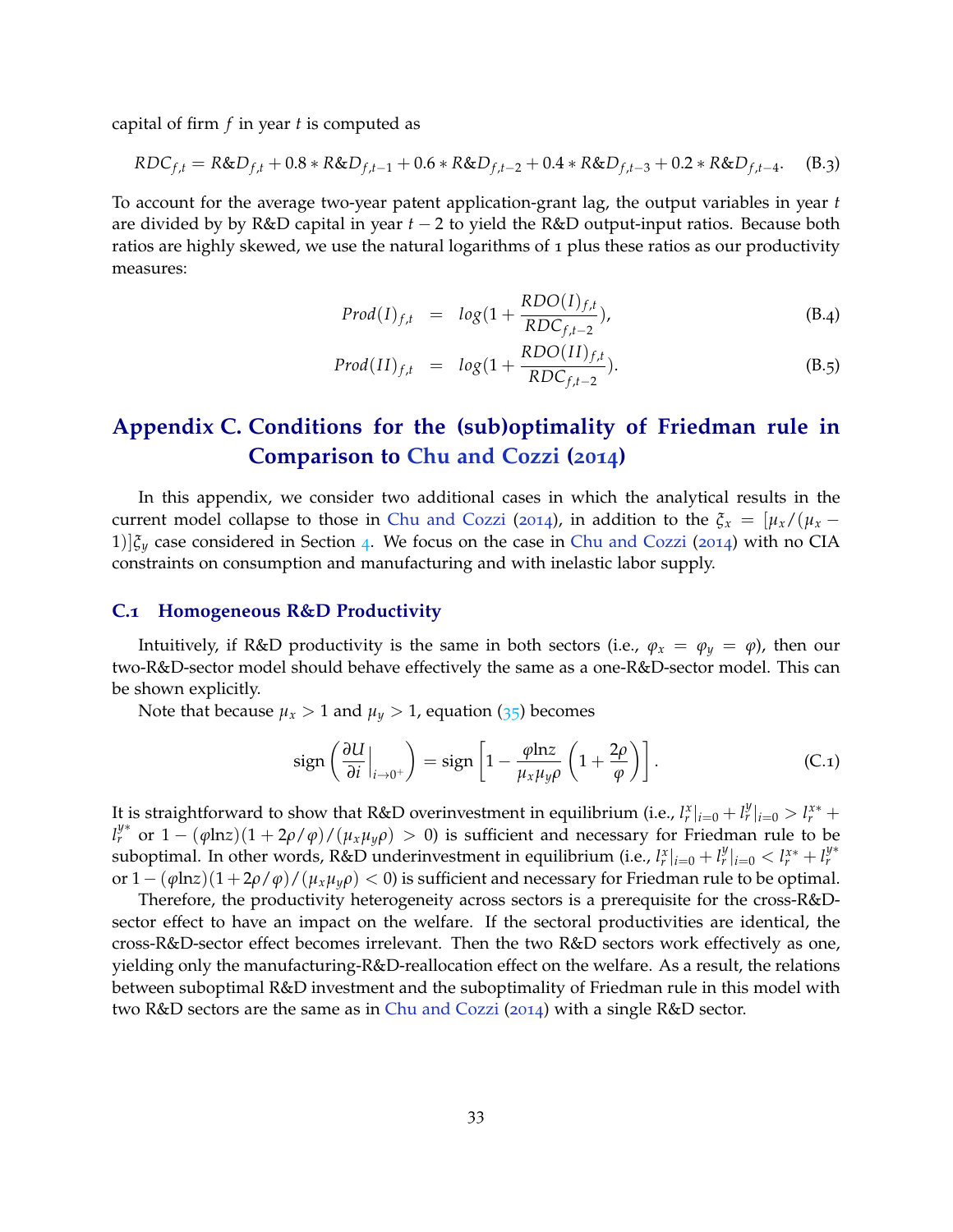#### **C.2 Degenerate Downstream R&D**

Our model also yields identical results to those in Chu and Cozzi (2014) if  $R&D$  in the downstream (final-good) sector shrinks to zero. We verify this intuition by considering three different scenarios (namely, the CIA constraint is imposed in both sectors, in only upstream R&D, in only downstream R&D, respectively). To facilitate the comparison, we follow Chu and Cozzi (2014) to set the strength of the CIA constraint to unity when the constraint is present in the sector(s), and we assume  $\varphi_x > \varphi_y$  as in the main text.

#### **C.2.1 CIA constraints on two sectors**

The steady-state equilibrium labor allocations  $(23)-(25)$  in the case of CIA constraints on two sectors (i.e.,  $\xi_x = \xi_y = 1$ ) are given by

$$
l_x = \frac{1 + \frac{\rho}{\varphi_x} + \frac{\rho}{\varphi_y}}{1 + \frac{\mu_x \mu_y - 1}{1 + i}},
$$
(C.2)

$$
l_r^y = \frac{\frac{\mu_x(\mu_y - 1)}{1+i} \left(1 + \frac{\rho}{\varphi_x} + \frac{\rho}{\varphi_y}\right)}{1 + \frac{\mu_x\mu_y - 1}{1+i}} - \frac{\rho}{\varphi_y},
$$
 (C.3)

$$
l_r^x = \frac{\frac{\mu_x - 1}{1+i} \left( 1 + \frac{\rho}{\varphi_x} + \frac{\rho}{\varphi_y} \right)}{1 + \frac{\mu_x \mu_y - 1}{1+i}} - \frac{\rho}{\varphi_x}.
$$
 (C.4)

**Case C.2.1.** Suppose that the productivity in upstream R&D is higher relative to downstream R&D, i.e.,  $\varphi_x > \varphi_y$ . Equation (C.3) and the non-negativity of  $l_r^y$  imply that downstream R&D labor  $l_r^y$  is zero for all  $i \geq 0$  if  $\mu_y \leq [\mu_x(1+\rho/\varphi_x+\rho/\varphi_y)]/[\mu_x+(1+\rho/\varphi_x)]$  (because  $l_r^y$  increases in  $\mu_y$  and decreases in *i*). In this case, the two-sector model reduces to a single R&D model as in Chu and Cozzi (2014), and the other labor allocations are given by

$$
l_x = \frac{1+i}{\mu_x + i} \left( 1 + \frac{\rho}{\varphi_x} \right), \tag{C.5}
$$

and

$$
l_r^x = \frac{\mu_x - 1}{\mu_x + i} \left( 1 + \frac{\rho}{\varphi_x} \right) - \frac{\rho}{\varphi_x}.
$$
 (C.6)

Substituting  $l_r^y = 0$  and (C.5)-(C.6) into the BGP lifetime utility function in (29), differentiating  $\rho U$  with respect to *i* and evaluating it as  $i \to 0^+$  yields

$$
\operatorname{sign}\left(\frac{\partial U}{\partial i}\Big|_{i\to 0^+}\right) = \operatorname{sign}\left[1 - \frac{\ln z}{\mu_x}\left(1 + \frac{\rho}{\varphi_x}\right)\right].\tag{C.7}
$$

Therefore, it is straightforward to show that R&D overinvestment in equilibrium (i.e.,  $l_r^x|_{i=0}$  +  $|l_r^y|_{i=0} > l_r^{x*}|_{i=0} + l_r^{y*}|_{i=0}$  or  $1 - (\ln z/\mu_x)(1 + \rho/\varphi_x) > 0$ ) is sufficient and necessary for Friedman rule to be suboptimal. In other words, R&D underinvestment in equilibrium (i.e.,  $l_r^x|_{i=0} + l_r^y|_{i=0} <$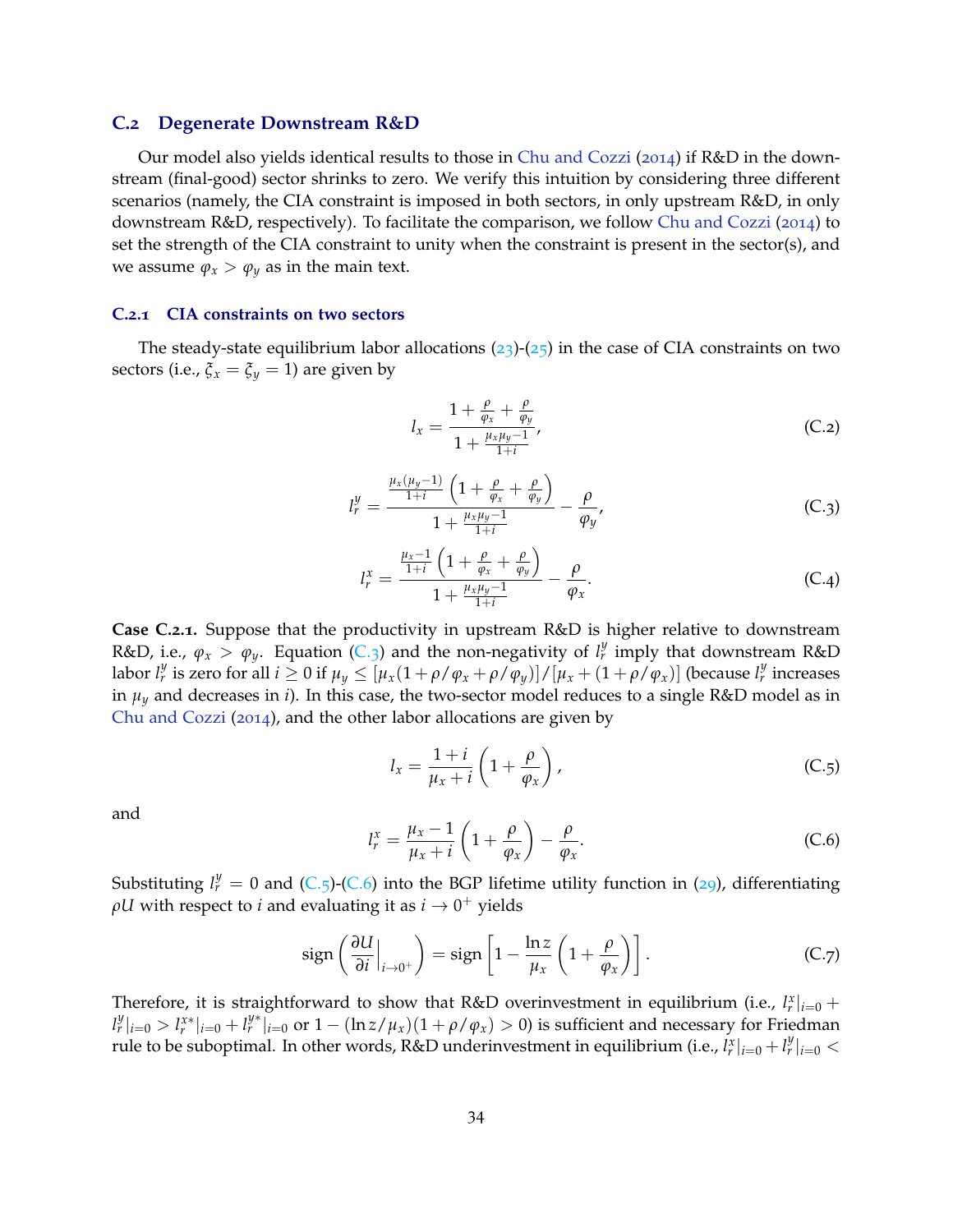$|l_r^{x*}|_{i=0} + l_r^{y*}|_{i=0}$  or  $1 - (\ln z/\mu_x)(1 + \rho/\varphi_x) < 0$ ) is sufficient and necessary for Friedman rule to be optimal; these are the same conditions as in Chu and Cozzi (2014).

#### **C.2.2 CIA constraint on downstream R&D**

Recall that the steady-state equilibrium labor allocations  $(23)-(25)$  in the case of a CIA constraint on downstream R&D (i.e.,  $\zeta_x = 0$  and  $\zeta_y = 1$ ) are given by

$$
l_x = \frac{1 + \frac{\rho}{\varphi_x} + \frac{\rho}{\varphi_y}}{\mu_x + \frac{\mu_x(\mu_y - 1)}{1 + i}},
$$
 (C.8)

$$
l_r^y = \frac{\frac{\mu_x(\mu_y - 1)}{1+i} \left(1 + \frac{\rho}{\varphi_x} + \frac{\rho}{\varphi_y}\right)}{\mu_x + \frac{\mu_x(\mu_y - 1)}{1+i}} - \frac{\rho}{\varphi_y},
$$
(C.9)

$$
l_r^x = \frac{(\mu_x - 1) \left( 1 + \frac{\rho}{\varphi_x} + \frac{\rho}{\varphi_y} \right)}{\mu_x + \frac{\mu_x(\mu_y - 1)}{1 + i}} - \frac{\rho}{\varphi_x}.
$$
 (C.10)

**Case C.2.2.** Suppose that the productivity in upstream R&D is higher relative to downstream R&D, i.e.,  $\varphi_x > \varphi_y$ . Equation (C.9) and the non-negativity of  $l_r^y$  imply that downstream R&D labor  $l_r^y$  becomes zero for all  $i \geq 0$  if  $\mu_y \leq 1 + (\rho/\bar{\varphi}_y)/(1 + \rho/\varphi_x)$  (because  $l_r^y$  increases in  $\mu_y$ and decreases in *i*). In this case, the two-sector model reduces to a single R&D model as in Chu and Cozzi (2014). Nevertheless, this is a trivial case, given that the other labor allocations are independent of *i*:  $l_x = (1 + \rho/\varphi_x)/\mu_x$  and  $l_r^x = [(\mu_x - 1)/\mu_x](1 + \rho/\varphi_x) - \rho/\varphi_x$ . This is because when the CIA constraint is present in downstream R&D and downstream R&D is zero, monetary policy is irrelevant to the steady-state equilibrium labor allocations. Therefore, the welfare analysis of the nominal interest rate is not applied.

### **C.2.3 CIA constraint on upstream R&D**

Recall that the steady-state equilibrium labor allocations  $(23)-(25)$  in the case of a CIA constraint on upstream R&D (i.e.,  $\xi_x = 1$  and  $\xi_y = 0$ ) are given by

$$
l_x = \frac{1 + \frac{\rho}{\varphi_x} + \frac{\rho}{\varphi_y}}{1 + \mu_x(\mu_y - 1) + \frac{\mu_x - 1}{1 + i}},
$$
 (C.11)

$$
l_r^y = \frac{\mu_x(\mu_y - 1) \left( 1 + \frac{\rho}{\varphi_x} + \frac{\rho}{\varphi_y} \right)}{1 + \mu_x(\mu_y - 1) + \frac{\mu_x - 1}{1 + i}} - \frac{\rho}{\varphi_y},
$$
 (C.12)

$$
l_r^x = \frac{\frac{\mu_x - 1}{1+i} \left( 1 + \frac{\rho}{\varphi_x} + \frac{\rho}{\varphi_y} \right)}{1 + \mu_x (\mu_y - 1) + \frac{\mu_x - 1}{1+i}} - \frac{\rho}{\varphi_x}.
$$
 (C.13)

**Case C.2.3.** Suppose that the productivity in upstream R&D is higher relative to downstream R&D, i.e.,  $\varphi_x > \varphi_y$ . Consider an empirically relevant upper bound of the nominal interest rate,  $\overline{i}$ .